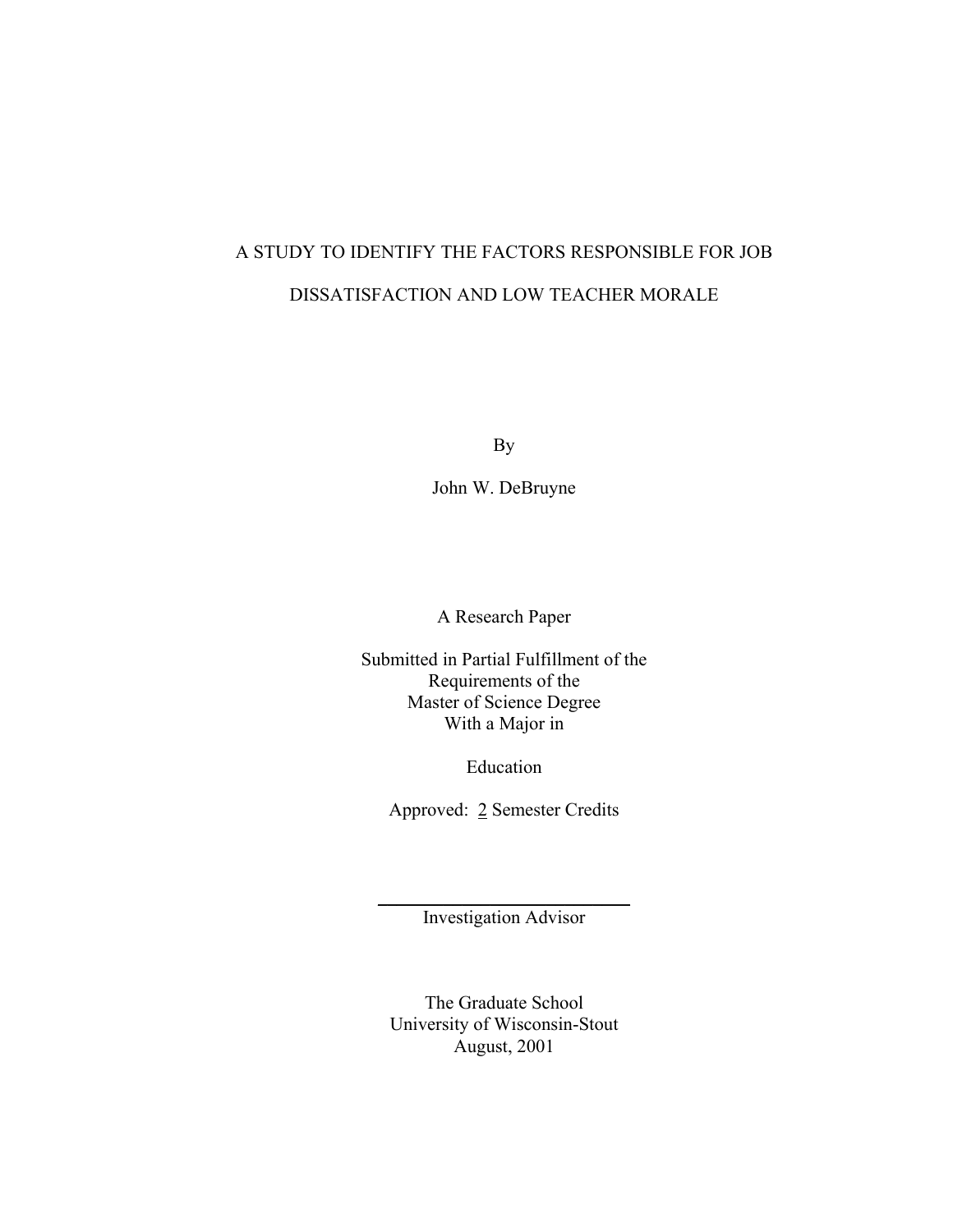# The Graduate College University of Wisconsin – Stout Menomonie, WI 54751

# ABSTRACT

| DeBruyne                                                                | John                  |                             | W.        |  |
|-------------------------------------------------------------------------|-----------------------|-----------------------------|-----------|--|
| (Last Name)                                                             | (First Name)          |                             | (Initial) |  |
|                                                                         |                       |                             |           |  |
| A Study to Identify the Factors Responsible For Job Dissatisfaction and |                       |                             |           |  |
| (Title)                                                                 |                       |                             |           |  |
|                                                                         |                       |                             |           |  |
| Low Teacher Morale                                                      |                       |                             |           |  |
|                                                                         |                       |                             |           |  |
|                                                                         |                       |                             |           |  |
| Education                                                               | Dr. Edwin Biggerstaff | <b>August</b> , 2001        | 44        |  |
| (Graduate Major)                                                        | (Research Advisor)    | (Month/Year) (No. of Pages) |           |  |
|                                                                         |                       |                             |           |  |
| American Psychological Association (APA) Publication Manual             |                       |                             |           |  |
| (Name of Style Manual Used in this Study)                               |                       |                             |           |  |

The purpose of this study was to explore the relationship between teacher job satisfaction and job performance, and whether teacher attitudes about the job impacted their productivity on the job. This study included a comprehensive review and critical analysis of research and literature concerning teacher attitudes and morale, job satisfaction, and job performance. Conclusions were drawn and recommendations were made to the local teacher bargaining unit and school board to help improve the overall school climate and working relationships within the school district.

Research suggested that teacher attitudes have a significant impact on the job performance of teachers and also the academic performance of their students. It also linked job satisfaction to job performance and indicated that administrators have a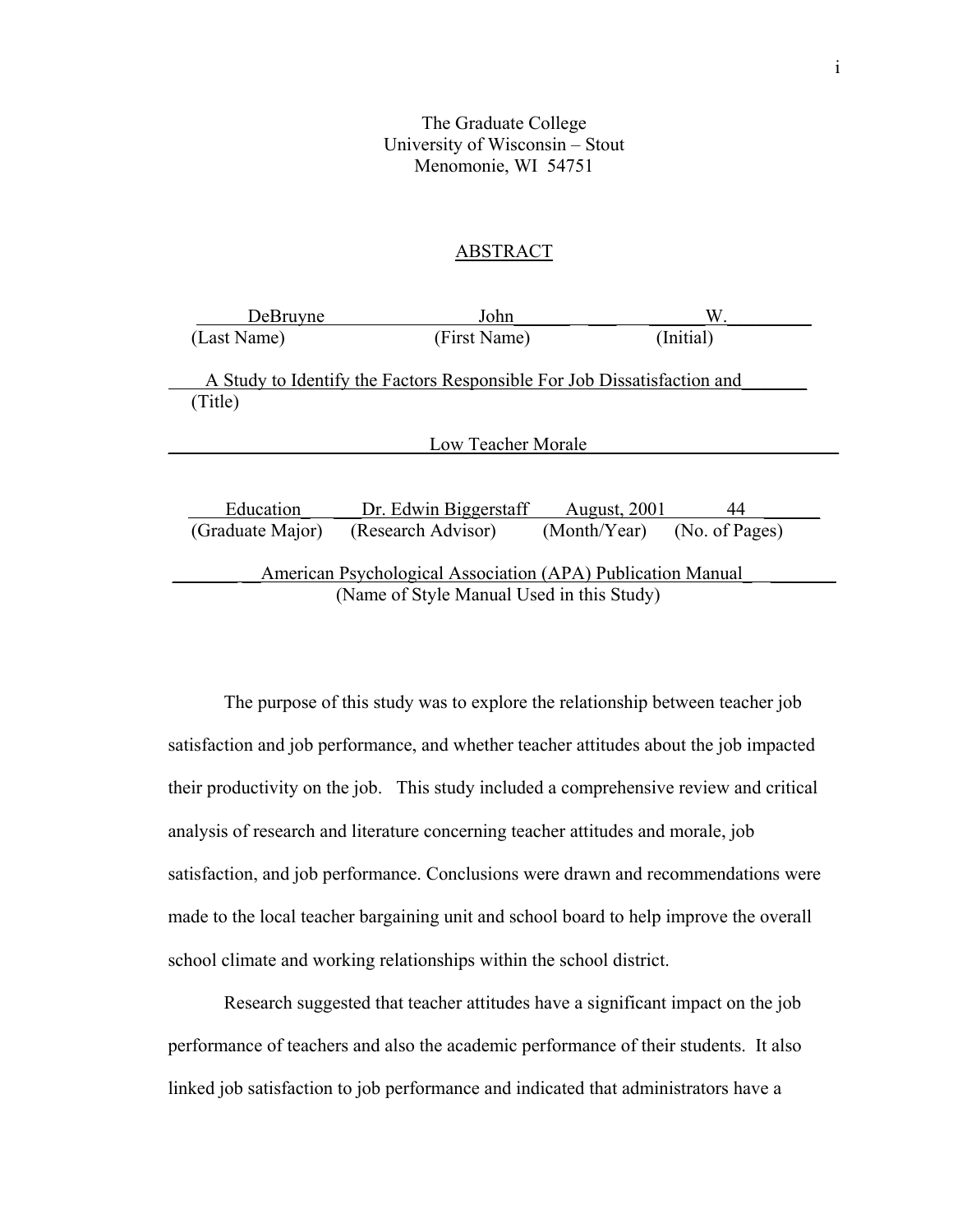significant impact on the school environment, and the type of environment that they create is highly predictive of the level of job satisfaction for the teaching staff. Healthy school cultures correlated strongly with both increased student achievement and with teacher productivity and job satisfaction, while low levels of satisfaction and morale can cause decreased productivity and can ultimately result in teacher burnout. There is no doubt that working to maintain or improve the morale of the teaching staff plays an important role in creating and maintaining an environment that is conducive to learning. In order to improve the quality of instruction and improve student performance in our schools, the research indicated that creating or establishing a positive school culture is an excellent place to start.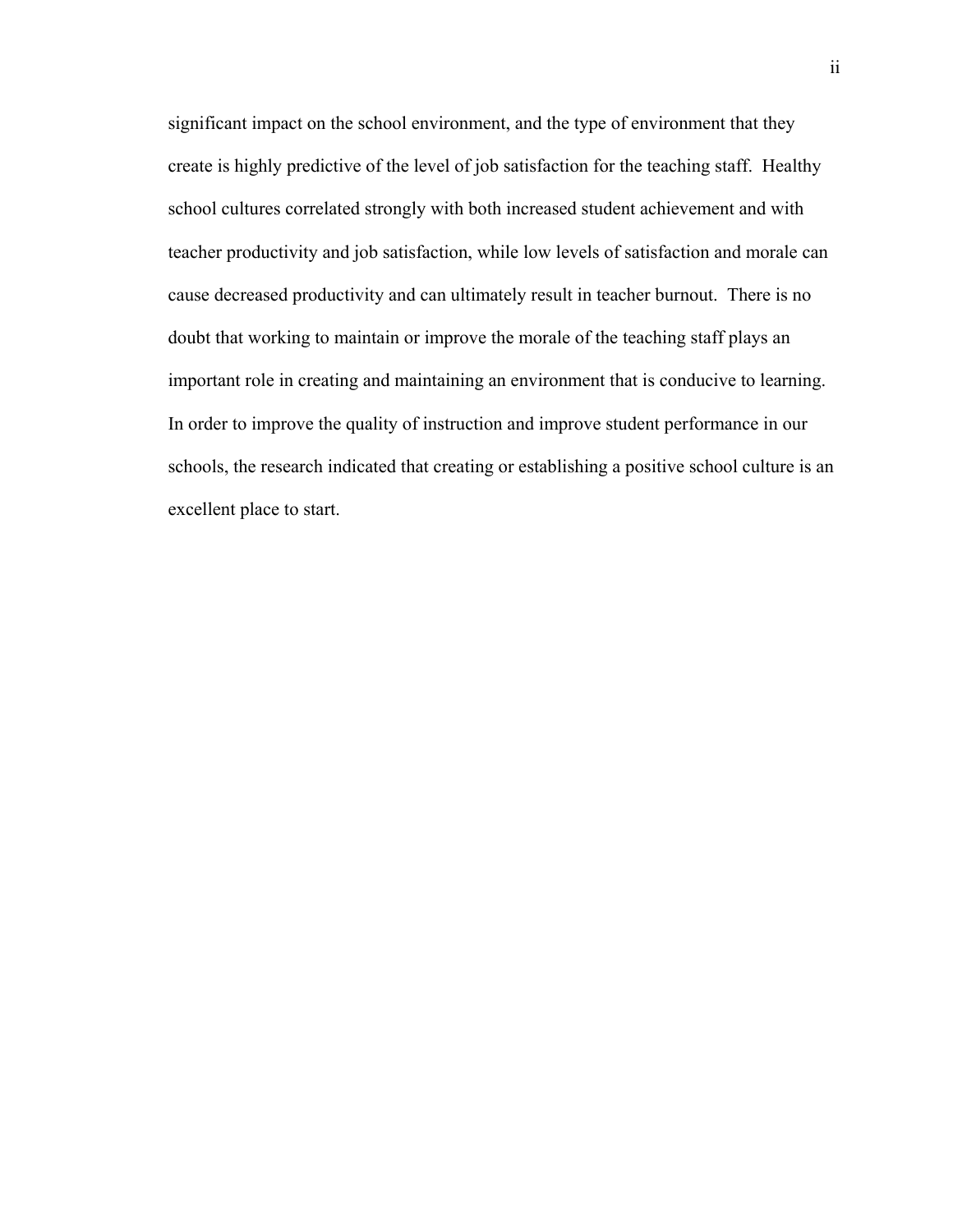# **ACKNOWLEDGEMENTS**

The completion of this project would not have been possible without the great deal of understanding and personal sacrifice afforded me by my wife Kristi, and my two daughters Kate and Jessica. While this project has been a major personal accomplishment for me, I am certain that they are as excited as I am to see an end to it, and to have me return to some semblance of normalcy, at least as much as that is possible.

I would like to thank my classmates in Medford for their support and encouragement through out this project, as it was always important to get that extra smile or pat on the back, when you rounded a corner or cleared a hurdle along the way. Especially Bruce, who has been a colleague and close personal friend for many years, and who often provided me with the inspiration and motivation to keep plugging away. I would also like to thank Dr. Ed Biggerstaff for his input and guidance in this project and his wonderful ability to make me feel good about my progress and what I have accomplished.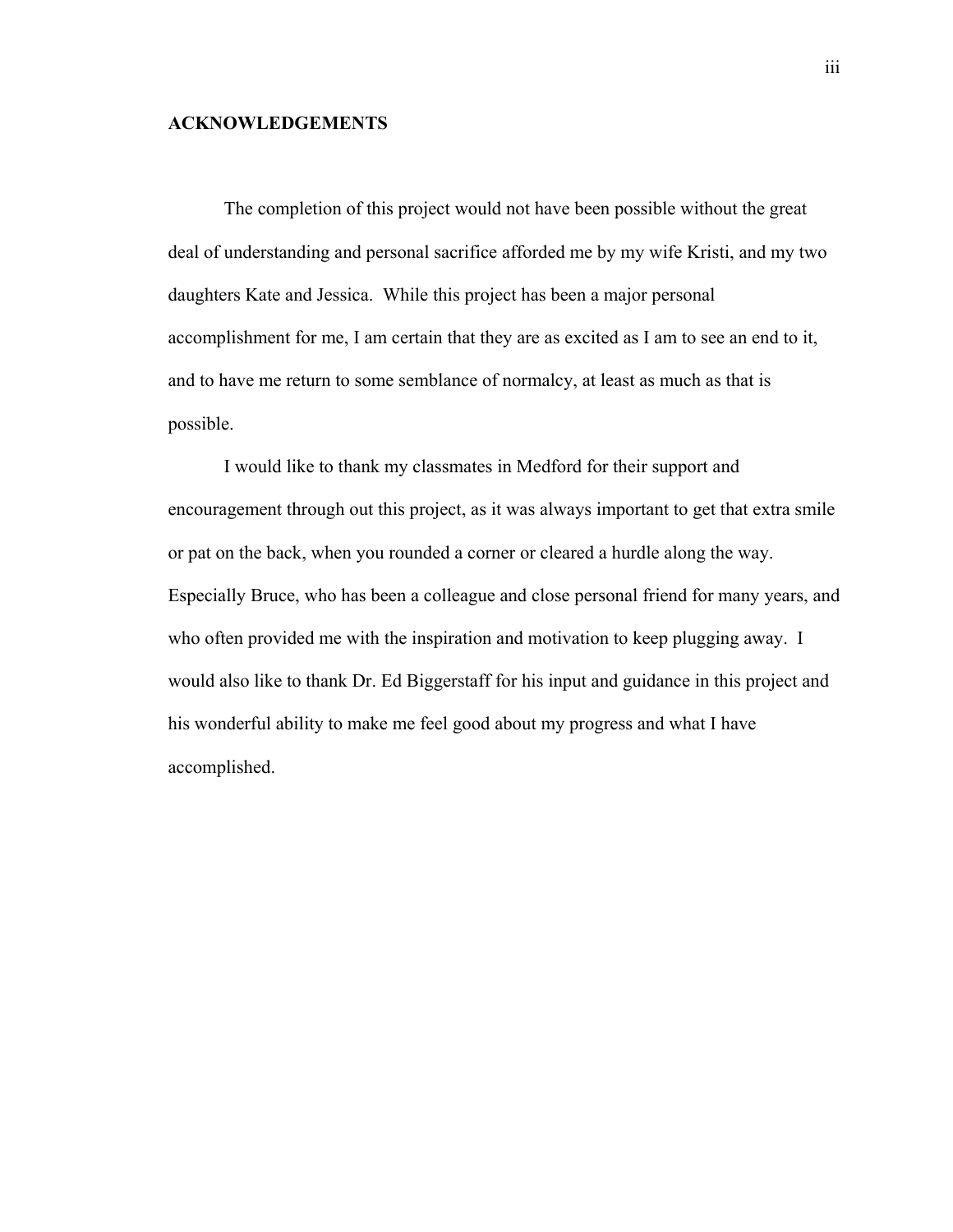# **TABLE OF CONTENTS**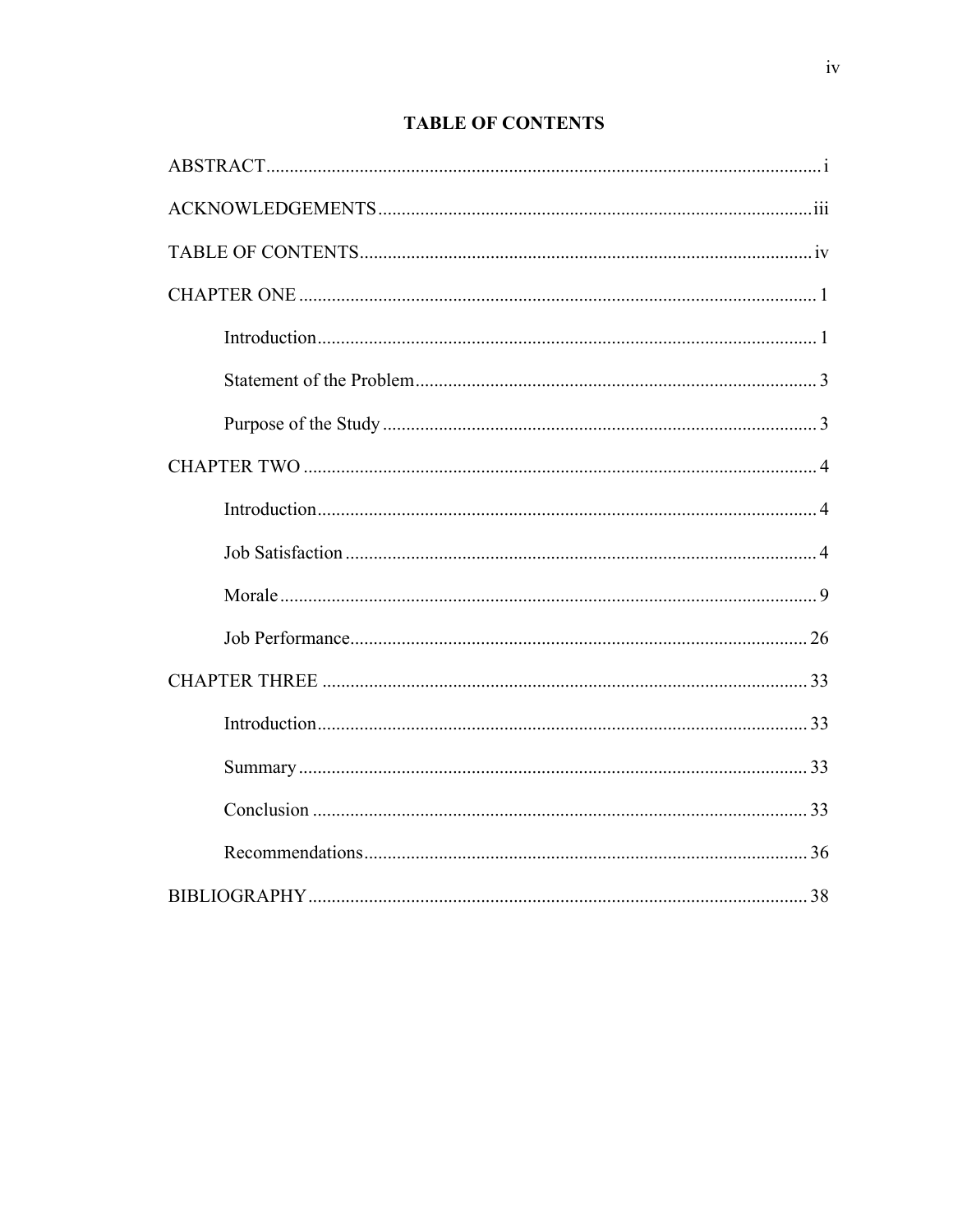# **CHAPTER ONE**

#### **Introduction**

Public Education is in the limelight; it is an issue with not only local significance, but it is also currently drawing both state and national attention. Teacher perceptions about what goes on in school often differ from the public perception. This is not hard to understand as "teachers' viewpoints are shaped by first hand experience in America's classrooms," while public opinions "are formed from the limited, often negative, information doled out in newspapers and repeated as television sound bites" (Langdon, 1999, p. 611). Teachers consistently view public education in a more positive light than that of the public.

Public school teachers do, however, feel pressure as a result of public scrutiny when topics like accountability and testing for schools are currently attracting so much attention. In addition, the role of teachers in the classroom has shifted; there for, they are required to wear many hats during the course of the school day. Teachers continue to be responsible for more, as they are asked to fill roles that were once taken care of at home and elsewhere in the community. "Teaching in today's schools can be rewarding, but it can also be filled with stress, frustration and little time to take care of oneself" (White, 2000, p. 61). Teachers are "not only teaching specific content and mentoring in the love of learning, but functioning as front line social workers" (Lumsden, 1998, n.p.). These increased expectations, along with the negative public perception of schools, have contributed to an erosion of teacher morale. Teacher attitudes concerning their jobs are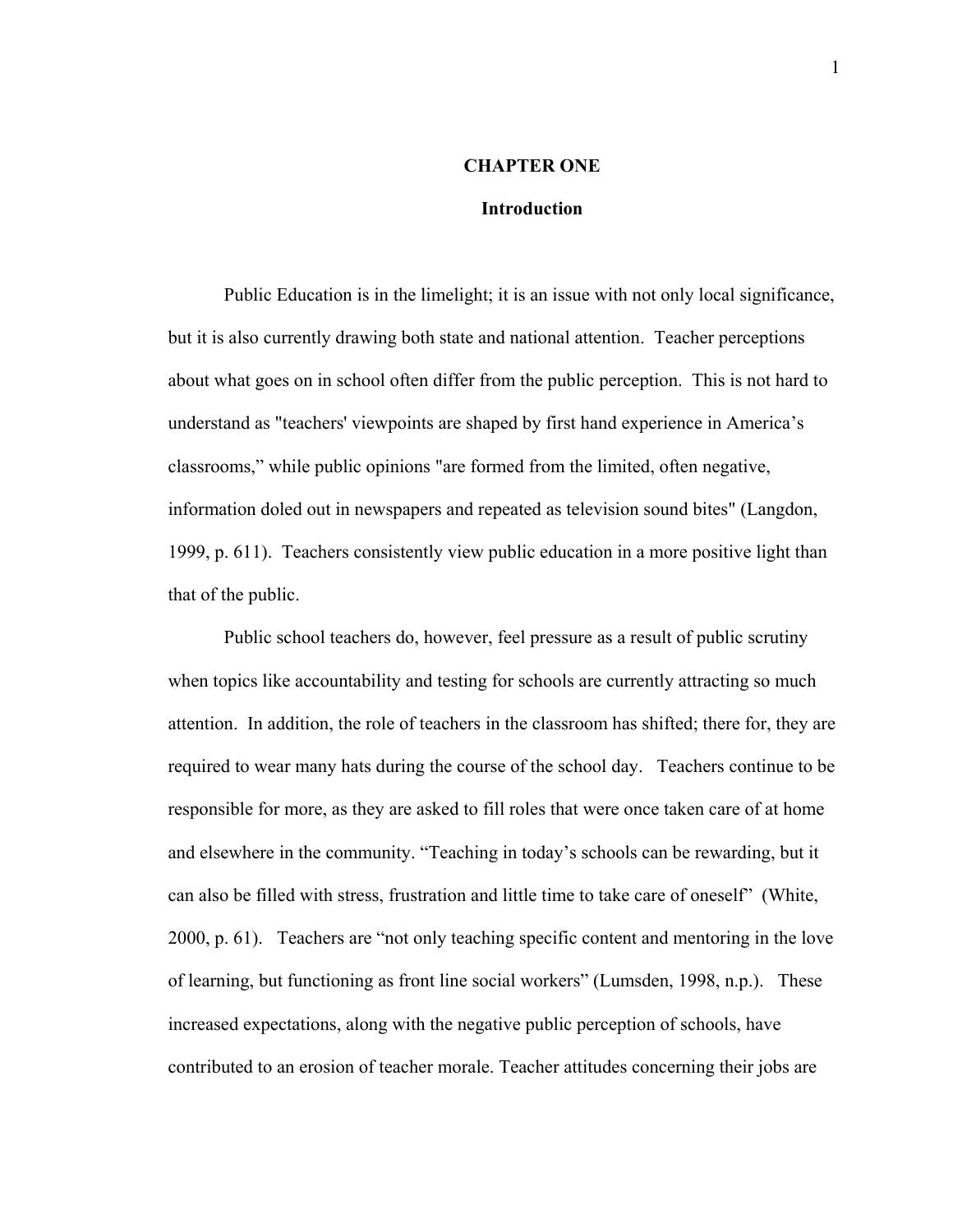important. A positive attitude "creates an environment that is more conducive to learning" (Lumsden, 1998, n.p.) and can have a positive effect on student performance. Some factors that were identified in a recent report as factors contributing to overall job satisfaction for teachers were: administrative support and leadership, student behavior, a positive school atmosphere, and teacher autonomy (Perie & Baker, 1997). Striving to create an atmosphere where teachers have a positive mental and emotional attitude about their jobs is in the best interest of everyone.

There is a correlation between school culture and teachers' attitudes toward their work. School culture can be defined as commonly held beliefs or values of students and staff. "Healthy and sound school cultures correlate strongly with increased student achievement and motivation, and with teacher productivity and satisfaction" (Stolp, 1994, n.p.). "Conversely, low levels of satisfaction and morale can lead to decreased productivity and burnout" (Lumsden, 1998, n.p.).

One recent example involves the contract negotiations of a local school district where a series of mistakes severely hampered the negotiation process and contributed to a general feeling of mistrust. On two separate occasions, the local teacher bargaining unit was provided with inaccurate salary information, where some staff members were not placed on the appropriate salary schedule step. This discovery prevented ratification of the contract and led to some suspicion among the teachers about the credibility of the information supplied by the district. In an attempt to resolve the issue, new information was provided to the teacher bargaining unit showing individual teacher salaries and their placement on the schedule. This information supplied by the district was supposed to represent a Qualified Economic Offer under Wisconsin State Law. In actuality, there was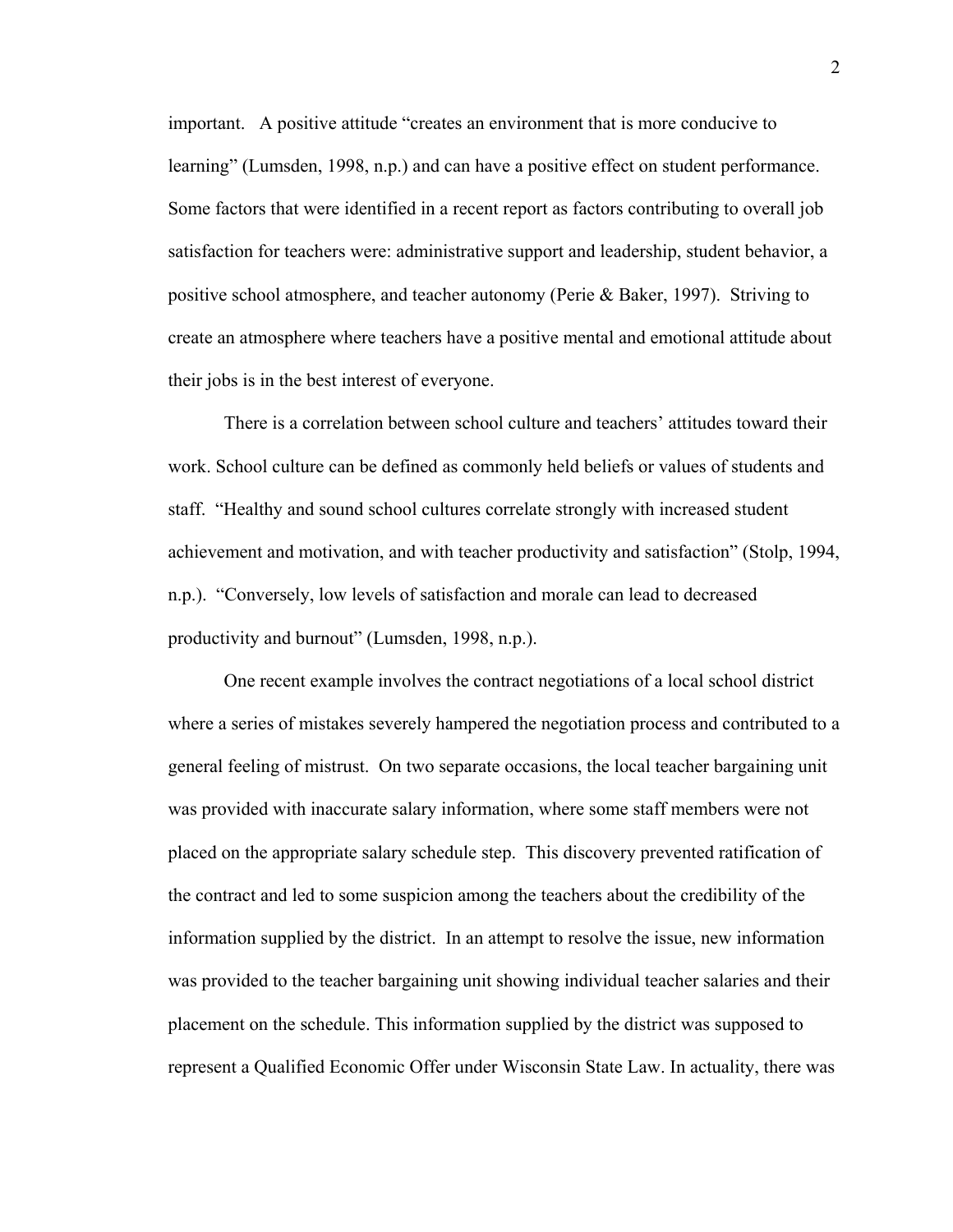a significant costing discrepancy in the second year of the contract that was not discovered until both parties had ratified the agreement. It was determined that since the two parties were working with different information, the ratified contract was null and void and would have to be renegotiated. This unfortunate set of circumstances created an adversarial relationship between school officials and the teaching staff, negatively impacting staff morale in the district. Issues like trust and credibility are tied to job satisfaction and ultimately affect the morale of the staff.

# **Statement of the Problem**

 This study will explore the relationship between teacher job satisfaction and job performance through a review of research concerning teacher job satisfaction, morale, and job performance.

# **Purpose of the Study**

 The purpose of this study will be to provide recommendations to the teacher bargaining unit and the local school board in hopes of improving the school culture. Research Questions

This study will focus on the following research questions:

- 1. Is there a relationship between job satisfaction and teacher performance?
- 2. Is there a relationship between teacher morale and job performance?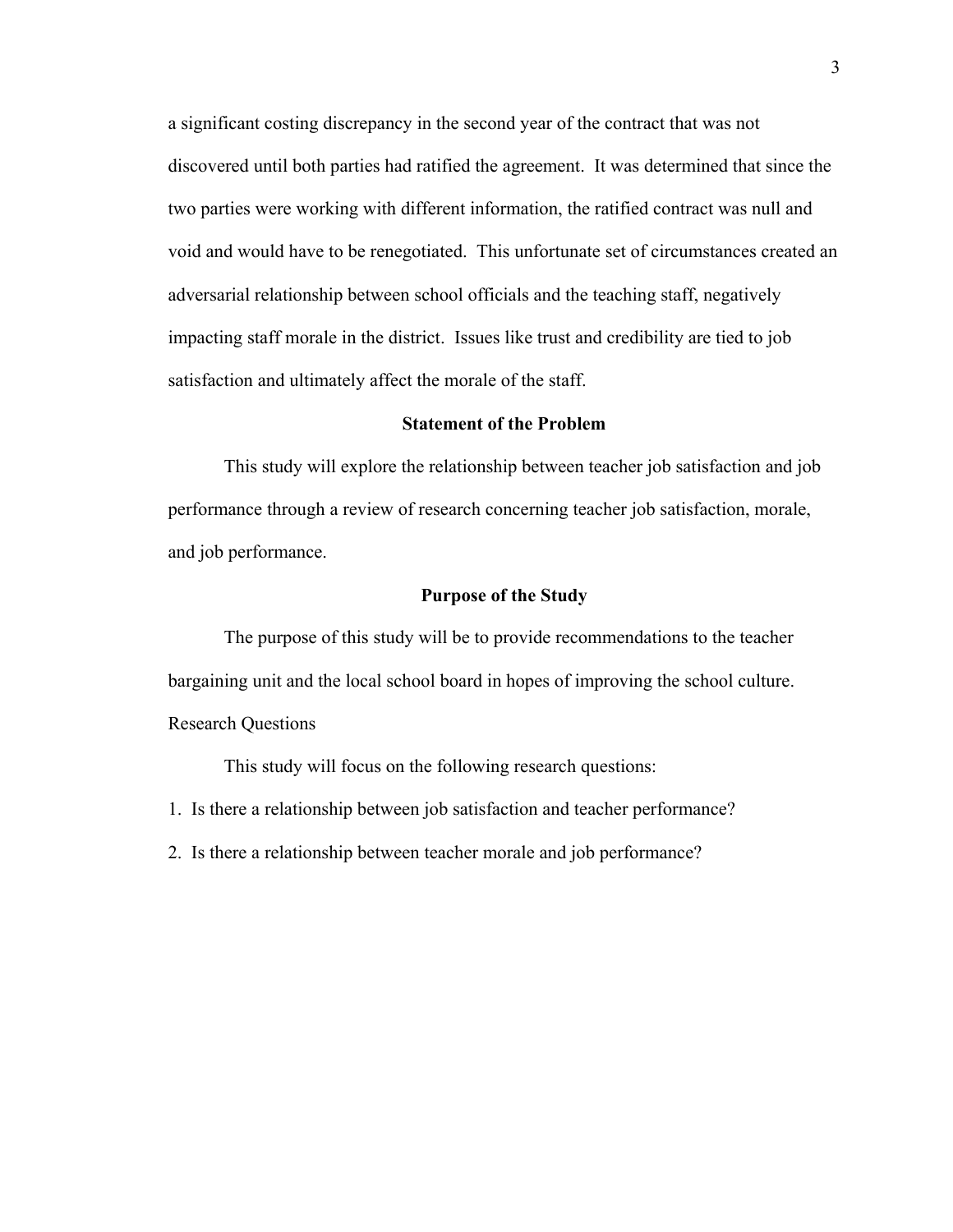#### **CHAPTER TWO**

# **Literature Review**

# **Introduction**

This chapter will include a discussion of teacher attitudes as they relate to job satisfaction, teacher morale, and job performance.

#### **Job Satisfaction**

A positive and healthy school culture translates into increased teacher job satisfaction and productivity. School culture is a concept that came from the corporate workplace in hopes that it would improve the learning environment and increase productivity in schools, just as a positive climate or work environment does in the workplace. School culture includes the values and beliefs, traditions and myths, as the members of the school community understand them. This "culture" often affects what people within the school community think, and how they act (Stolp, 1994). It includes those aspects of school that people believe to be what Ellsberry (1999) called "quintessential strengths that give the school uniqueness"(p. 15). It is about attitudes, opinions and beliefs, where perception becomes reality, or "truth is a function of one's point of view" (Ellsberry, 1999, p. 15). School culture becomes significant to job satisfaction because commonly held visions or beliefs, coupled with a positive environment, carry with them the energy for success.

Realizing the impact school culture has on teacher attitudes and morale, Hart, Wearing, and Conn (2000) created an instrument to access organizational factors relating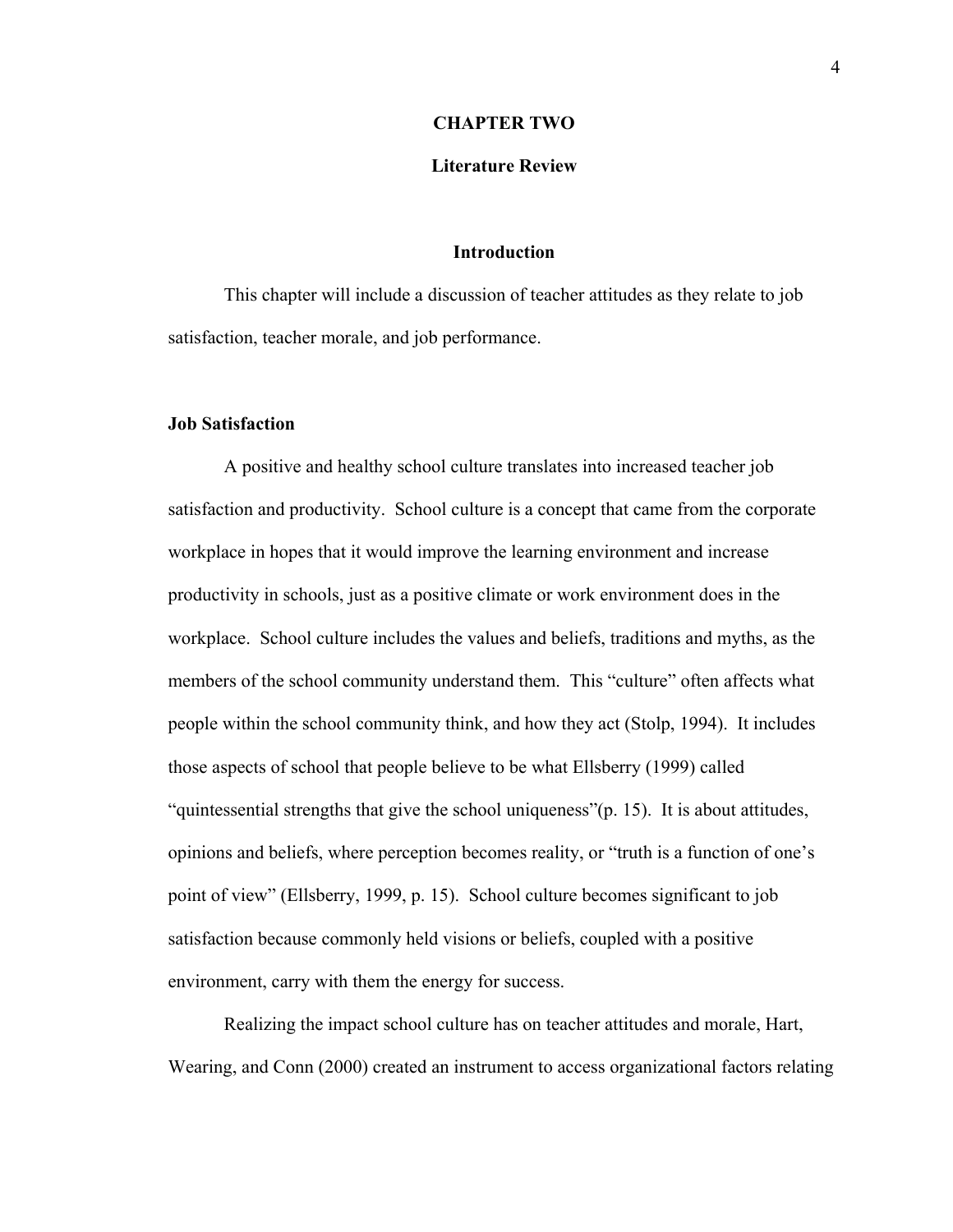to school culture. Eleven such factors were identified to be assessed: appraisal and recognition, curriculum coordination, effective discipline policy, excessive work demands, goal congruence, participative decision-making, professional growth, professional interaction, role clarity, student orientation, and supportive leadership. Managing an appropriate balance of these factors appears to be key to creating and maintaining a positive environment. According to Perie and Baker (1997), workplace conditions had a positive relationship with a teacher's job satisfaction. Stolp (1994) indicated that school culture correlated directly with teacher attitudes about their work and that stronger cultures had more motivated teachers who experienced higher job satisfaction and increased productivity.

In the last decade there has been a great deal of rhetoric and some movement in the areas of site-based management in the school setting. Teacher autonomy has been shown to impact job satisfaction. Perie and Baker (1997) found that teachers with greater autonomy showed higher levels of job satisfaction than those with less autonomy, and suggested that school districts that are able to increase teachers' control over their classrooms and other school decisions stand to increase the long-term job satisfaction of its staff members. Empowering teachers and including them in the decision-making process can be a productive tool that appears to influence the school culture in a positive way.

There are reasons for concern on the part of administration for districts who consider sharing the decision-making process with teachers, as it also brings to light issues involving policy and accountability concerning decisions made. There is some evidence that suggests increased autonomy and decision-making results in increased job

5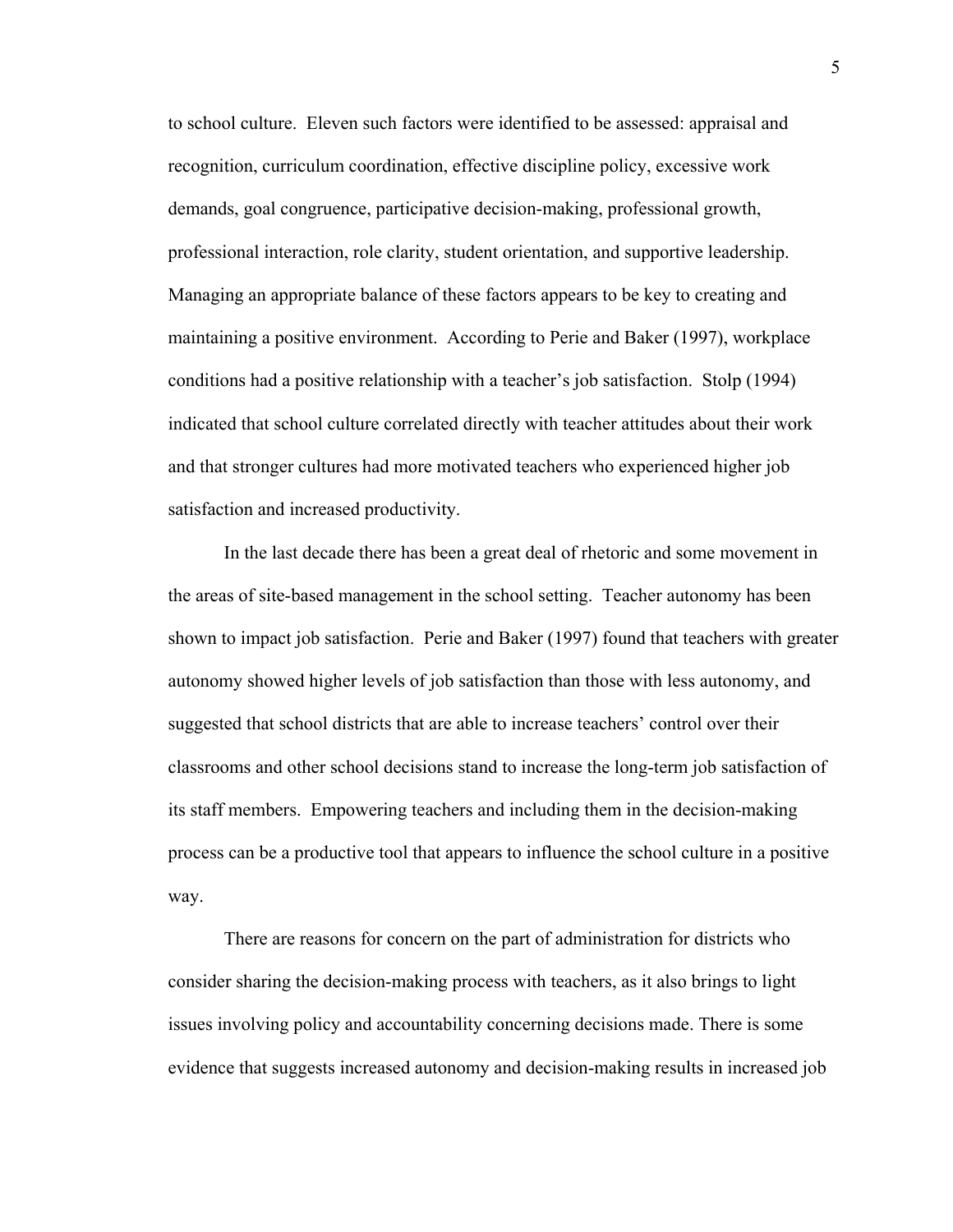stress and a reduction in motivation, while other studies indicate empowerment as a way to improve teacher performance and help teachers to become more professional (Davis  $\&$ Wilson, 2000). Principals may feel that sharing control can affect authority and hinder school function, and some staff may find it difficult to accept the added responsibility. Relinquishing control for significant decisions, which are subject to public scrutiny is a real dilemma according to Boehlje (1995), as those who are involved in making the decisions must in some way be accountable for those decisions. Trust becomes "indispensable" to this process and must be developed and nurtured by all parties involved. A threat to this process is that teachers are not interested in merely token involvement (Boehlje, 1995); he went on to say, "Authority granted must be real and important. Otherwise, they see the process as a sham, a form of manipulation"(p. 13). If teacher autonomy or inclusion in the decision-making process is to have any significant impact on improving school culture, then it "requires all individuals to work cooperatively for the benefit of everyone. Monopolizing power inhibits individuals from viewing themselves as part of the larger system in which they are able to contribute to its overall success" (Blankstien, 1996, p. 28).

Job satisfaction can be described in terms of intrinsic and extrinsic factors. Intrinsic factors are those factors surrounding the job itself and have the greatest impact on job satisfaction. These include such things like a feeling of accomplishment or self worth, personal growth and professional development, and a supportive environment in which to work. Satisfaction often comes as a result of daily activities, or interactions with students, which affirm that learning is taking place. According to Johnson and Johnson (1999):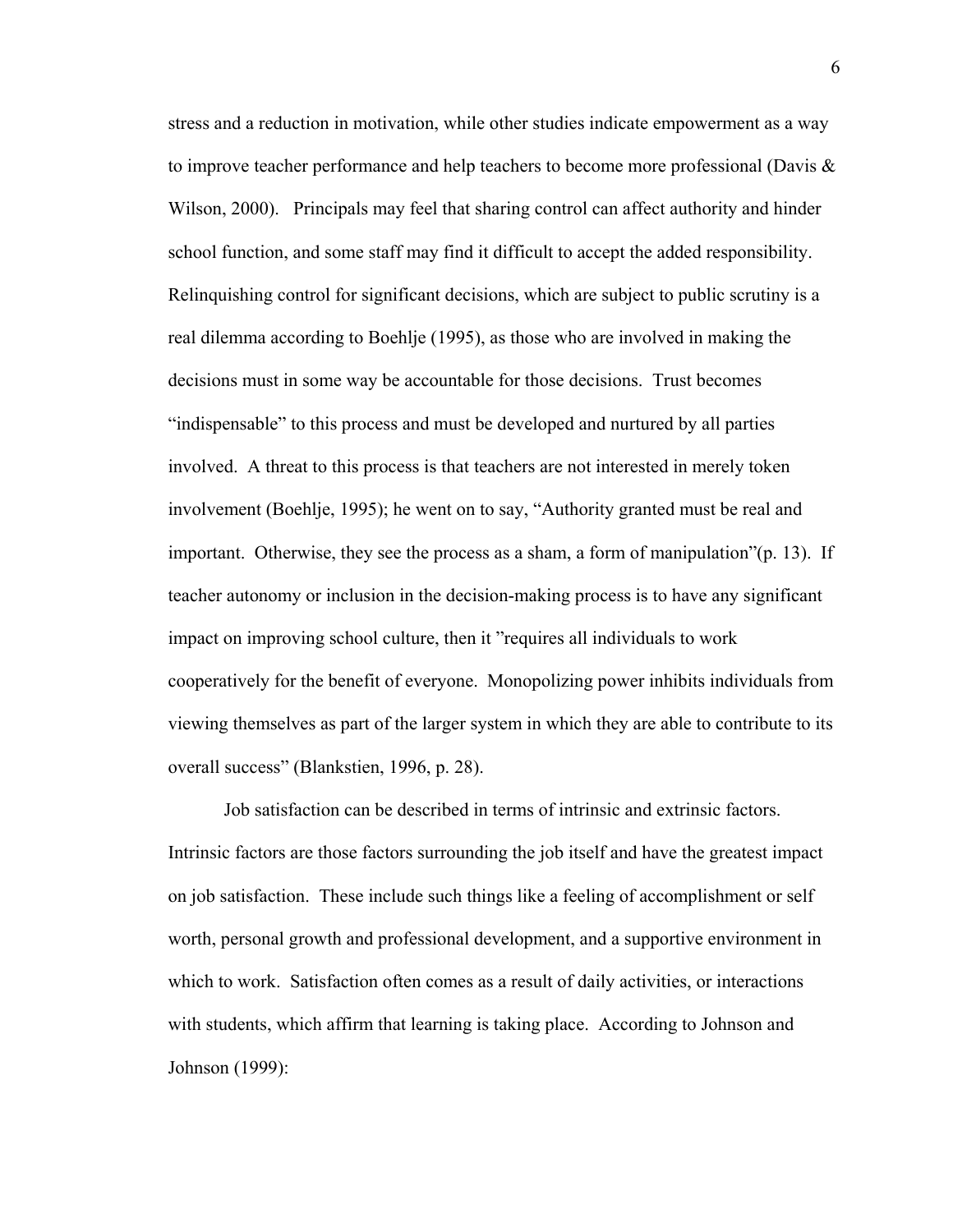We know, for example, that job satisfaction is related to intrinsic (internal) factors, factors that relate to what an employee actually does (a person's relationship to the job itself). Strong contributors to job satisfaction include having individual responsibility, challenging work, opportunities for achievement and advancement, and achievement of the goal of performing a task effectively. Morale and self-confidence follow.

Davis and Wilson (2000) stated: "job satisfaction is clearly related to levels of intrinsic empowerment"(n.p.).

Research seems to indicate that extrinsic factors surrounding the job including things like salary, fringe benefits, school safety, level of support by administration, and job security, do not significantly impact the level of job satisfaction of teachers (Baughman, 1996; Perie & Baker, 1997; Johnson & Johnson, 1999). "Very few teachers enter the profession because of external rewards such as salary benefits, or prestige" (Choy, cited in Perie & Baker, 1997, n.p.). Many teachers enter the profession because they enjoy working with children. While extrinsic factors do not strongly impact the level of job satisfaction for teachers, there is a connection. Absence of these factors, or a deficiency in the level of these factors is often associated with job dissatisfaction (Johnson & Johnson, 1999), and no doubt effects attitudes surrounding the work environment. Extrinsic factors ultimately affect staff morale and teacher productivity.

There is evidence that suggests that the level of parental involvement in school directly affects the level of student performance and improves the child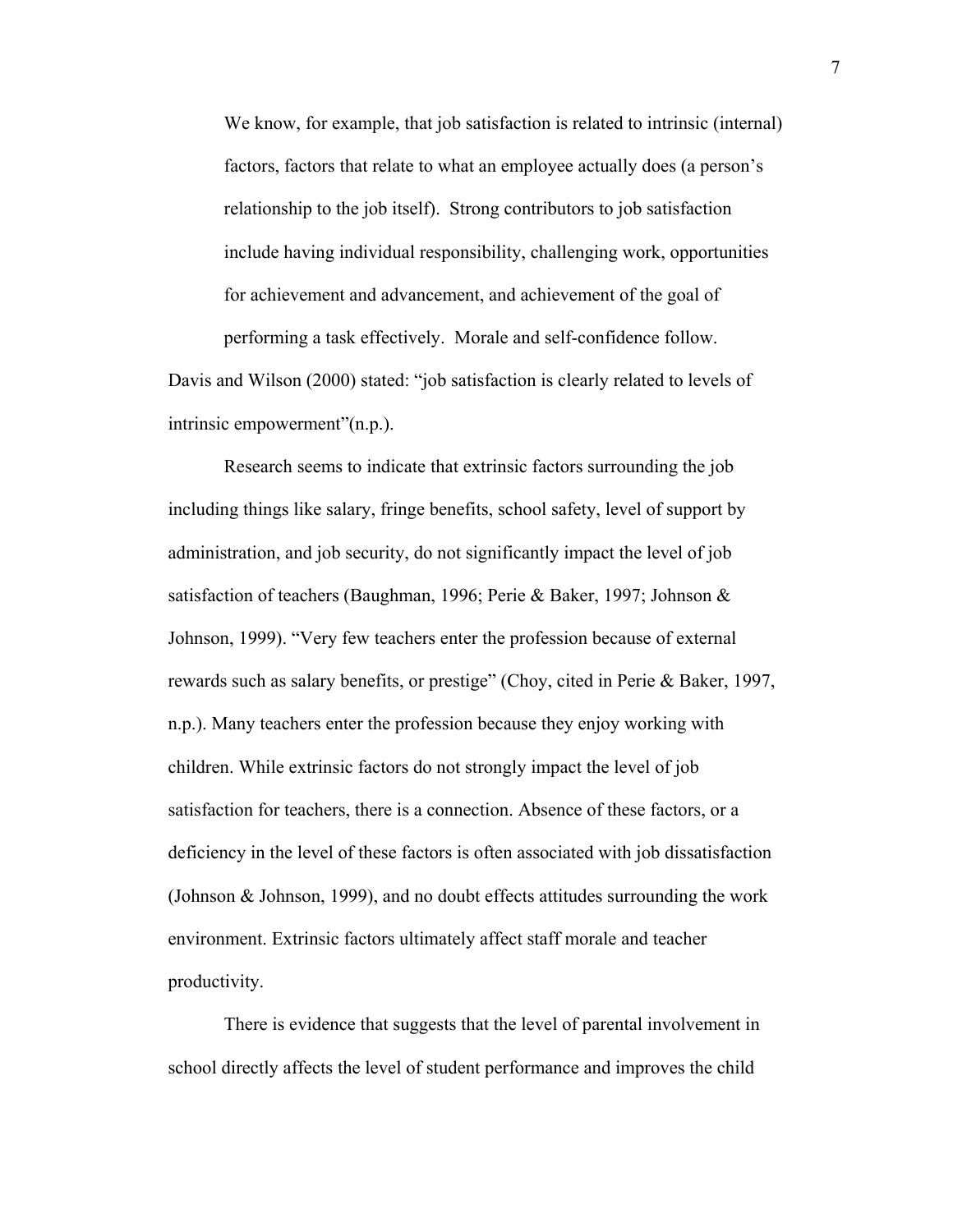parent relationship (Ascher, 1988; Ngeow, 1999). Ngeow suggested that a better predictor of student achievement exists in families that promote a home environment that encourages learning, provides high yet attainable expectations for achievement, and becomes involved at school. Teachers get a feeling of accomplishment and increased self worth when their students perform well. Schools that receive a great deal of parental support have teachers that are more satisfied (Perie & Baker, 1997).

Job satisfaction is critical to teacher commitment and school effectiveness, and actions by school administrators create distinct environments that are highly predictive of the level of job satisfaction for the teaching staff (Shann, 1998). Charismatic and supportive school leadership which creates an environment focused on academic excellence, provides a positive role model, and allows teachers to focus on teaching rather than bureaucratic rules and procedures, are factors that contribute to a productive environment. "Teacher satisfaction is a pivotal link in the chain of education reform. Teacher satisfaction influences job performance, attrition, and ultimately, student performance" (Hall, et al., cited in Shann, 1998, n.p.).

# **Teacher Morale**

Morale is a feeling or state of mind, a mental or emotional attitude centered about one's work. "A level of well being that individuals or groups experience in reference to their work" (Johnsrud cited in Fields, 1996, n.p.). Evans (1992) has described morale as the extent to which an individuals needs are satisfied and how that individual perceives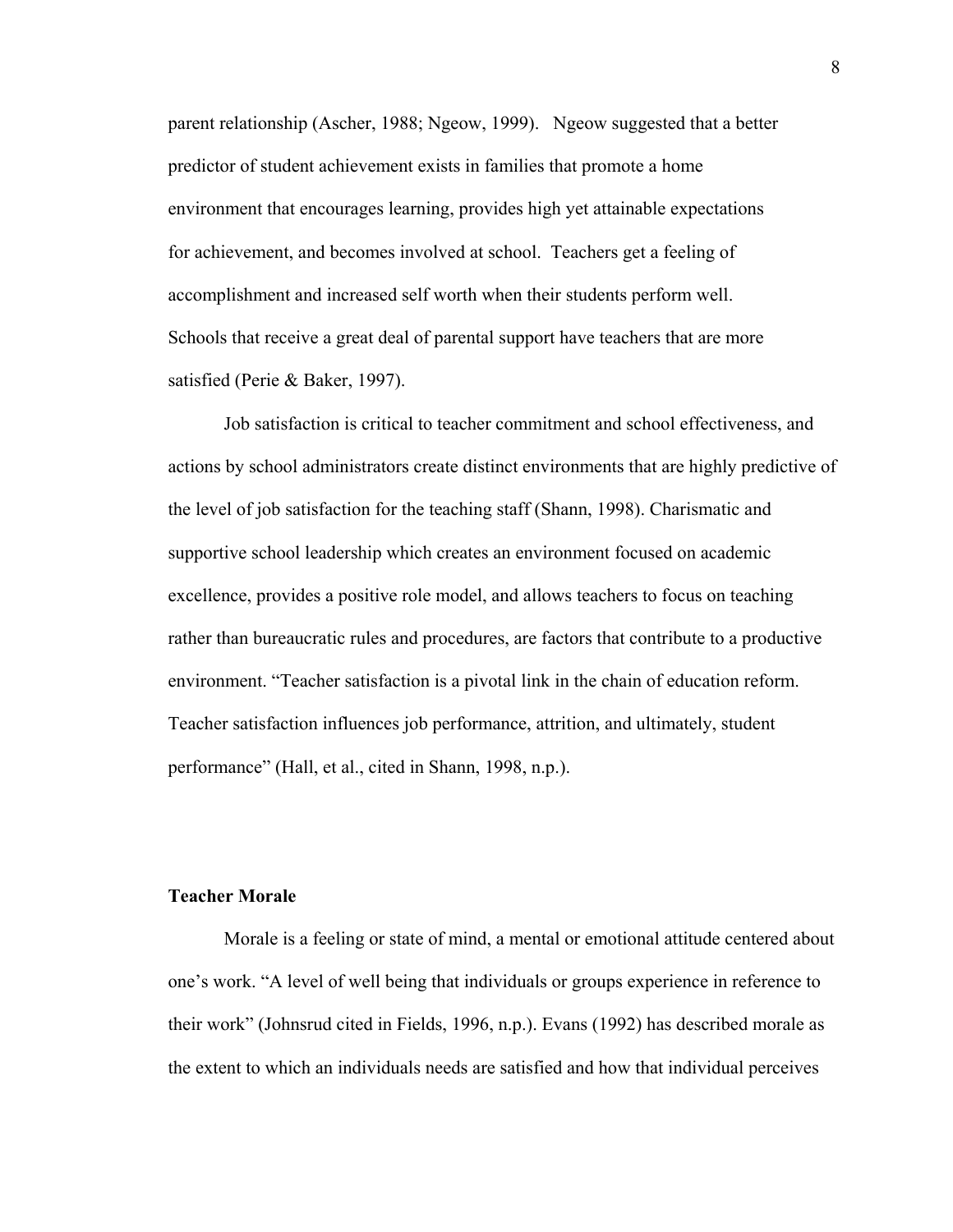the satisfaction relates to his total job satisfaction. Evans goes on to explain that while morale and satisfaction are connected, they are not one in the same. While it is possible to have high morale when you are dissatisfied with your job situation, but are working to improve it, high levels of morale are depended on achieving high levels of job satisfaction. "Morale is built with job satisfaction, commitment, enthusiasm, and a sense of common purpose" (Fields, 1996, n.p.). When a healthy school environment exists and teacher morale is high, "teachers feel good about each other and, at the same time, feel a sense of accomplishment from their jobs"(Hoy and Miskel cited in Lumsden, 1998, n.p.) There is no doubt that teacher morale is important and that it helps to create an environment that is conducive to learning.

Despite its importance, White (2000) has encountered many teachers who have experienced problems with morale; she indicated low morale is a problem in many schools today. One possible cause for this problem is that education is an institution that is in transition considering the current level of attention afforded public education in this country. According to Briggs and Richardson (1992), change can be threatening as it "is usually in direct conflict with the most stabilizing characteristics of habit, status, tradition, and experience"(n.p.). They go on to indicate that low teacher morale may be the direct result of sweeping changes, for while change is inevitable, it should be evolutionary rather than revolutionary. Teachers, who probably suffer the greatest anxiety, are not the ones that initiated the change, but will be the ones most affected by it.

Expectations placed on teachers seem to be growing exponentially (Lumsden, 1998) and is another possible cause for morale problems. Teachers are expected to perform many duties in order to meet the needs of students that may have little if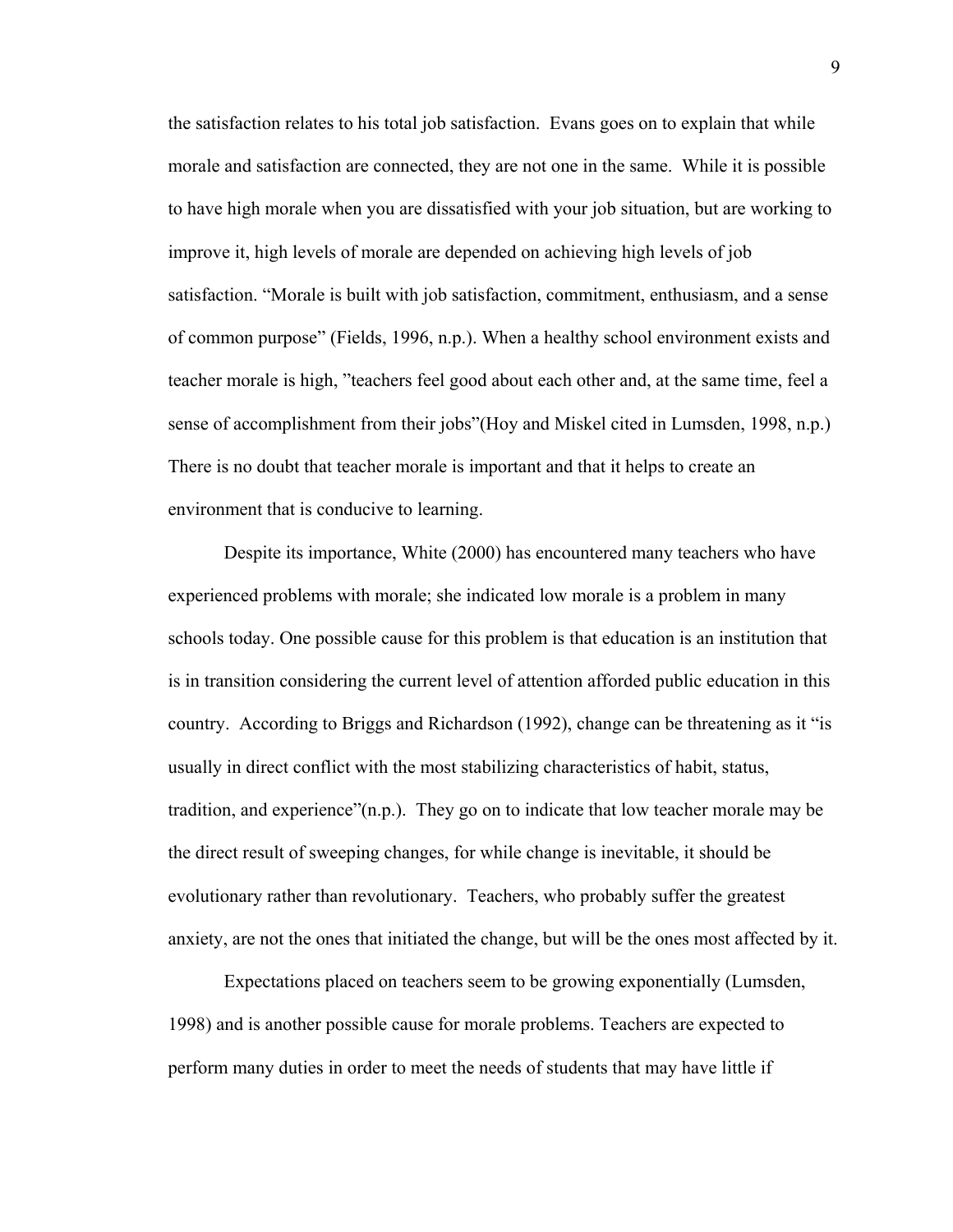anything to do with teaching the curriculum. These extra duties often cause feelings of frustration for teachers, or a feeling of being overwhelmed as they attempt to "do it all".

 Schools mirror society; they do not operate in a vacuum, and so must deal with the same social problems that exist throughout our country. Many students come from single parent households, or homes where both parents work. The increased demand on time parents spend at work in order to make ends meet have contributed to a lack of parental involvement at school. This is not to imply that parents are no longer concerned about their children's performance, only that demands on time have caused some tough choices to be made. According to Weil (1997), schools have assumed many of the roles that have traditionally belonged to parents. As schools create programs to address various problems, they inadvertently obtain a larger portion of the responsibility for raising those children, clouding the division between parent responsibility and the schools responsibility. A short time ago education was considered a collective effort shared between the schools, the home, and the community. That balance appears to have shifted and although there is an awareness of the problem, there are no simple remedies for it.

"Ironically, the public schools themselves created the situation whereby they have become almost solely responsible for educating young people. When societal problems found their way into the schools, the schools enthusiastically accepted the challenge of managing those problems within existing school framework. But public schools are not designed to address many of the complex problems that have now become their role" (Weil, 1997 n.p.).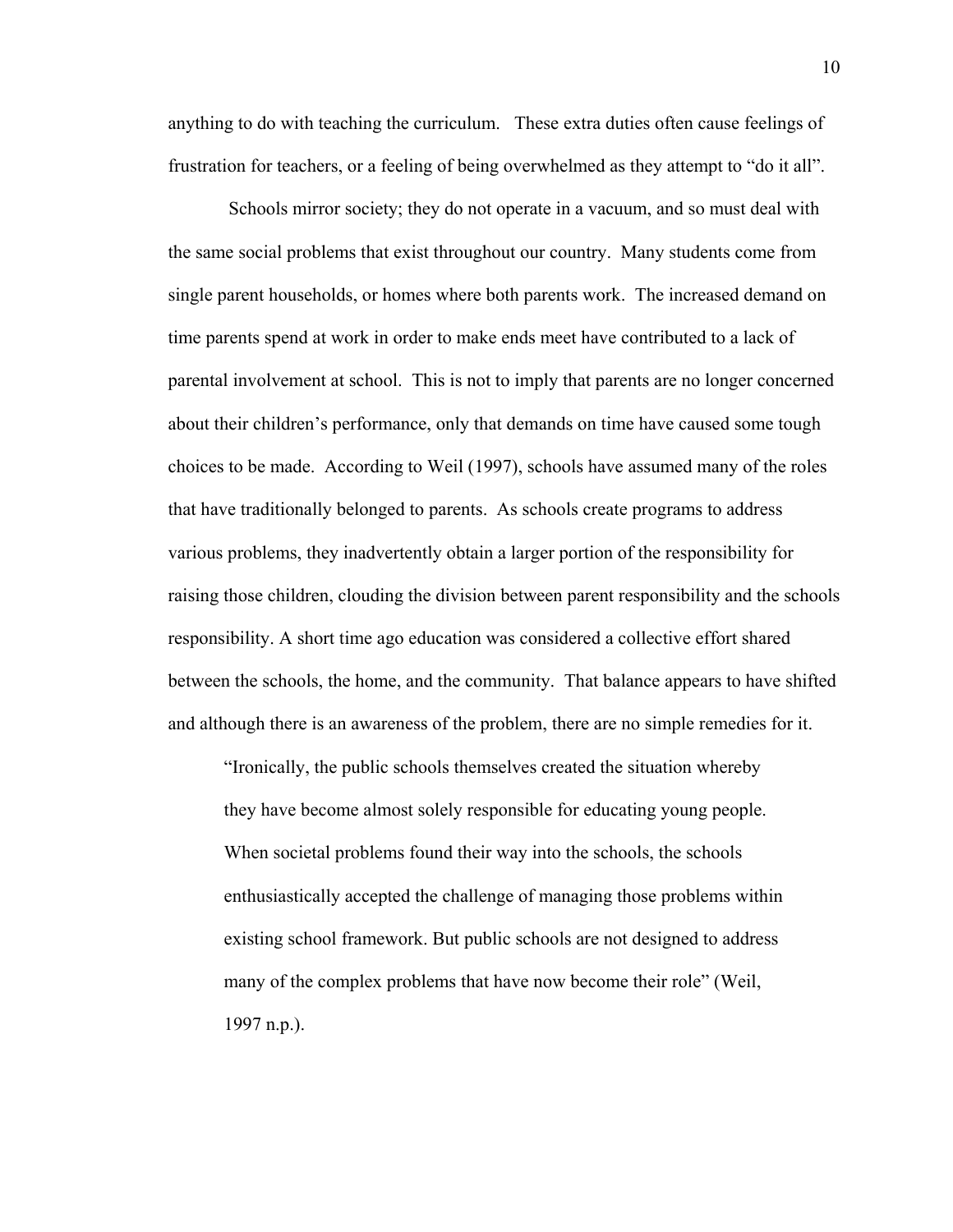As the public schools increase their level of responsibility, they have discovered that you cannot please everyone, and in the process of attempting to do so, have lowered, or in some cases lost parental, and thus public support. The National Center for Education Statistics in a 1997 report found a strong correlation between schools with strong parental support and teacher job satisfaction.

 The importance placed on education at home, or parental influence on performing well in school cannot be over emphasized. Parents need to take an active role in the education of their children. While many parents are concerned about their children's performance, there are situations where, for whatever reason, there is a lack of direct influence. In one recent study, Shann (1998) found that parent teacher relationships were rated by teachers on par with student achievement, administrative support, and curriculum in the schools in terms of importance, while teacher satisfaction with this item ranked near the bottom. She gave the following example as a typical teachers' response from her interviews: "when I have parental support here, it works … the problem is parents who do not support their kids going to school" (n.p.) Schools need to find creative ways to reach out to parents in order to foster their participation in the education process (Ascher, 1988). Schools tend to benefit from parents that are involved not only from improved student performance, but as Becher (1986) found, involved parents tended to have more positive attitudes about school and school personnel than uninvolved parents.

Hart, Wearing, and Conn, (2000) point to a growing body of evidence that indicates organizational factors are more significant than classroom specific issues in determining teacher morale. Ellis (1984) cites evidence that supports the use of three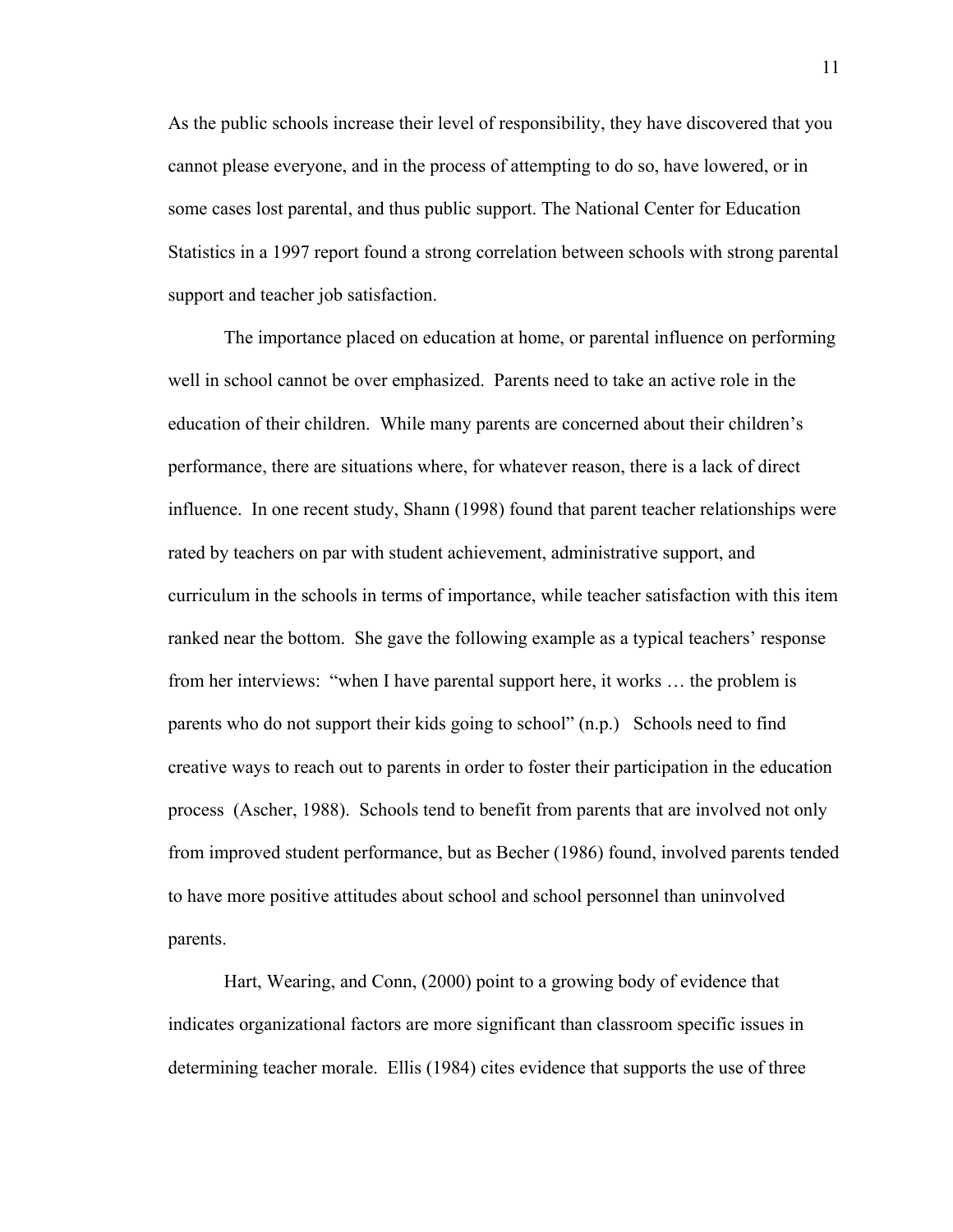organizational policies that motivate teachers and improve morale including:

participatory management, in-service education, and supportive evaluation. These are generally considered to be intrinsic factors one of which, participatory management, is sometimes referred to as shared decision-making, or intrinsic empowerment and involves giving teachers a voice in how their job will be performed. In a position paper of the National School Boards Association, shared decision-making was defined "as delegation of decision-making authority to a group of people accountable to the public through the school board" (Boehlje 1995, p.12). Intrinsic empowerment should not be associated with giving blanket authority for managing the operation of the school district, it should instead be likened to the ability to perform your job with confidence, and to help decide the way the job will be accomplished (Davis & Wilson, 2000). "No one pretends that democracy is perfect or all-wise. Indeed it has been said that democracy is the worst form of government except all those other forms that have been tried from time to time." – Winston Churchill, 1947 (cited in Jones, 1997).

Most successful organizations value the input of their employees, and involvement in decision-making by the very people who will be responsible for implementation of those decisions seems not only reasonable, but also responsible (Jones 1997; Weil, 1997). Participation in this way can produce positive results. In a recent study conducted by Jones (1997), he found a significant positive correlation between both teachers and schools with higher participation in decision-making and teacher morale. "Allowing employees a sense of control and competence on the job can increase their motivation and productivity" (Johnson & Johnson, 1999, n.p.) Other positive outcomes include: fostering collaborative relationships, greater flexibility and cooperation, and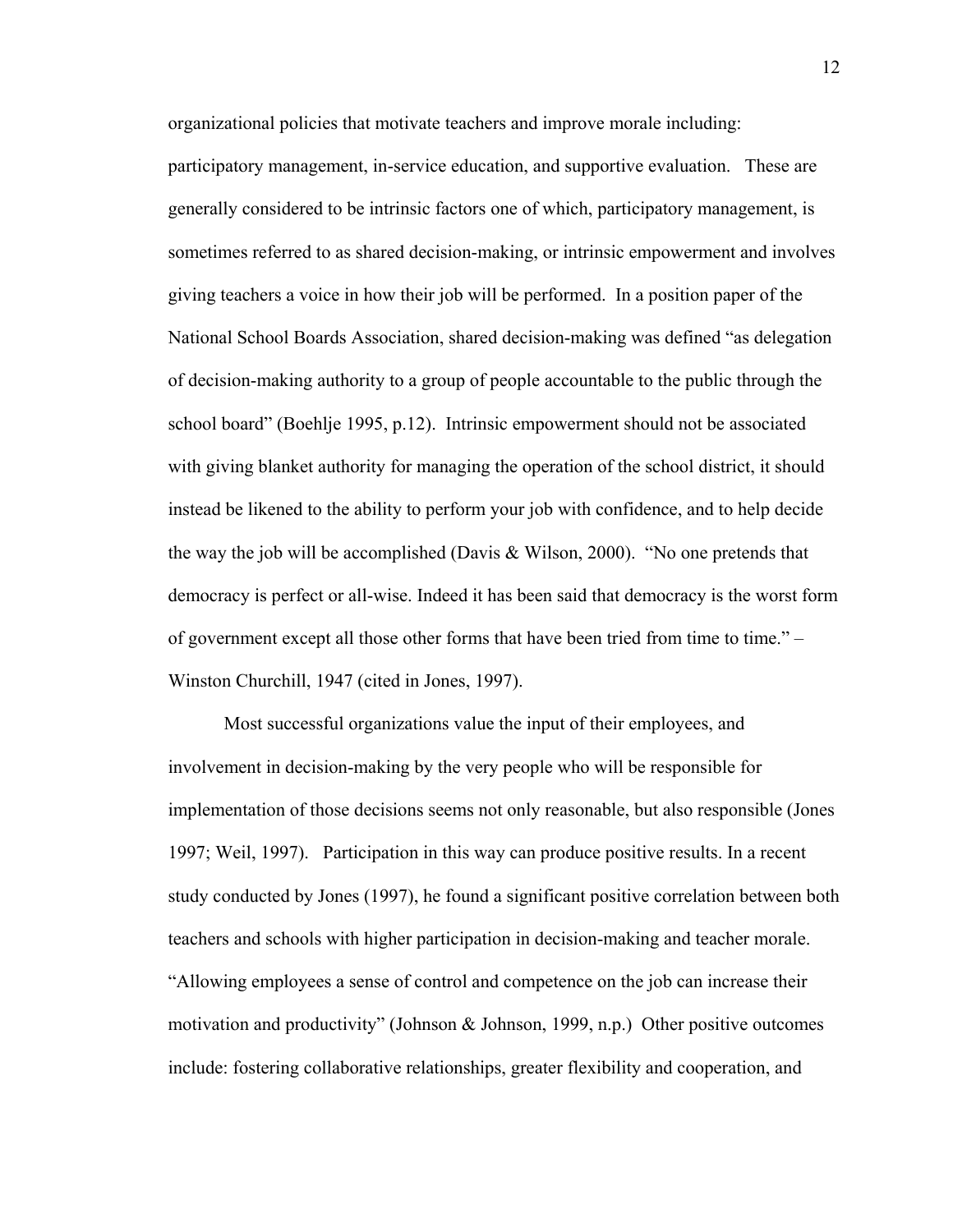helping to boost ones self-esteem. Conversely, having no voice often contributes to dissatisfaction, apathetic attitudes, and causes teachers to question authority.

Job stress is frequently associated with teacher morale, and while teaching can be a challenging and satisfying career, it can also be a major source of stress. Stress has been described as a person's reaction to unsettling experiences, both good and bad. People experience stress everyday and there are several causes for it; and the causes are not always negative. As Benjamin (1987) states in a report on understanding and managing stress in the academic world:

Stress is a necessary and unavoidable concomitant of daily living necessary because without some stress we would be listless and apathetic creatures, and unavoidable because it relates to any external event, be it pleasurable or anxiety producing. Severe stress has been correlated with coronary disease, respiratory problems, backaches, high blood pressure, and other psychosomatic illnesses, to the extent that for most people stress is a loaded term that connotes unhealthy or harmful conditions, i.e., a disease or illness. In truth, however, stress can also motivate and invigorate and enable people to achieve far more than they thought themselves capable of doing. (n.p.)

Teachers all experience stress in varying degrees, but more important than the stress itself, are how individual teachers deal with stress. In a study of stress in the workplace, Long (1995) identified three important concepts to understand the relationship between work and mental and physical health. They were: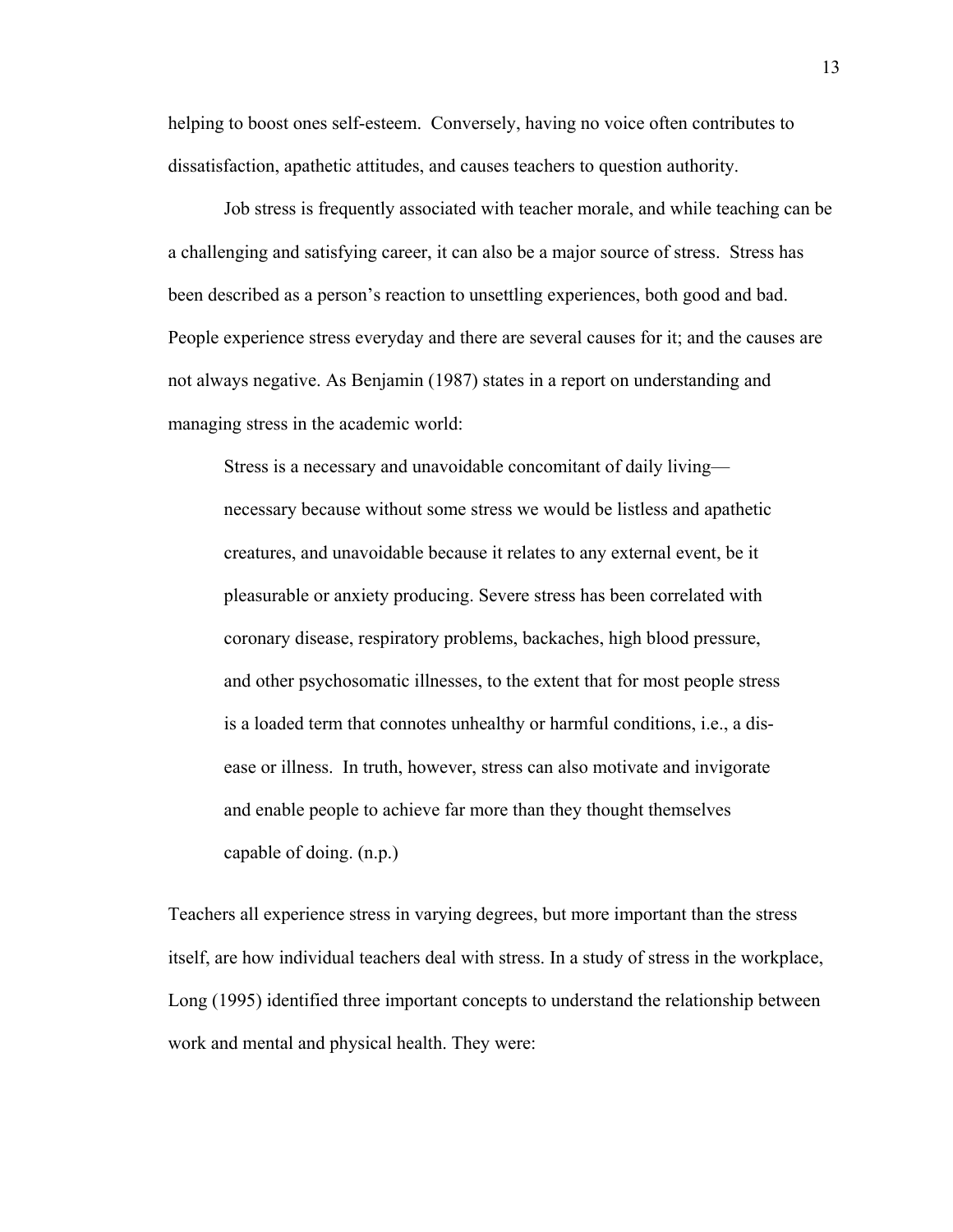- Stress is an interaction between individuals and any source of demand (stressor) within their environment.
- A stressor is the object or event that the individual perceives to be disruptive. Stress results from the perception that the demands exceed one's capacity to cope. The interpretation or appraisal of stress is considered an intermediate step in the relationship between a given stressor and the individuals' response to it.
- Appraisals are determined by the values, goals, individual commitment, personal resources (e.g., income, family, self-esteem), and coping strategies that employees bring to the situation (n.p.).

Teachers as individuals all handle stress differently and develop their own coping strategies based on life experiences. According to Czubaj (1996) locus of control is tied to the level of stress that teachers experience. Stress results from the interaction of employee control and demands of the job. In essence, the point is your behavior determines the events of your life, or you control your own destiny, a mind over matter philosophy. She goes on to point out there are two different types of control: internal and external. Teachers believing they have internal control feel they can impact, or have control over their situation, while teachers with external control believe that events that happen are beyond their ability to control. People who feel that they are able to take control are apt to deal more successfully with stress than those who are just along for the ride. Benjamin (1987) and Berry (1999) explain dealing with stress in terms of personality types. Both suggest that some personality types are more prone to create stressful situations for themselves than others. Type A personalities for example, are not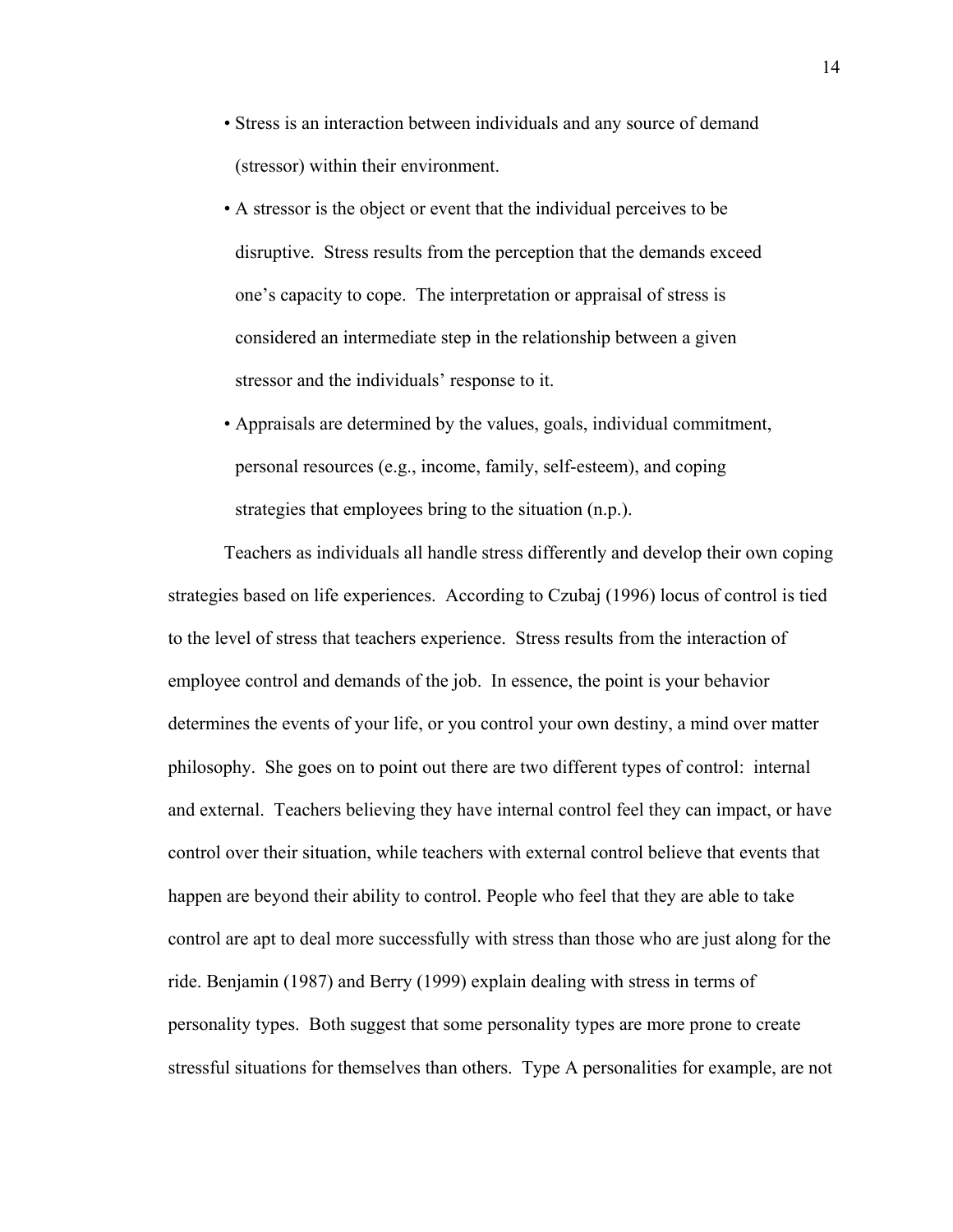happy unless they are busy, they are performance oriented, concerned with schedules, and are compulsive. In contrast, type B personalities take things in stride, tend to be more relaxed and are less concerned with schedules. Thus, type A personalities are more subject to stress related problems than type B personalities.

Like it or not, stress is a part of life and finding ways to cope with it appears to be the key because "there is a strong connection between how we feel and the level of our morale" (White, 2000, p. 62). If teachers who experience a great deal of stress are less effective, what can schools do to help staff members control the level of stress on the job? One somewhat obvious place to start is to control the physical environment at school, as underlying factors present there, potentially contribute to the stress level on the job. Both students and teachers need an environment that is conducive to the learning process. Students need to be reasonably comfortable, for example physical needs like room temperature and adequate lighting are important, as is keeping outside distractions or noise to a minimum. These factors impact the attention span of students and thus impact how much is accomplished in the classroom.

Administrators can help by implementing organizational strategies that help control causes of stress, ensure job satisfaction, and encourage teachers to take responsibility for their own stress management. Long (1998) a high school principal points out the following:

Stress is becoming a major reported cause of disability claims, a reduction in which-with improving general health and attendance-can promote organizational effectiveness. A school administrator with a reputation for creating a stress-free environment may reap indirect benefits: enhanced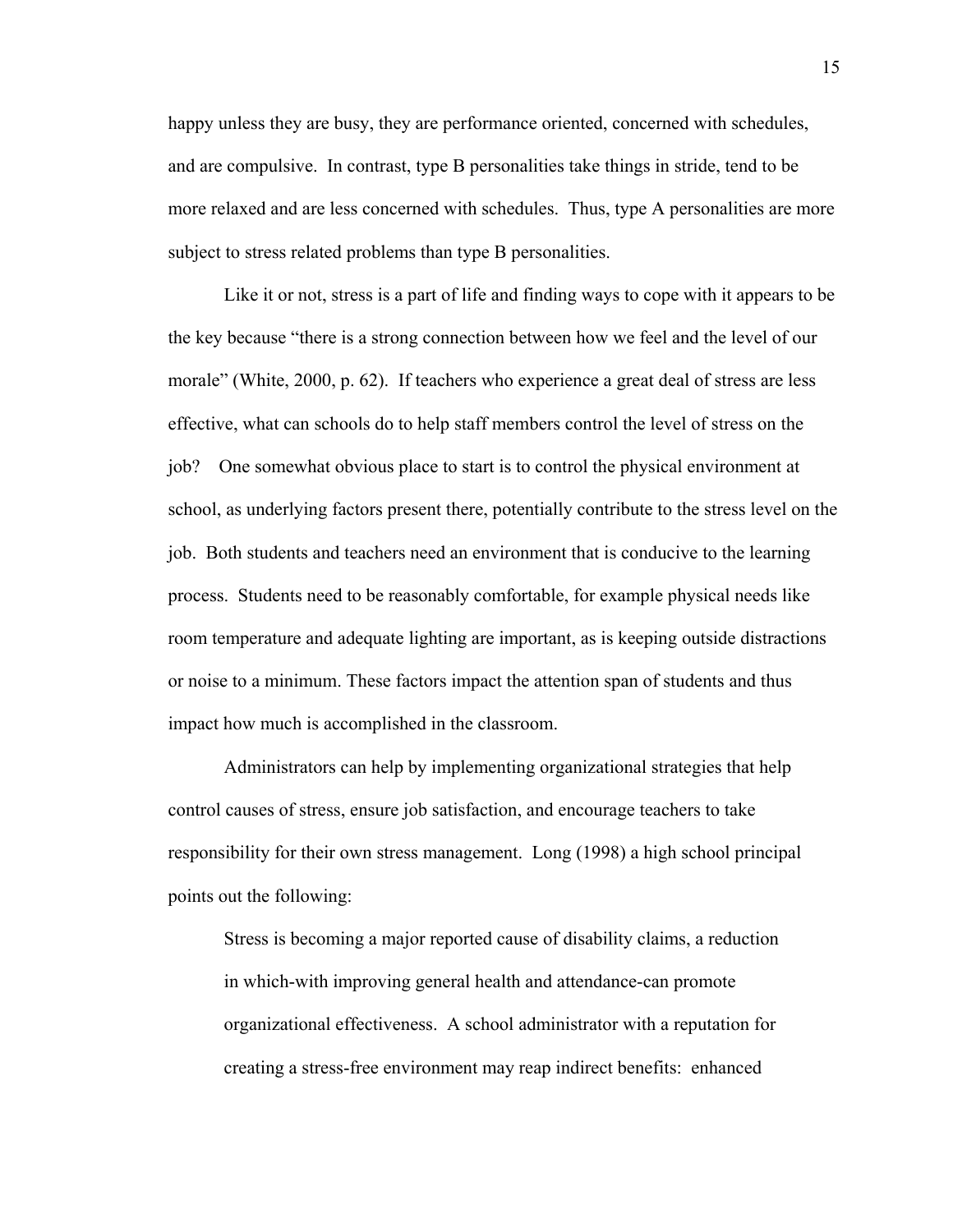ability to recruit expert faculty; enhancing the community's image; and protecting student enrollment. Administrators have the power to

implement strategies to reduce stress of faculty and students. (p. 37) Administrators who work to provide an open positive atmosphere or create a healthy and sound school culture, use intrinsic methods of empowerment, and work to build positive relationships within the work setting stand to impact the level of stress and improve the motivation and performance of teachers in a positive way (Davis & Wilson, 2000). In order to obtain peak performance from teachers, they need to feel valued or appreciated for the work they do, no one likes to be taken for granted. Long (1998) and Malone (1998) listed more specific strategies they felt would reduce the stress level, such as: balancing workloads of employees, praising positive performance, displaying a caring attitude, building trust, and improving lines of communication. Another way schools could help reduce stress would be to in-service faculty to provide strategies designed to control and reduce the level of stress in their job. This would encourage teachers to take responsibility for their own stress management, and give them the tools needed to complete the task. Successful organizations openly seek input from their employees; a final strategy might simply be to ask staff members for input on stress reduction. Since teachers are the ones who experience first hand the stressors, they are apt to have some creative ways to reduce it.

 What can teachers do to control their own level of stress? Making sure that you are well organized and prepared for each day would prevent many potential problems. Setting realistic goals for yourself and realizing your limitations would also control stress levels. Maintaining your perspective also could be effective, as some people let trivial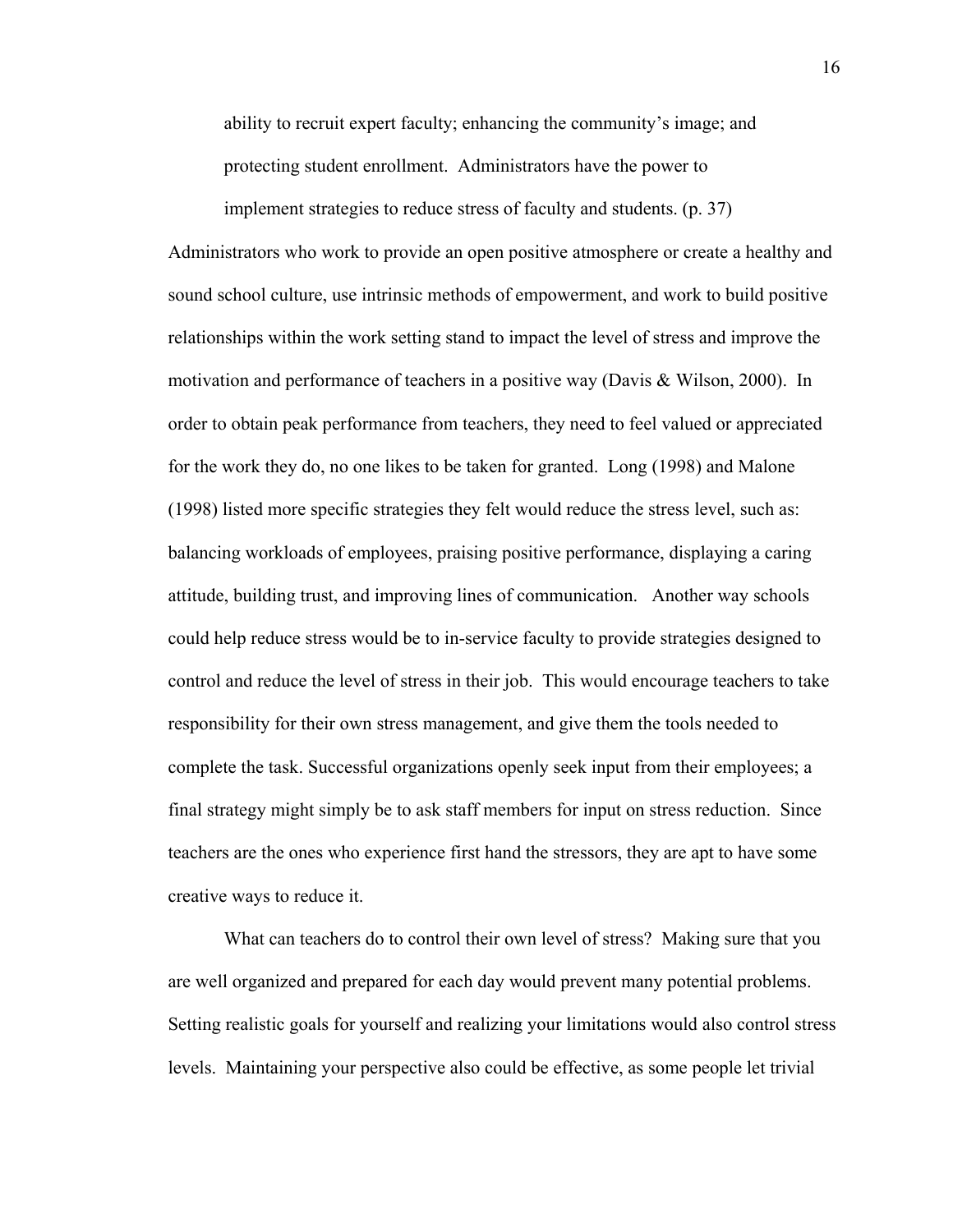things or circumstances beyond their control affect them. As White (2000) so aptly put it: "Blessed are the flexible, for they shall not be bent out of shape"(p.61). It would be wise for teachers to help themselves put the things that matter most in life first. Attempting to maintain a positive attitude about their job and working on good time management skills are also good advice.

Despite all the claims about adverse effects related to stress, Hughes (2000) is somewhat skeptical, and suggested in his report that there is a lack of scientific data on which to base claims about stress. He quotes one researcher, describing stress as "the most grandly imprecise term in the dictionary of science" (n,p.). In addition, he points out that employees experience a wide range of emotions ranging from anger to anxiety as a result of what they experience at work, and most people are able to handle these emotions, however in some cases, people experience specific emotional difficulties that need to be addressed.

 The problem with many stress reduction programs is that they fail to take into account individual differences; and instead have attempted to use a one-size-fits-all approach by simply promoting the benefits of exercise and proper nutrition. This may explain the limited success of such programs (Hughes, 2000). Small amounts of stress are to be expected and can actually help to keep us motivated and alert, however too much stress has detrimental effects on both our health and well being.

Elevated levels of stress can ultimately result in burnout, which falls at the opposite end of spectrum from job satisfaction. Burnout is a descriptor used for teachers who are severely stressed. It is a "distinctive kind of job related stress that inhibits the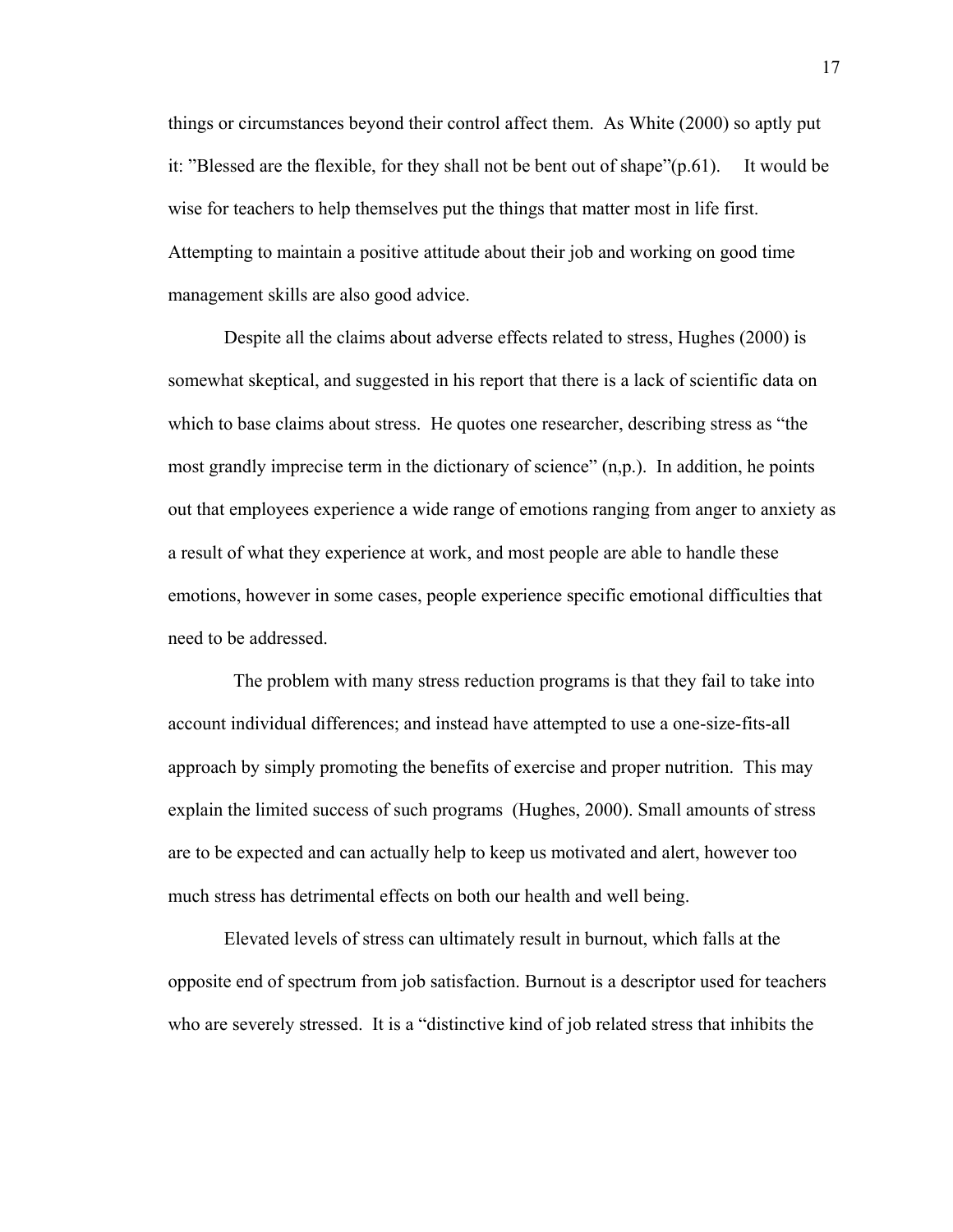person's capacity to function effectively because the bodies resources for resisting stress have become exhausted"(Benjamin, 1987,n.p.).

Teachers along with other helping or human service occupations are particularly prone to burnout. Unfortunately it often happens to some of the most able and committed people in the profession (Benjamin, 1987). According to Maslach and Leiter (1999), "burnout is a serious problem in today's workplace"(n.p.), in an era of decreasing enrollment and limited funding, where public schools are under the microscope and are threatened to be held accountable for what seems to be an ever increasing level of expectation. Teachers are feeling insecure, undervalued and stressed, and burn out can be the result. "When employees become cynical, alienated, and inflexible the performance of the entire organization is threatened" (Trant, Larsen, & Feimer, 2000, n.p.). The result of having unhappy employees is undesirable because burned out employees perform their jobs at a bare minimum level as opposed to putting forth their best effort (Maslach & Leiter, 1999).

Burnout has been described as a "syndrome of emotional exhaustion and cynicism that often occurs among individuals who work with people" (Eichinger, 2000, p.400). Weisberg and Sagie (1998) explain it as mounting pressures at work or job stress that results in emotional and physical exhaustion, and negative attitudes toward work, leaving the burned out teacher feeling totally over-whelmed and near the breaking point.

Several studies (Friedman, 1993; Byrne, 1998; Lumsden, 1998; and Eichinger, 2000) describe symptoms of burnout that are similar, such as: and erosion of idealism, increased depression and frustration, depersonalization or negative feelings toward students and staff, cynicism, and detachment from the people you work with. All these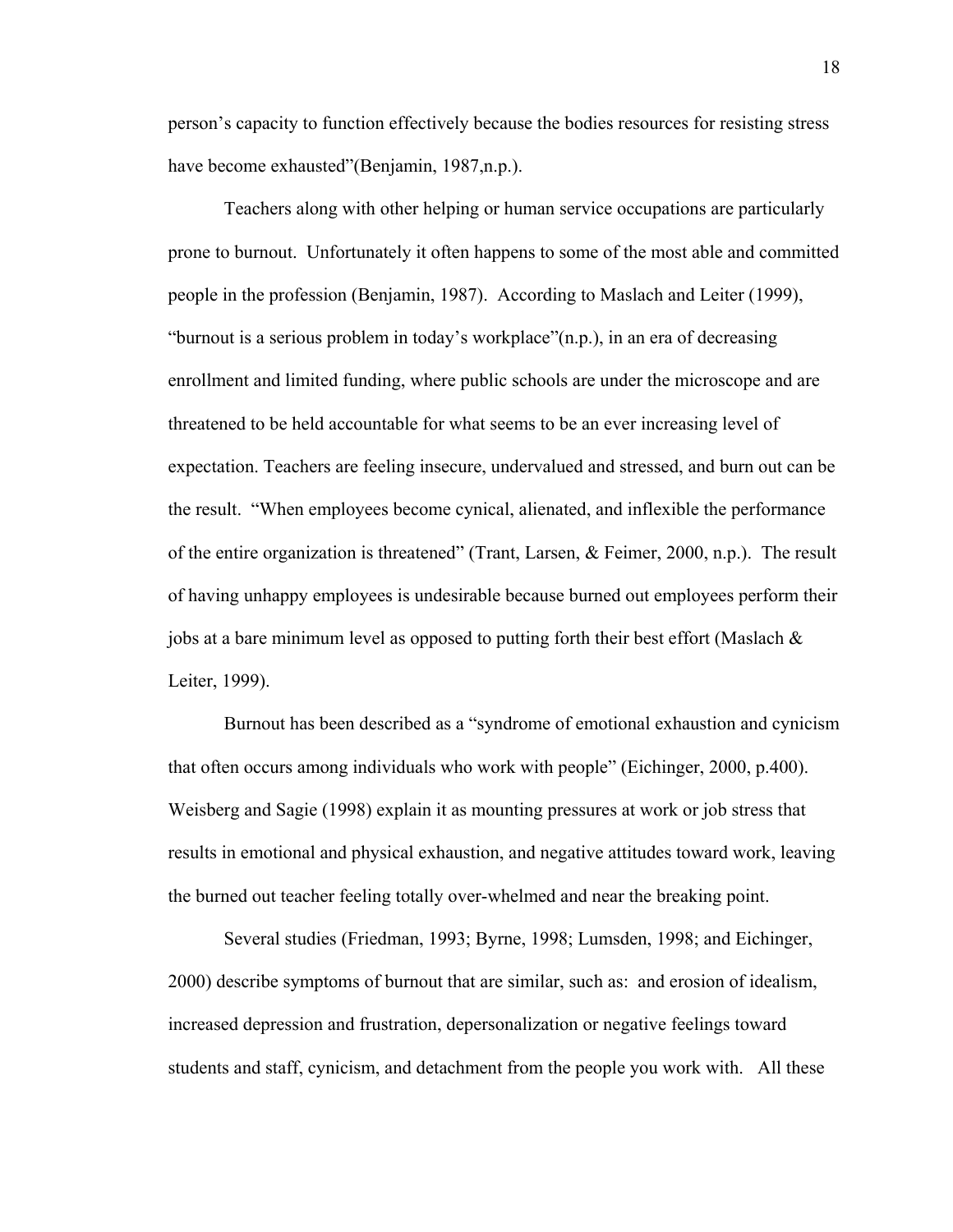symptoms are not displayed all the time and they may appear in varying degrees. According to Maslach and Leiter (1999), many studies use the Maslach Burnout Inventory, which has become a standard research measure in the field of burnout, to determine how people view their work, workplace, and the people they work with. Friedman (1993) and Eichinger (2000) reported using modified versions of this instrument to collect data.

Burnout is a complex problem, as one single cause cannot be identified. Teachers all react to stress differently and there may actually be a variety of causes or combination of circumstances that eventually push them over the edge. According to Briggs and Richardson (1992), many teachers are resigning and leaving their positions, some after only a few years of teaching, and attrition as a result of burnout and retirement is "decimating the ranks" of some of the best and most experienced teachers. Weisberg and Sagie (1999) provided a list of possible causes for burnout that included: poor facilities, overcrowded classrooms, discipline problems, excessive workload, inadequate salaries, lack of both parental and administrative support, and the current level of public scrutiny and open criticism facing teachers and public schools.

Many teachers with more than a just a few years of experience, who are burned out and think about quitting or doing something else, feel as though they are trapped in their jobs and thus remain there, because the probability of finding another appropriate job or moving to another teaching position simply will not afford the same level of compensation. Considering the negative impact that burned out teachers have on the school environment, like poor attitudes, reduced or diminished quality of instruction, and preoccupation with the prospect of leaving the profession. One might ask, what can be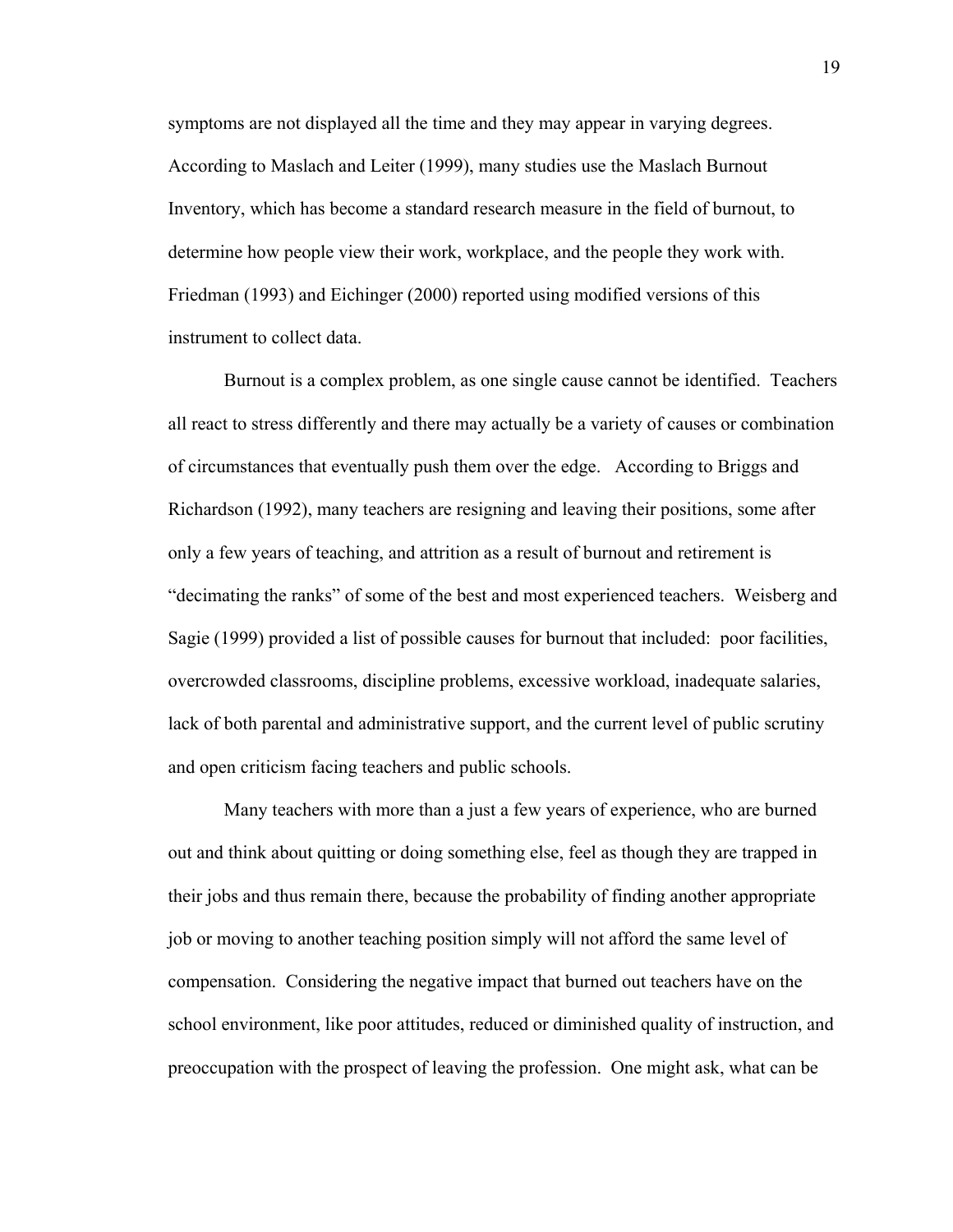done to prevent burnout? Maslach and Leiter (1999) concluded in their research that burnout is not a people problem but is tied to the workplace. When the workplace shows no compassion and demands superhuman effort, employees get burned out. Also, they stated:

Our research points to six key areas for any employee's happiness: a manageable workload, a sense of control, the opportunity for rewards, a feeling of community, faith in fairness of the workplace and shared values. When these are in place, you'll feel buoyed, not burned, by your job. And if you're already whistling while you work, these guidelines will help keep it that way. (n.p.)

 Many of the suggestions discussed for reducing stress parallel those designed to improve the schools culture and raise the morale of the staff, including things like: shared decision-making, rewards and recognition for performance, opportunity for professional growth, supportive leadership, and increased parental support. Working to incorporate these strategies pays big dividends, not only does it help to reduce the possibility of burnout, but it also provides an atmosphere for teachers to maintain or increase their motivation for the job. According to Czubaj (1996), when teachers are motivated not only do the students do better in school, but they become motivated about the process of learning, repeating a positive cycle. Lumsden (1998) concurs, she states: "when teachers are provided with what they need to remain inspired and enthusiastic in the classroom, students as well as teachers will be the beneficiaries" (n.p.). High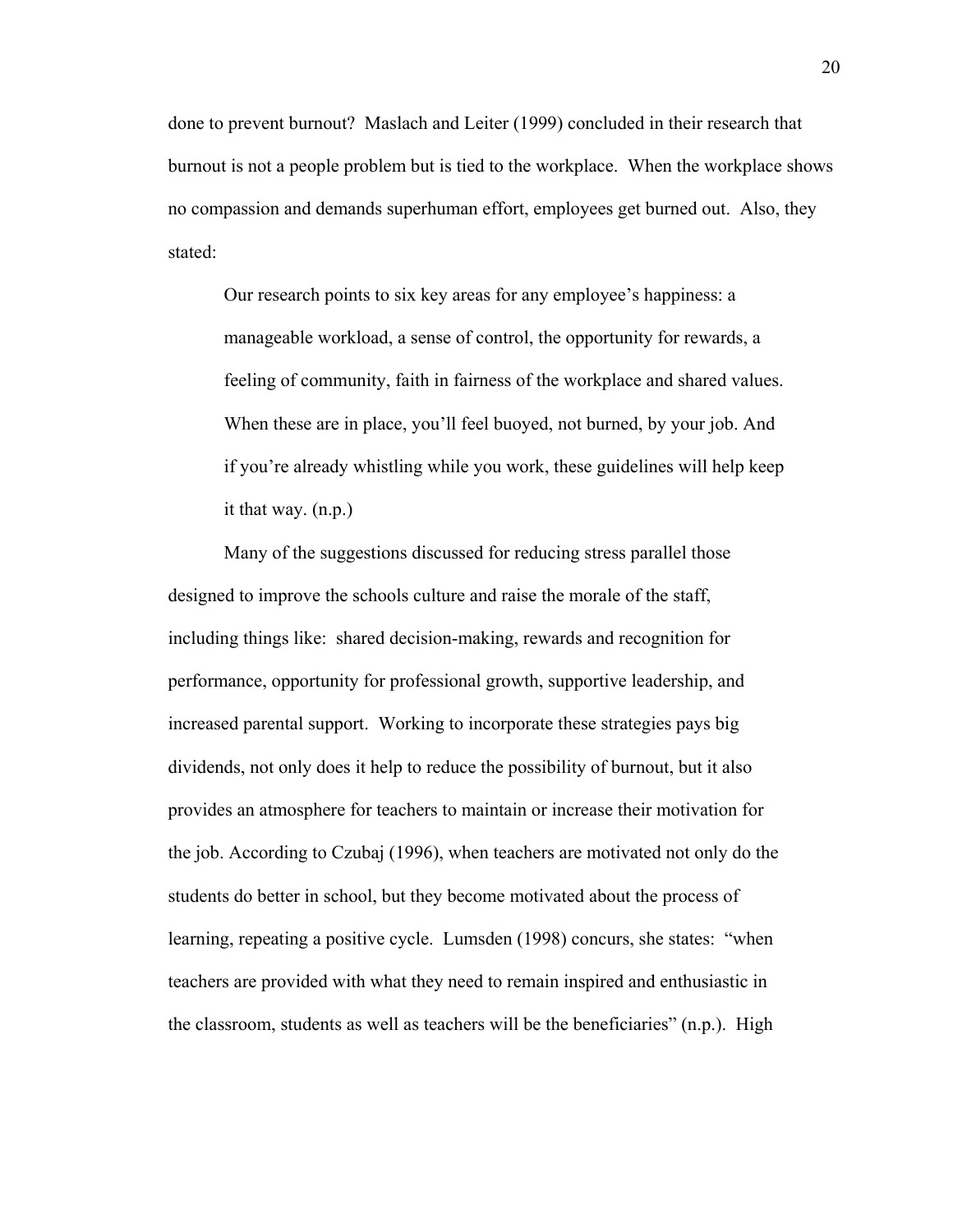levels of morale also tend to "motivate, stimulate, encourage, and energize" staff members to do a better job (Evans, 1992).

 Traut, Larsen, and Feimer (2000) indicated that job satisfaction was an important issue for public managers and that it involved the motivation of employees. Since job satisfaction is tied to motivation, what can be done to motivate teachers? Two well known behavioral theories that are frequently mentioned in connection with motivation are: Herzberg's motivator-hygiene theory, and Maslow's hierarchy of needs.

 Herzberg's motivator-hygiene theory is built around two sets of factors that can be used to describe or predict employee attitudes about work. Herzberg's hygiene continuum includes things like: company policy, salary, working conditions, and interpersonal relations that are hygiene factors and are often referred to as extrinsic rewards and relate to the job situation or environment. The theory suggests that absence of these factors can result in job dissatisfaction but their presence does not motivate or guarantee satisfaction with your job. His motivator continuum points to: achievement, recognition advancement, responsibility, and work itself as motivators that determine job satisfaction. These motivators are considered intrinsic rewards that deal directly with the relationship a person has with his or her job, and are more satisfying.

Ellis (1984) indicated that administrators would "boost morale" and would motivate teachers more by using intrinsic rewards rather than extrinsic rewards. However, Gawel (1997) does not agree. He believes that while Herzberg's work may have broad applications in the business world, since it occurred so long ago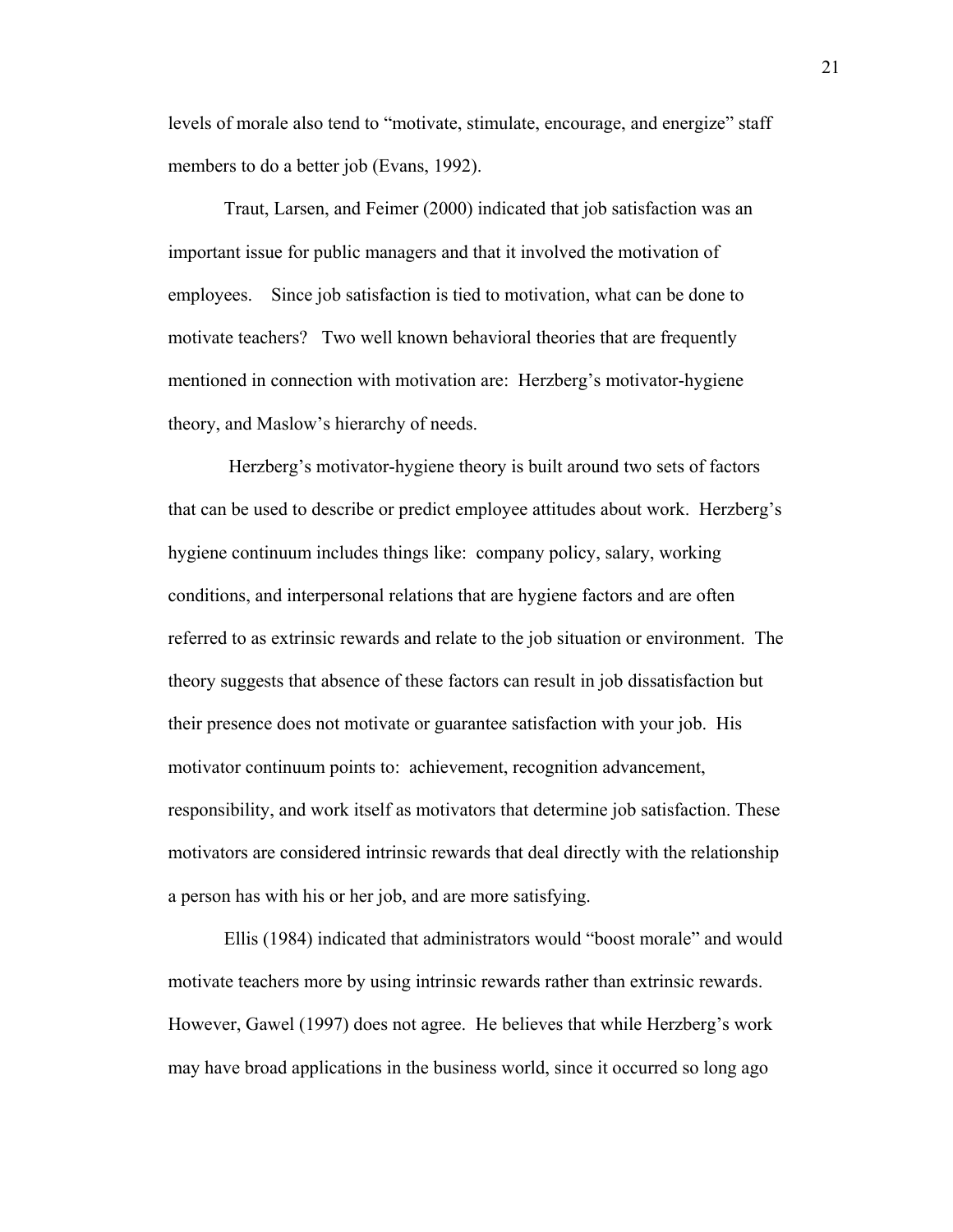and did not include teachers, it may not be pertinent or directly applicable to the field of education today. Gawel (1997) points to a study contrary to Herzberg's assumption, that clearly indicated teachers who participated in the study were influenced as much by some hygiene factors as they were motivation factors. In particular, teachers in the study viewed salary as a very strong motivating factor. According to the Fifth Phi Delta Kappa Poll of Teachers' Attitudes Toward the Public Schools, Langdon (1999), the number one reason teachers gave for problems their schools had in getting good teachers was low pay, and the main reason given for teachers leaving the profession was the same, low pay. Perhaps it is as simple as the explanation given by Lloyd (2001), she states:" when people don't feel valued or appreciated, they often start complaining about how little they are paid" (p. 3).

Maslow's hierarchy of needs theory was based on his observation that people generally follow a similar pattern or sequence of needs satisfaction, and that a person would not pursue a higher need in the sequence or hierarchy until the present need was satisfied. His hierarchy is often displayed in graphic form, as a pyramid with the basic needs for existence at the base, needs for relatedness in the middle, and the need for self- actualization at the peak.

According to Gawel (1997), his review of literature on motivation indicated that:

Individuals often have problems consistently articulating what they want from a job. Therefore, employers have ignored what individuals say they want, instead telling employees what they want, based on what managers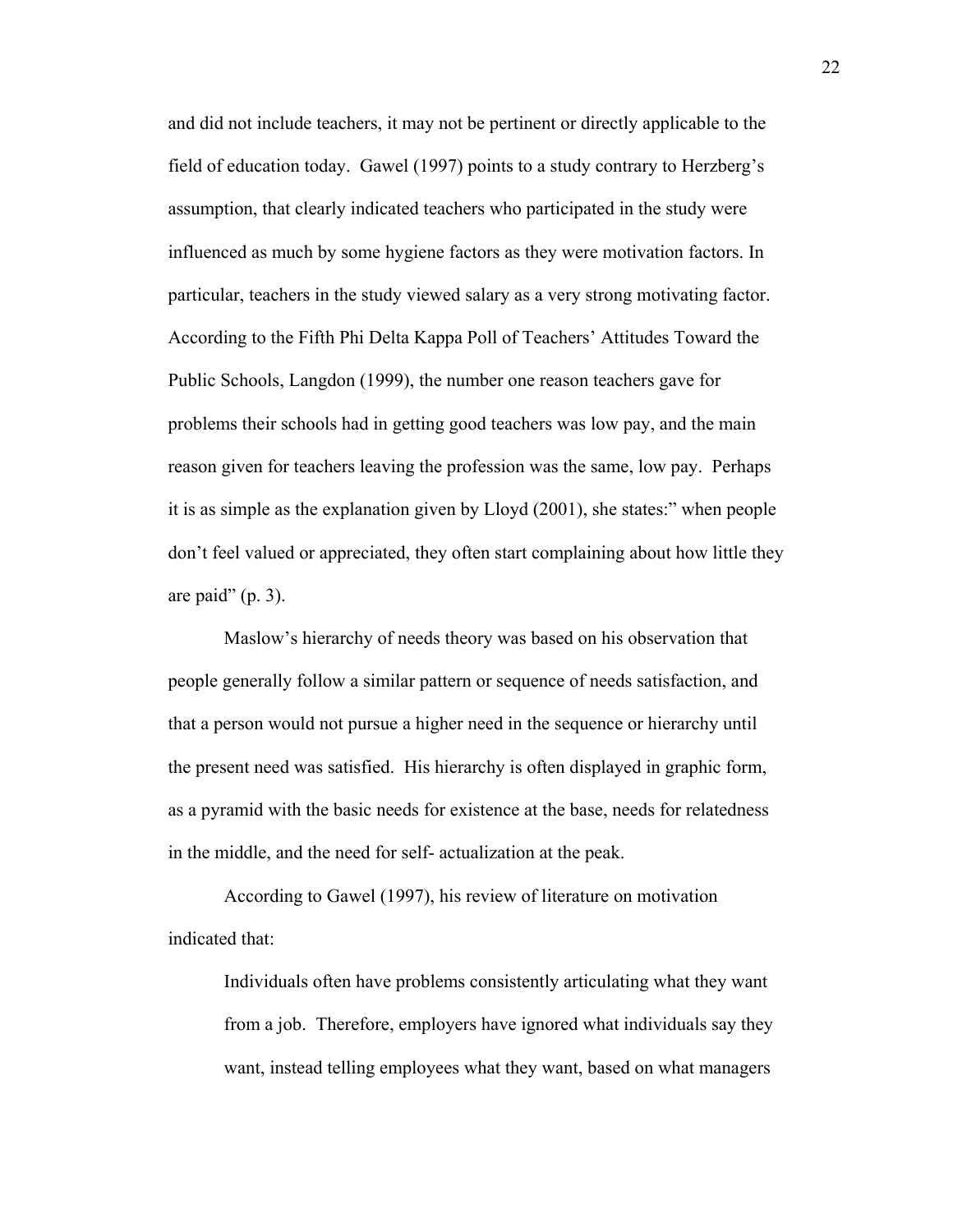believe most people want under the circumstances. Frequently these decisions have been based on Maslow's needs hierarchy, including the factor of prepotency. As a person advances through an organization, his employer supplies or provides opportunities to satisfy needs higher on Maslow's pyramid (n.p.).

Teachers, like any other group do not necessarily fit into a mold, and are motivated by a variety of factors or needs. Administrators should listen carefully to teachers, both individually and as a group, to determine what the present needs are within their own school setting.

 Schools are in a state of flux, with topics like: state mandated standards, teacher accountability, enrollment problems, school choice, vouchers, and school funding concerns in the news, change certainly will be on the horizon. While change can adversely affect motivation and morale, change is inevitable and maintaining a positive attitude or outlook in the face of change is essential to maintaining motivation. Positive attitudes are not only contagious; they are also addictive. Vann (1995) stated this opinion:

My attitude has been much more positive since I've made these and other changes to accommodate the new realities of my workplace. I realize I can no longer do as I once did. Priorities established in previous years simply must change (p.23).

 How schools choose to approach this atmosphere of change can also play a determining role in how the change will be accepted and its overall impact on motivation and staff morale.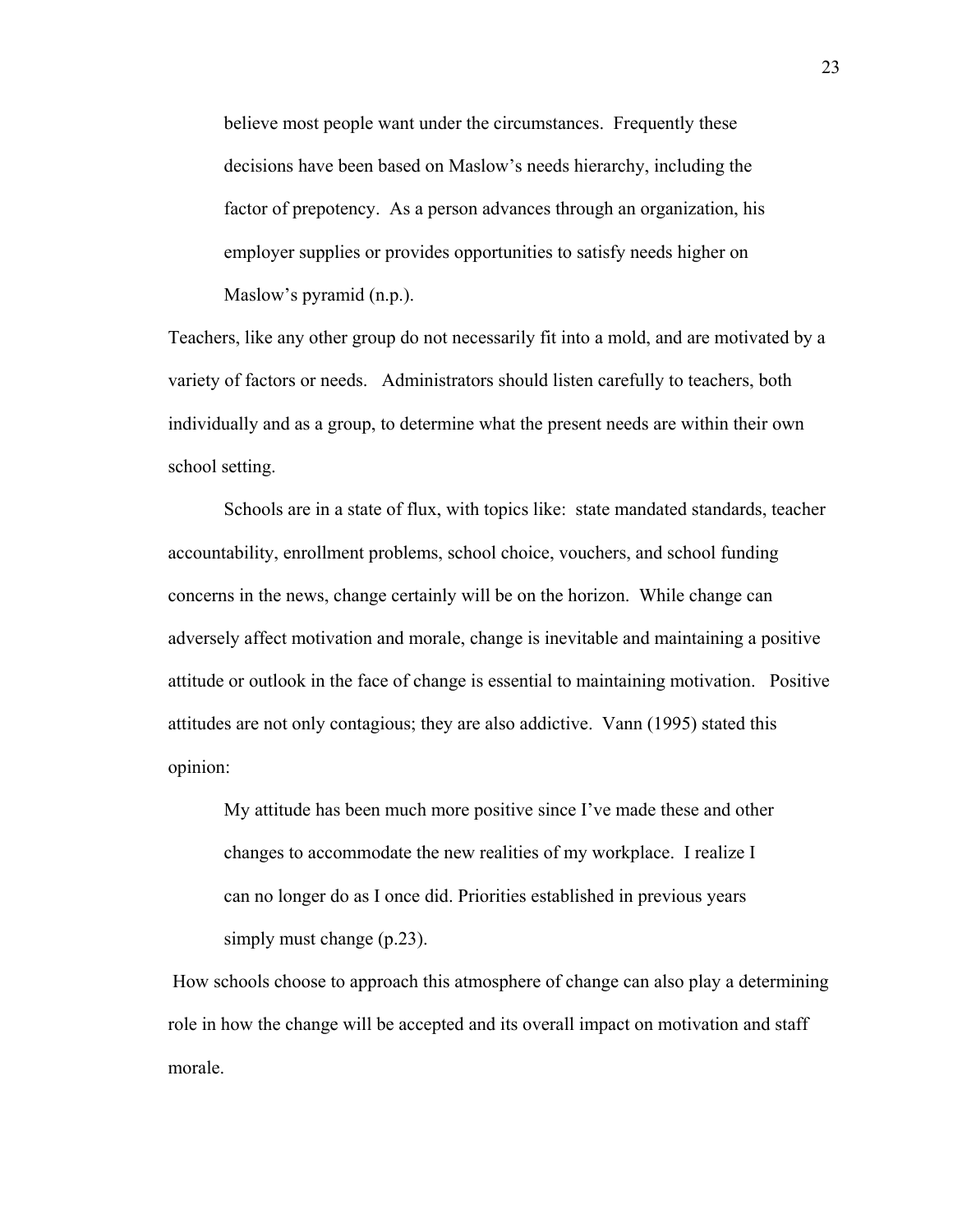Many special interest groups who find they are unhappy with the current state of public education have discovered, in order to complete their agenda which may not have the best interest of public schooling at heart, requires an erosion of support for public education. While there is some base level of support that is evident, support for public schools seems to diminish each year as alternatives for funding of public schools, instructional programs, and vouchers gain wider acceptance. This comes in part, due to the lack of trust in government coupled with the carefully crafted messages of special interest groups, and teachers find this diminishing level of support disturbing (Weil, 1997).

 Ellsberry (1999) relates common attitudes expressed by teachers while describing weaknesses at their schools during school audits as: "matters relating to communications, discipline, lack of clear priorities, and the obtrusive interventions of state and/or federal bureaucrats"(p.15). While attempting to control what trickles down from the federal and state level may seem futile, having input into decisions surrounding the implementation of an upcoming local change is certainly reasonable, considering the potential impact it would have on attitudes and motivation surrounding the proposed change. High levels of intrinsic empowerment effect employees in the workplace in a positive way (Davis and Wilson, 2000).

 School districts that adopt a positive outlook, and focus on what has been done well, are apt to influence motivation and morale in a positive direction. Schools today need to be their own advocates and promote their strengths. This is not to say that districts should avoid the things that are not done well or avoid change just to in order to remain complacent, it is merely to suggest that if change indeed required, there are ways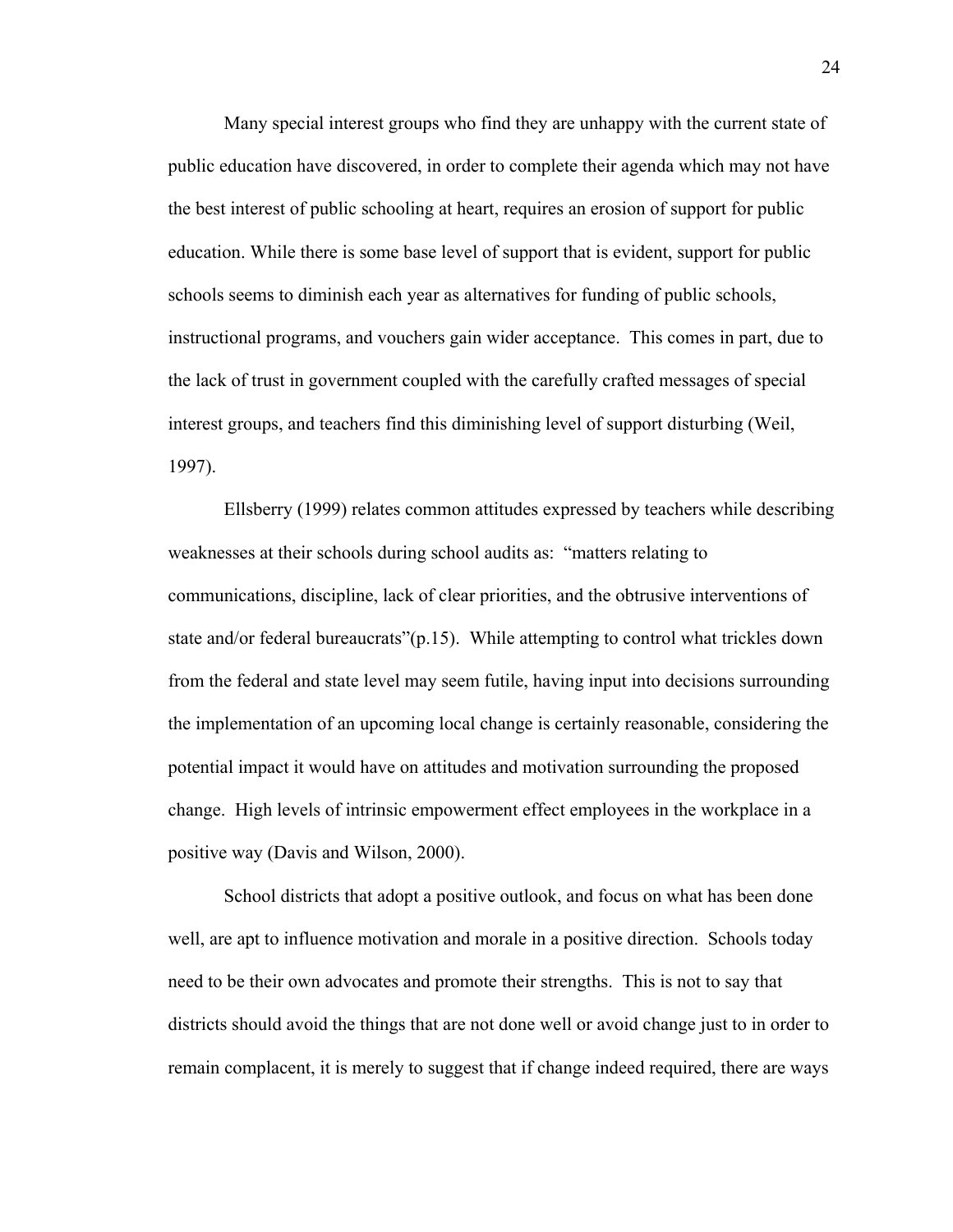to successfully deal with it that are less disruptive to the personal attitudes of staff members and the school climate. Working to increase the motivation and morale of teachers will improve the level of job satisfaction and benefit everyone. As Johnsrud, cited in Fields (1996), states:

Optimally we should not wait for times of crisis to worry about morale. Morale is important. Our morale is our commitment to move forward, our enthusiasm to take on new challenges, and our spirit to maintain the highest standards. Our academic institutions that we serve, and particularly our students, deserve no less (n.p.).

# **Job Performance**

There is a perception that our nations public school system is somehow substandard. Public schools are suffering from an erosion of public support and school districts through out the country have been expected to raise standards across the curriculum in order to better prepare students for our technological society. The very nature of how classroom instruction has been organized and the relevance of what students are taught in our schools have been called into question. We often find ourselves caught up in the blame game, as described by McGraw (1998):

The parents ask the principal, "Where did you go wrong?" The principal asks the teacher, "Where did you go wrong?" The teacher asks the student, "Where did you go wrong?" Finally the student- failing, floundering, or just not performing at potential- faces them all and asks,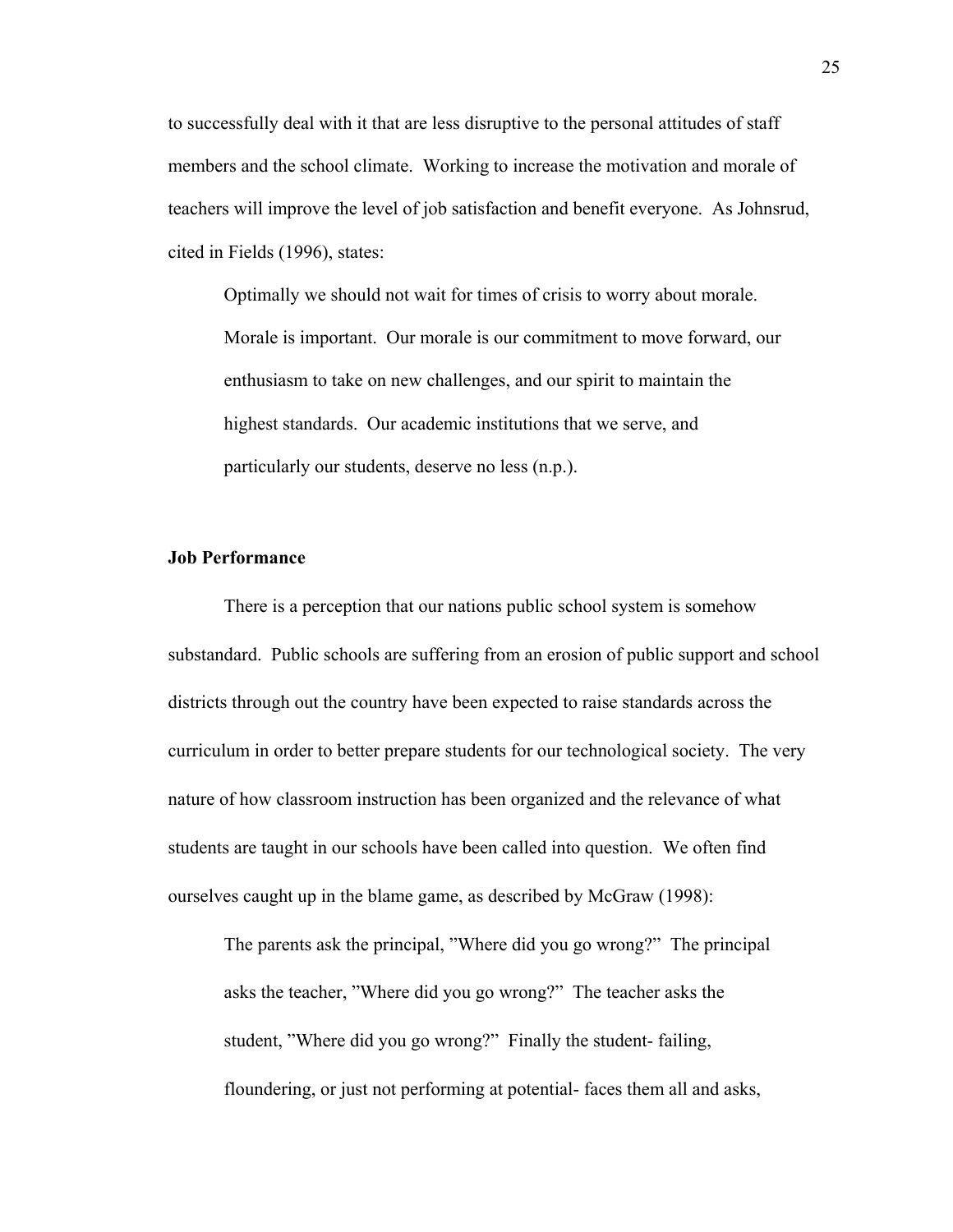"Where did you all go wrong?"... The buck gets passed through the educational system as fast as the hype over improving our schools is passed through the political arena and the media (p.10).

"No longer is curriculum static; instead it is a viable entity that must prepare citizens for  $21^{st}$ -century life"(Chaney, 2000, n.p.) A tremendous amount of time, energy, and resources have been expended in recent years in order to revise and align local curriculums with state mandated standards, which are often so vague and general, that particular measurable outcomes are hard to pinpoint. In a period of budget cutbacks and shortfalls, there is a public outcry for more accountability in our schools with politicians and taxpayers concerned about somehow measuring the value for dollars spent. The push has been toward more testing as a measure of what has been accomplished in the classroom. Then both schools and teachers could be compared with one another in order to determine overall performance, as if the frequently made assertion, "a little healthy competition would be good", held true for public schools.

Blankstein (1996) indicated a preoccupation with grades, that schools are pressured to use quantitative tools, such as standardized test scores, to measure performance, but that "grades and test scores do not reflect the quality of instruction" (p.29). No one disputes that teachers should be expected to perform their job at a competent level and in a professional manner, and that some level of accountability would be appropriate and required. As Hewitt, cited in Birk (1995), stated: "Nothing is worse than a bad teacher, academically, socially, and emotionally the students fall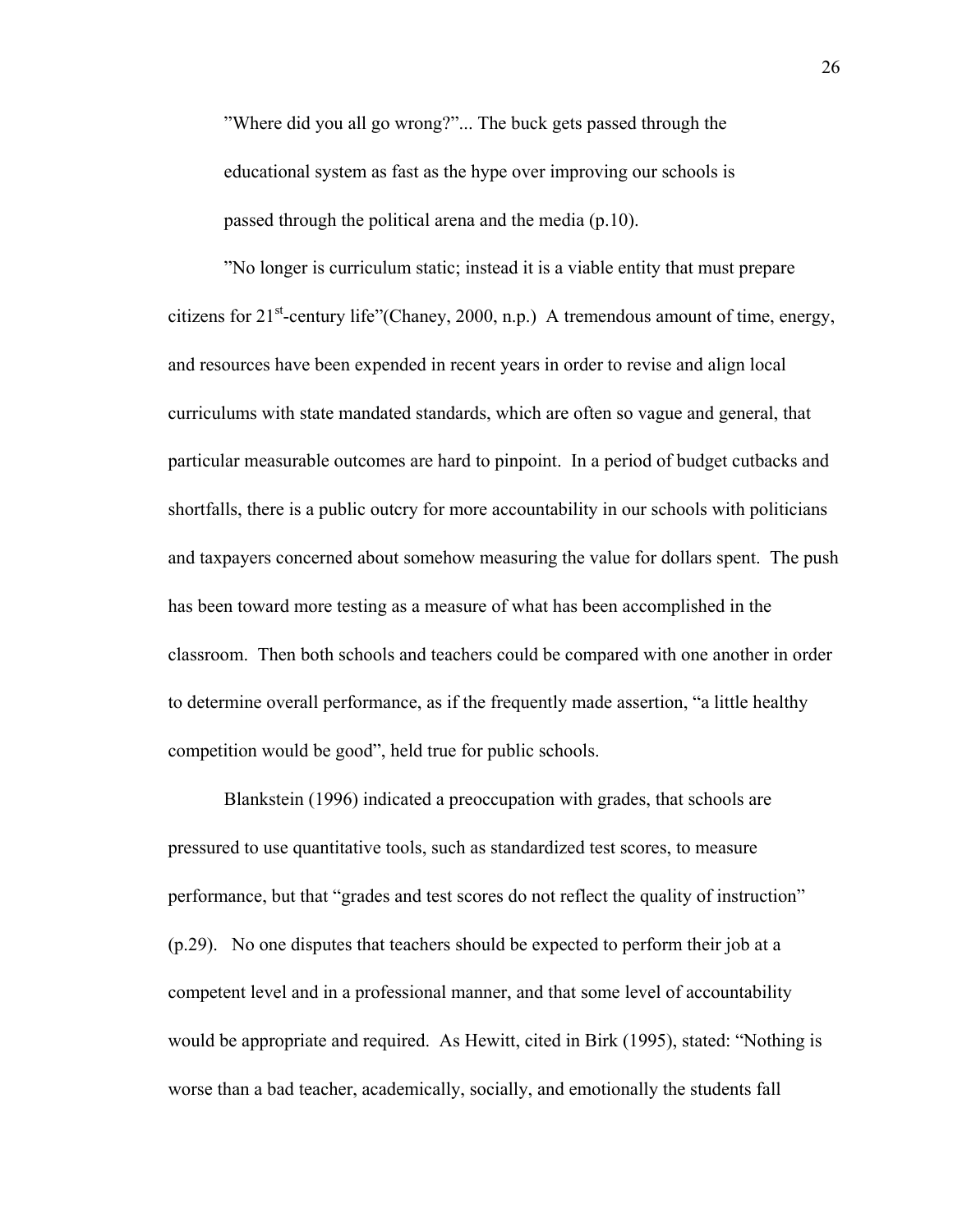behind"(p. 51). Many people think that teachers need to be held accountable for results and go so far as to suggest that remuneration should be tied to those results (Schrag, 1995). However, measuring a teachers or a schools performance based solely on standardized test results has some inherent flaws. Teachers often claim that unlike industry, they cannot control the quality of the raw material and cannot reject a bad batch, or reorder, even though they may suspect the material may not meet quality control standards. Also, curriculum suddenly becomes driven by the test, and teachers spend more and more time "teaching the test".

Advocates for testing might say: "Well, at least the kids are learning something." The response should be: "Are they really, and at what cost?" How valuable are the results, when students are coached for the test, or have in some cases have practiced the test using commercially prepared materials? Then consider situations where teachers receive financial incentives that are directly tied to student achievement on those tests. The question then becomes: "What has been left out of the curriculum as a result of making room for testing and for test preparation?" Ellsberry (1999) suggested the following sample question he has asked in conducting school audits: "What is taught in this school that is valuable and important, valuable enough to last a lifetime" (p. 15)? He indicated that typical responses by parents, teachers, and students to that question did not start with content subjects, but rather with a discussion of what he called the "hidden curriculum". These were life lessons involving things like respect for yourself and others, and accountability for choices made. It becomes difficult for schools to provide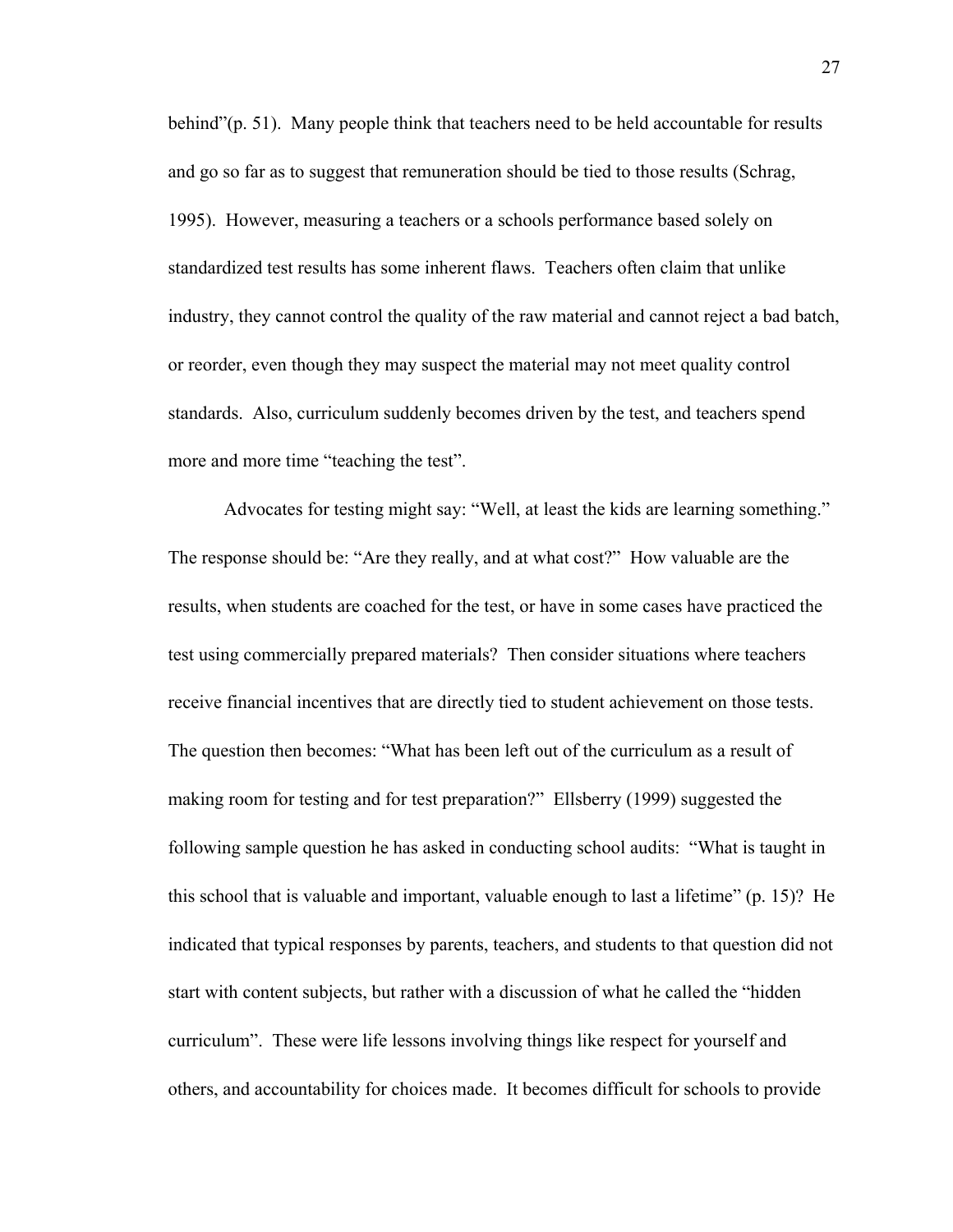time for, and justify time spent on character education, critical thinking, and creative thinking when so much emphasis is placed on test results. There is also a concern that teachers "lose their ability to be creative planners and thinkers when they teach only what someone else has prescribed and that prescription involves only one answer", and that it "takes control of the teaching and learning process out of the hands of teachers and places it firmly in the hands of legislators and policy makers" (Jones, et al, 1999, n.p.).

According to Blankstein (1996), many schools embrace the old business philosophy that people are basically lazy and that employees need to be pressured to meet standards for product specifications and production quotas. An extrinsic system where employees are encouraged to compete for merit pay and promotions that are then doled out to the "winners", a system that often leads to frustration and fails to effectively motivate for optimum performance. Johnson and Johnson (1999) agreed, they indicated that if administrators viewed teachers as "lazy and untrustworthy", they were apt to engage in micromanagement where jobs are clearly defined and heavily supervised, often resulting in reduced motivation and productivity. A scenario that fails to acknowledge that most teachers live in the same districts in which they work and their children attend, or have attended school in that district. Meaning that most teachers have a vested interest in the quality of their school system and have no reason to want anything other than the best for their school district.

Teachers are not interested in to avoiding accountability or assessment of job performance. They are merely concerned that job performance be evaluated in terms of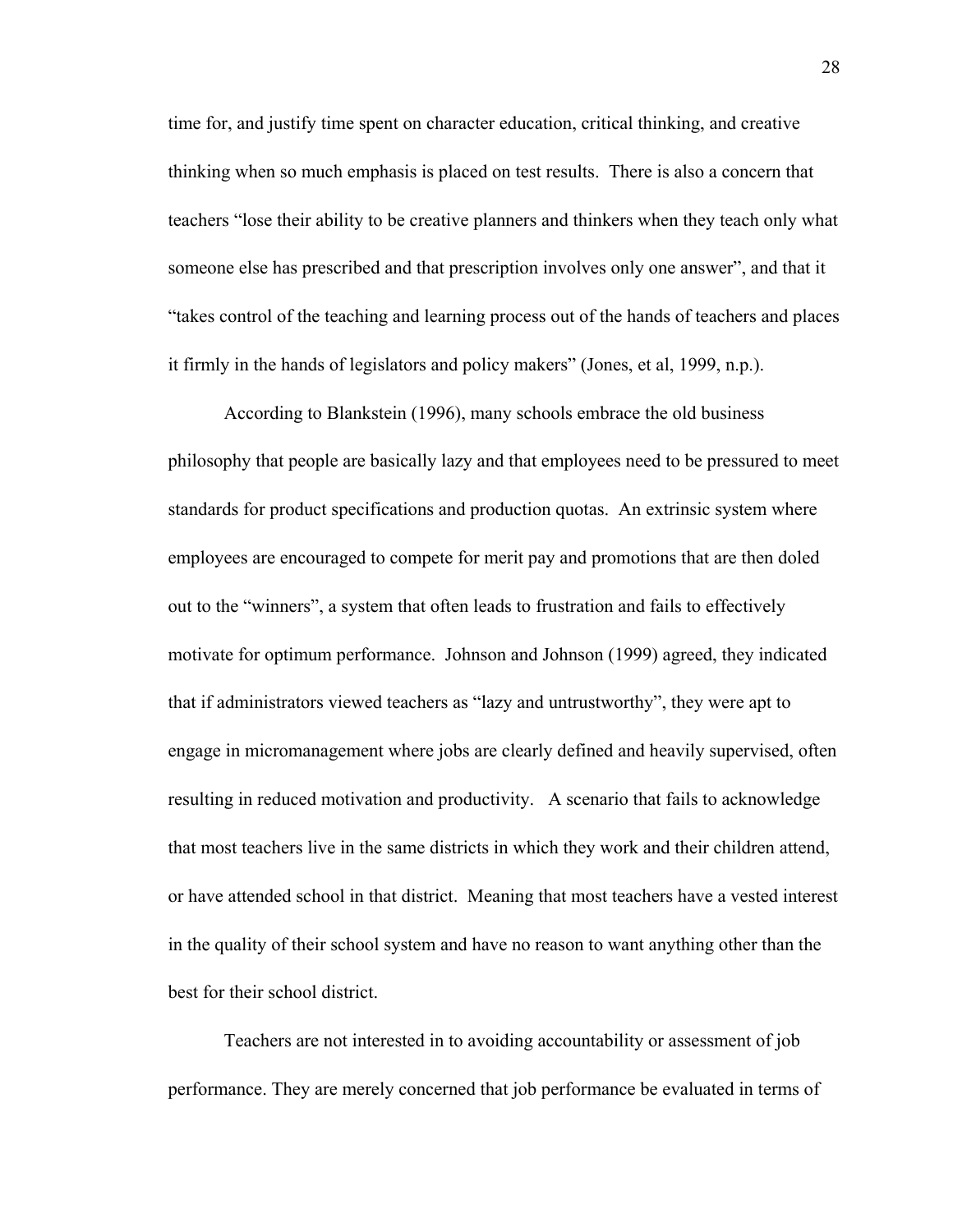what they control and actually do, on the job and in the classroom. Inept or irresponsible performance in the classroom on the part of any teacher ultimately has a negative impact on the rest of the staff. Frequently school administrators indicate that teachers unions are so strong that it is impossible to dismiss incompetent teachers. There are usually procedures in place designed to protect teachers, but they are there to provide due process not to protect incompetence. Administrators should follow those procedures and "weed out" incompetent teachers (McGraw1998).

Ellis (1984) indicated that a well-designed evaluation system should be supportive and provide feedback for professional growth. While poorly designed systems increase anxiety, mistrust and resentment. The focus of evaluation should center on the improvement of instruction. A goal oriented evaluation system that provides both a feedback and a feed-forward loop, in order to influence the planning or goal setting process, is a system with the power to alter both teacher and organizational performance (Johnson & Johnson, 1999).

Under the present system, an administrator who started out as a technology education teacher might be expected to provide feedback to an experienced English teacher about effective methods for the instruction of advanced placement English. The teacher could justifiably claim that receiving criticism from someone who has never taught English lacks some merit (Birk, 1995). Both Birk (1995) and Schrag (1995) suggested systems in which included a form of peer evaluation using mentors and the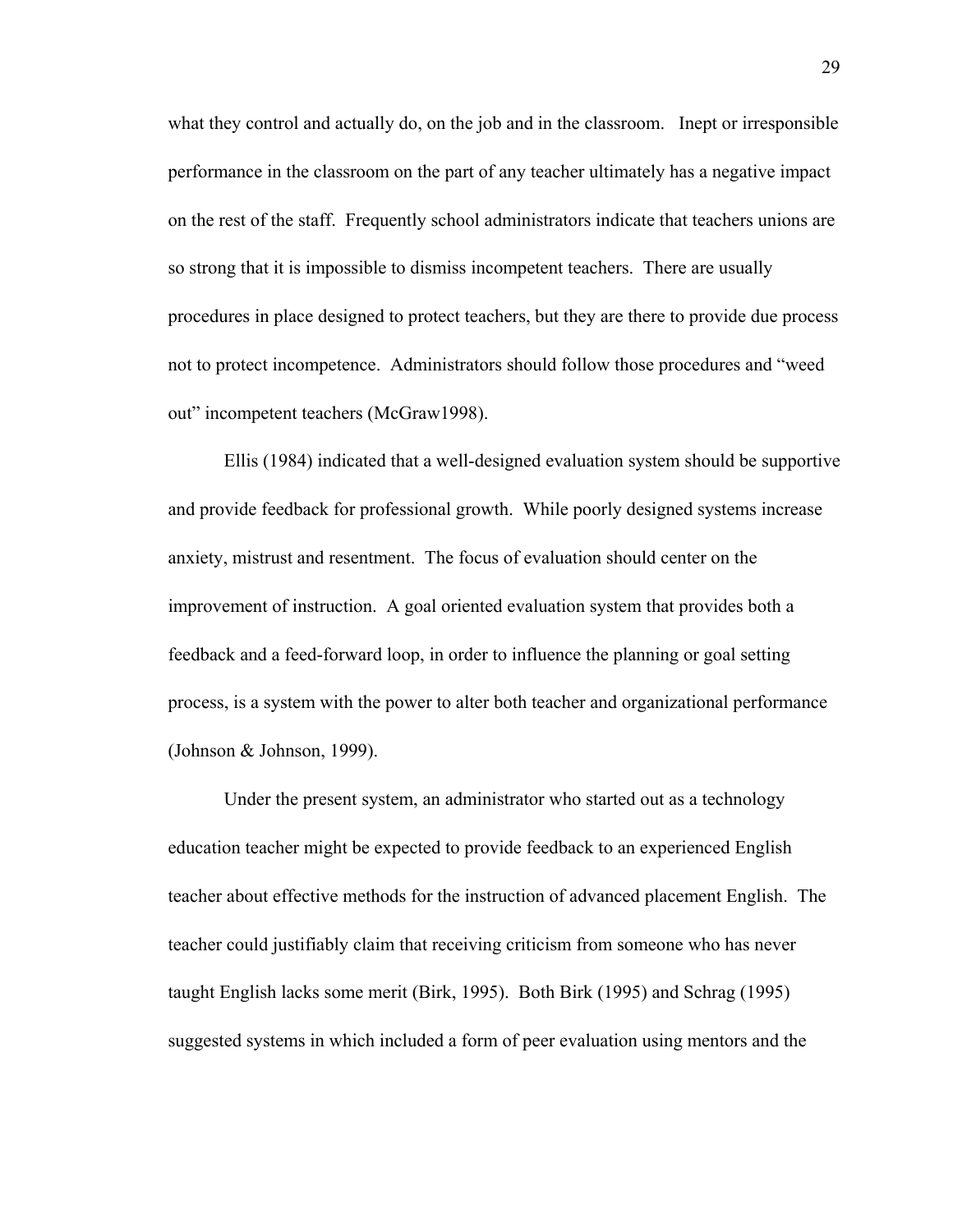collaboration amongst colleagues to provide constructive criticism to improve the level of performance and the quality of instruction.

More emphasis should be placed on the effect that the push for increased accountability in the form of high-stakes testing would have on staff morale and the overall school climate. Several studies have linked stress with reduced productivity (Long, 1995; Benjamin, 1997; Malone, 1998; and Caudron, 1998), indicating that teachers who are distressed are less effective, undermining their overall job performance. Caudron (1998) stated: "Simply put, as job pressure rises, productivity drops. While everyone can handle a certain amount of stress, if you give employees too much for too long, they won't be producing at their peak"(n.p.).

Several researchers indicated a positive relationship between job satisfaction and job performance (Stolp, 1996; Baughman, 1996; Perie & Baker, 1997; Shann, 1998; and Davis & Wilson, 2000). Assembling and maintaining a high-quality teaching staff is the foundation of any successful educational system (Perie & Baker, 1997). They also indicated that having a staff that is satisfied with teaching, as a career would be important because it is associated with both teacher effectiveness and ultimately student achievement. Creating a climate that fosters open communication, provides a trusting atmosphere, and is optimally functioning, "does not require additional public funds, What it does require is a principal who understands the characteristics of the organization that need changing to enhance teacher job satisfaction" (Baughman, 1996,n.p.).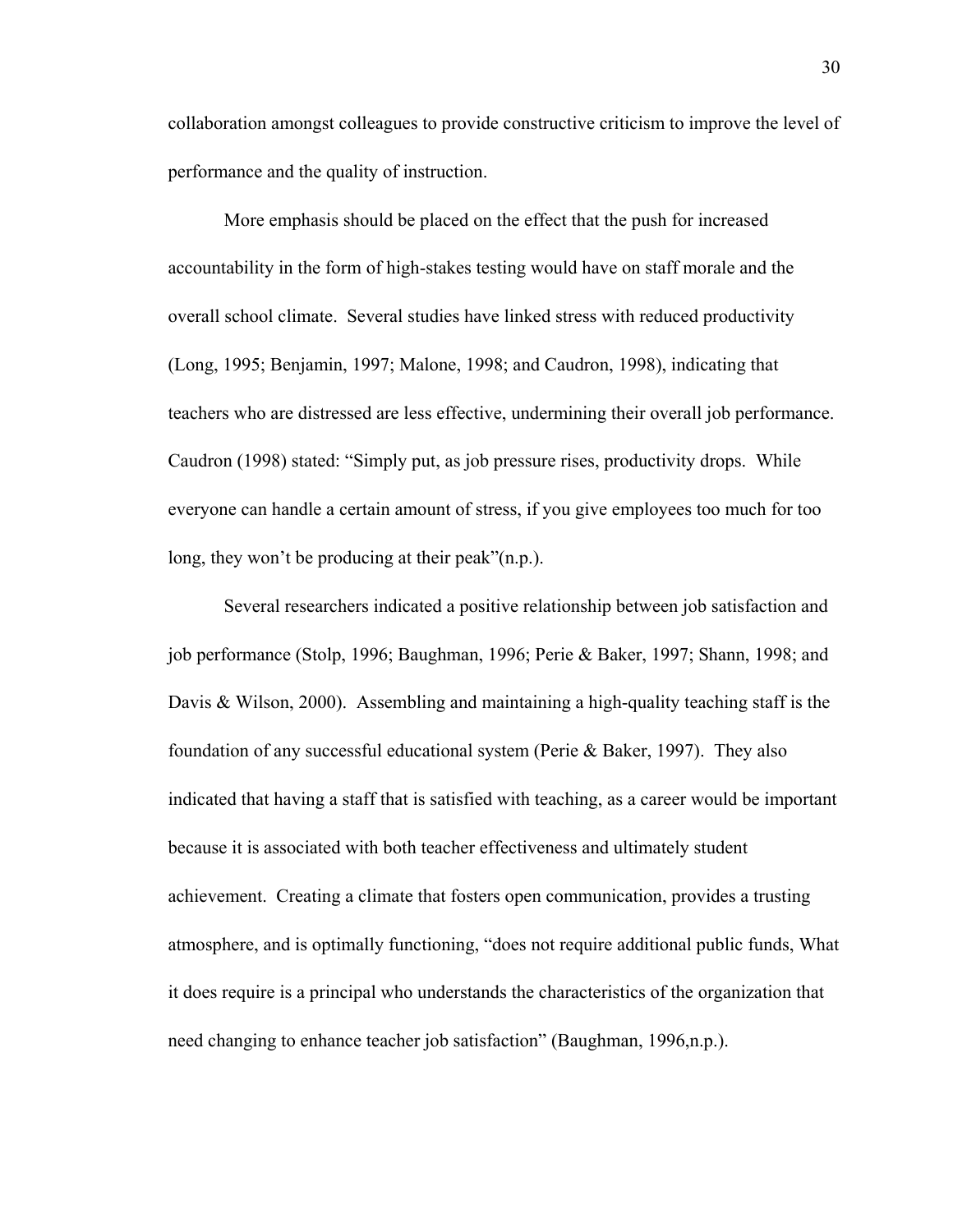Throughout the research on job satisfaction, teacher morale, and job performance there were several interrelated and reoccurring themes. For example, a healthy and sound school culture translated into increased job satisfaction and job performance, which showed up as improved morale and increased productivity in both teachers and students. The level of parental involvement was positively correlated to student achievement and increased teacher morale. And positive work environments often translated into positive attitudes and reduced levels of stress.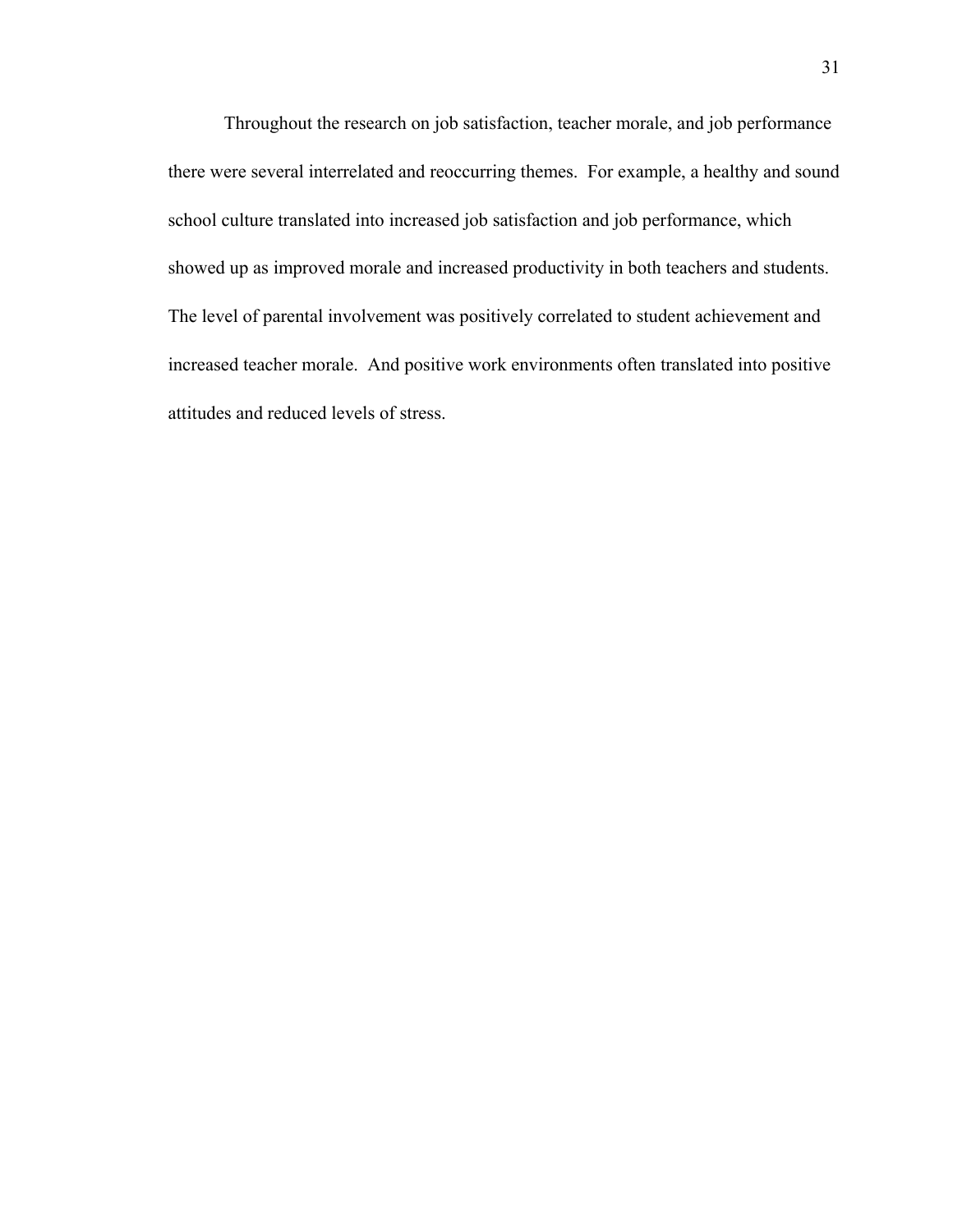#### **CHAPTER THREE**

# **Summary, Conclusion, and Recommendations**

#### **Introduction**

 This chapter reviews the purpose of the study and summarizes the information found in the Review of Literature chapter. A critique of the findings and a conclusion is drawn also based on the results found in the Review of Literature chapter. The researcher will conclude with recommendations to the local school board and teacher bargaining unit with the hope that relations between the two parties will improve along with an improvement in the climate or school culture.

#### **Summary**

The purpose of the study was to examine literature pertaining to job satisfaction, teacher morale, and job performance, and investigate the relationship between teacher morale and job satisfaction and its possible impact on job performance.

#### **Conclusion**

Public Education has been drawing a great deal of political and media attention, and the picture that has been painted is one filled with problems and failures, contributing to a negative public perception of our nations schools. The job expectations for teachers have also shifted in recent years and seem to be growing exponentially leading to a combination of increased job related stress for educators, and decreased levels of morale and job satisfaction.

Research suggested that teacher attitudes have a significant impact on the job performance of teachers and also the academic performance of their students. Schools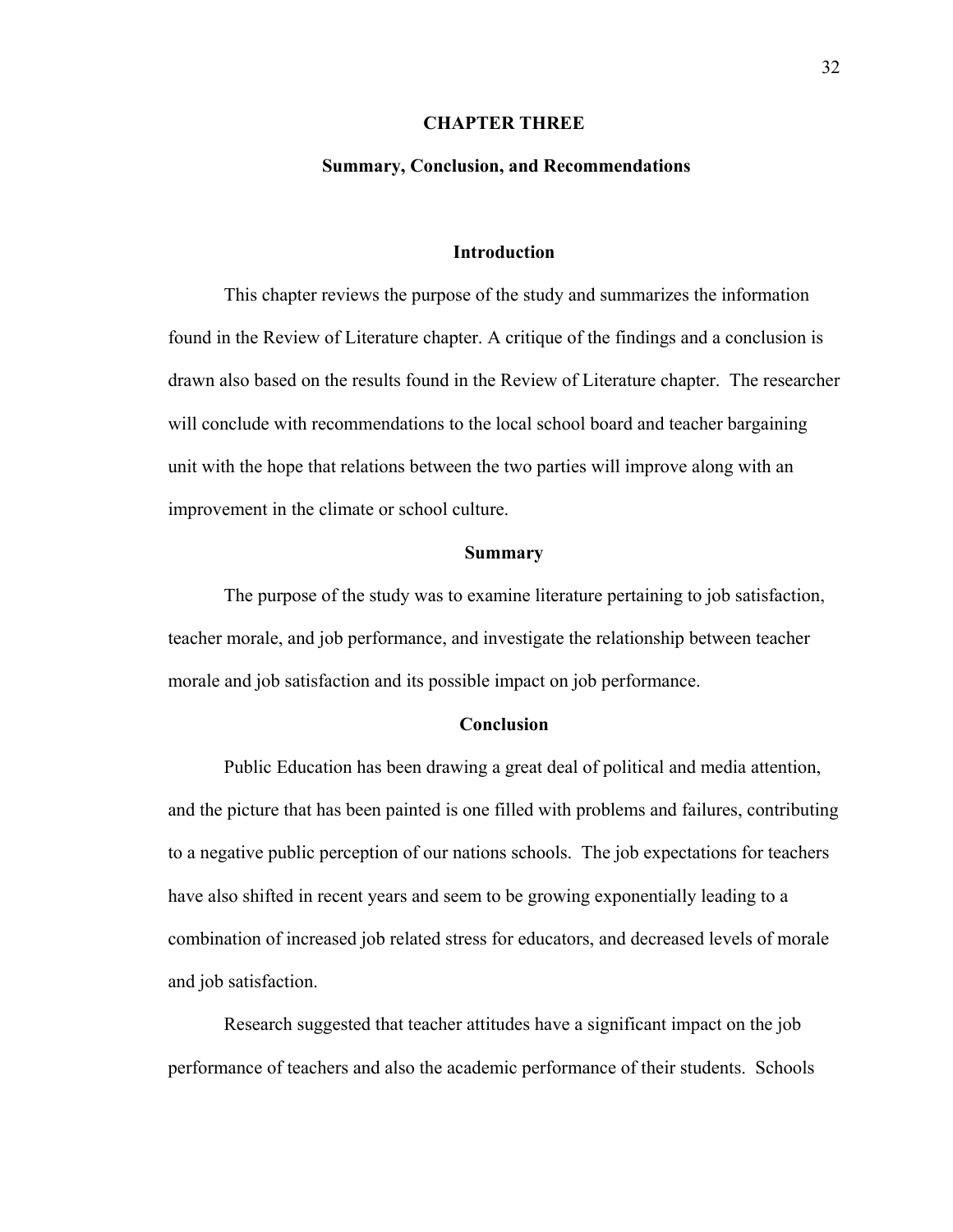and teachers need to work together to provide an atmosphere that is conducive to the education process. Teacher attitudes are affected in part by workplace conditions such as: a positive and safe work environment, a supportive administration and increased parental support and involvement. Also important to teachers, and equally connected to job satisfaction has been the need for autonomy. When decisions effecting the work environment, or revolving around school improvement are being discussed, having your opinion solicited and feeling that some value is placed on that opinion provides teachers with some ownership in the resulting decision, and along with it a desire to help make the decision a success. On the other hand when schools make these decisions and it is clear that teacher opinions are neither needed nor wanted, or if there is no value placed on them, teachers feel degraded and demoralized and there is subsequently no motivation to support the decision.

 Job satisfaction is linked to job performance. Administrators have significant impact on the school environment, and the type of environment that they create is highly predictive of the level of job satisfaction for the teaching staff. Healthy school cultures correlate strongly with both increased student achievement and with teacher productivity and job satisfaction, while low levels of satisfaction and morale can cause decreased productivity and can ultimately result in teacher burnout. Teacher morale is connected to job satisfaction, teachers with high levels of morale are enthusiastic and committed and these positive attitudes are transferred to students who in turn display them through increased achievement. There is no doubt that morale is important to creating and maintaining an environment that is conducive to learning. Both job satisfaction and morale are tied to motivation. Although most of the research indicated that teachers are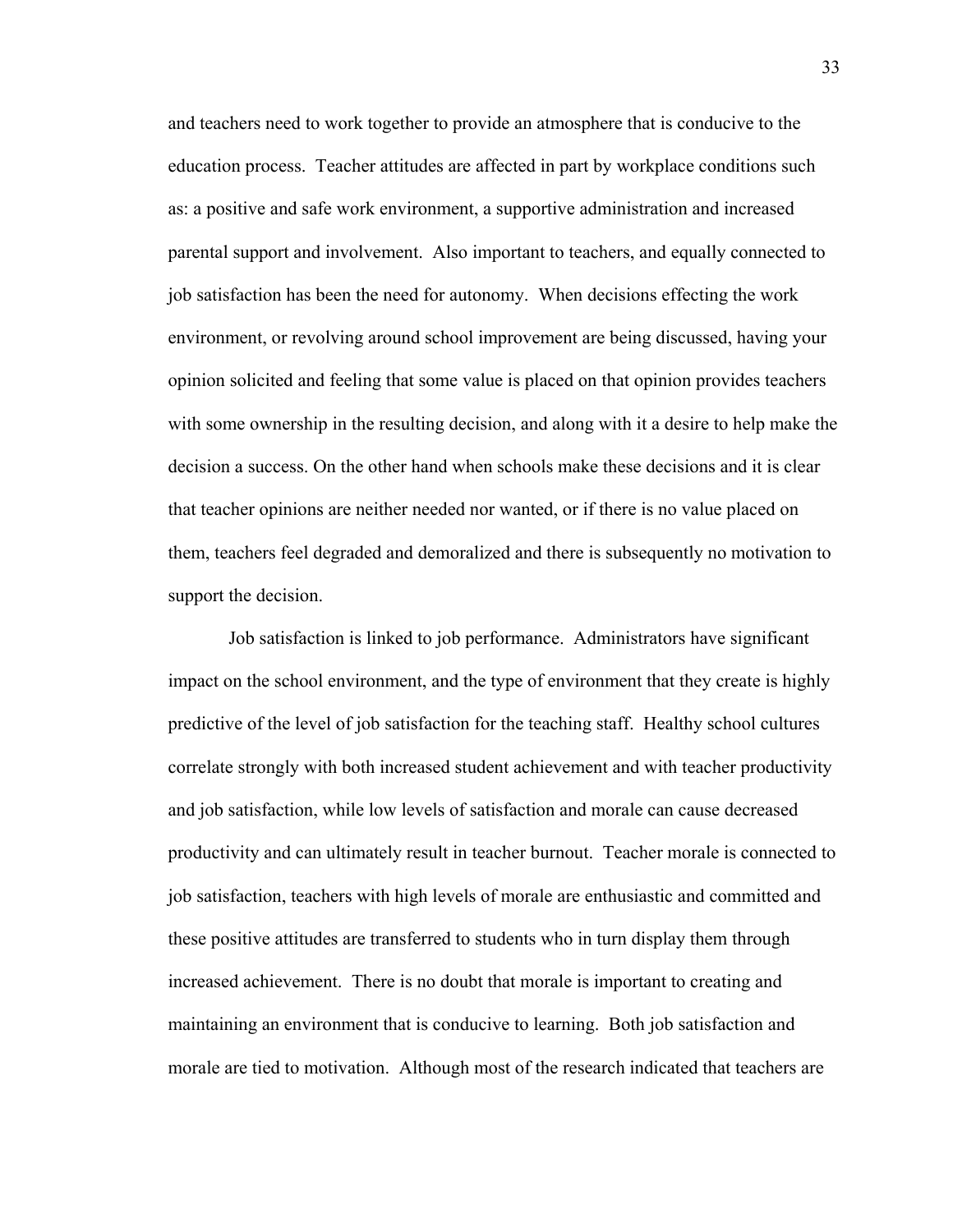primarily motivated by intrinsic means, it pointed out that salary and benefits, factors normally associated with extrinsic motivation, have been tied to negative teacher attitudes and reduced productivity.

Research indicated that job related stress has many detrimental effects, both on the physical health of employees, and also on productivity and morale. Administrators who implement strategies designed to create a healthy and sound school culture can reduce stress levels for teachers and positively impact morale and job satisfaction ultimately improving teacher performance.

There are many causes for stress in the workplace and the possibility for eliminating all of them is impossible. It also may be detrimental, for while the negative impacts of stress are well documented, there are sometimes positive outcomes from stress. Stress can sometimes motivate and invigorate and enable people to achieve more; the key appears to be in how teachers as individuals are able to cope with it. Schools can help by implementing organizational strategies to control or reduce some of the major causes of stress for teachers. Many of the strategies for reducing stress parallel those designed to improve school culture and boost morale. Implementing strategies like: shared decision-making, providing rewards and recognition for performance, improved opportunities for professional growth, supportive leadership, and fostering increased levels of parental support, help to produce an atmosphere that stimulates and encourages teachers to do a better job.

A tremendous amount of time, energy, and resources are used to revise and align local curriculums with state mandated standards, which are often so vague and general, that particular measurable outcomes are hard to pinpoint. There has also been a demand

34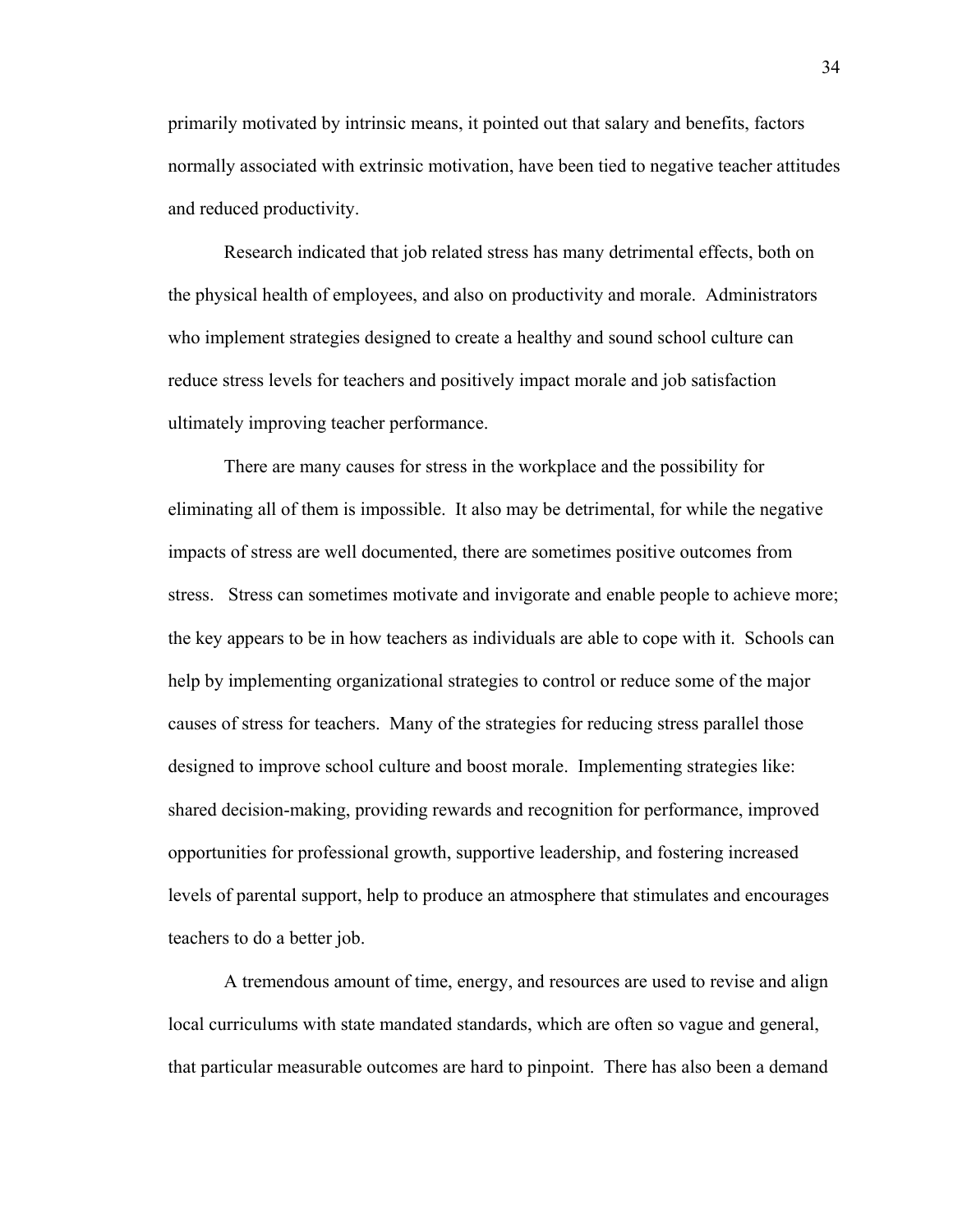for more accountability in our schools with politicians and taxpayers concerned about somehow measuring the value for dollars spent. Teachers are not interested in avoiding accountability or assessment of job performance. They are merely concerned that job performance be evaluated in terms of what they control and actually do, on the job and in the classroom.

Several researchers indicated a positive relationship between job satisfaction and job performance that ultimately impacted student achievement in a positive way. If in fact, the goal is to improve the quality of instruction and improve student performance in our schools, the research indicates that creating or establishing a school culture that fosters open communication, provides a trusting atmosphere, and a positive environment where teachers are satisfied with their jobs is an excellent place to start.

# **Recommendations**

 The result of this comprehensive review of literature has led the researcher to the following recommendations regarding the improvement of relations between the local school board and the teacher bargaining unit and improving the school culture of the local district.

1. Open the lines of communication between administration, school board members, teachers, and parents as they all should be interested in the common goal of improving education for the children of the district. It is also an important first step in building back a level of trust that appears to have been lost.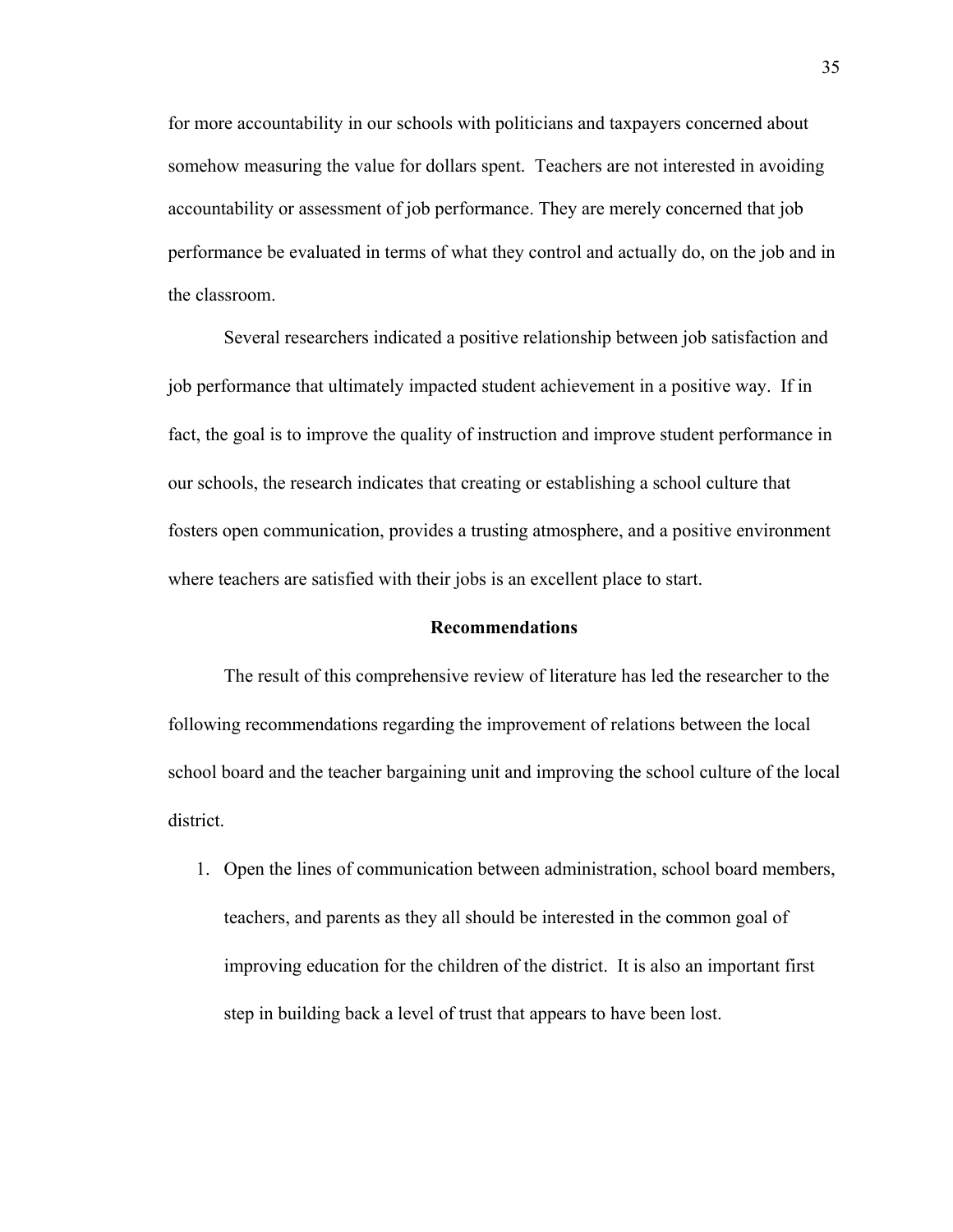- 2. The school board and administrators need to seek input from staff members as part of the decision process and they need to place some value on those opinions. This is not to imply that decisions need to favor one particular party; simply that there should be an information gathering process and that decisions should be based on all the information, and that committees should not be formed to provide a rubber stamp of approval to the decision process.
- 3. The district should take steps to in-service staff in appropriate methods to control and reduce levels of job related stress. Teachers realize that they should take responsibility to help control their own level of job related stress, but the district should provide the resources to accomplish the task.
- 4. The district should take steps toward improving the morale of the teaching staff by implementing organizational strategies that would enhance the school culture. Simply recognizing that there is a morale problem and agreeing that something should be done to solve it would be a step in the right direction.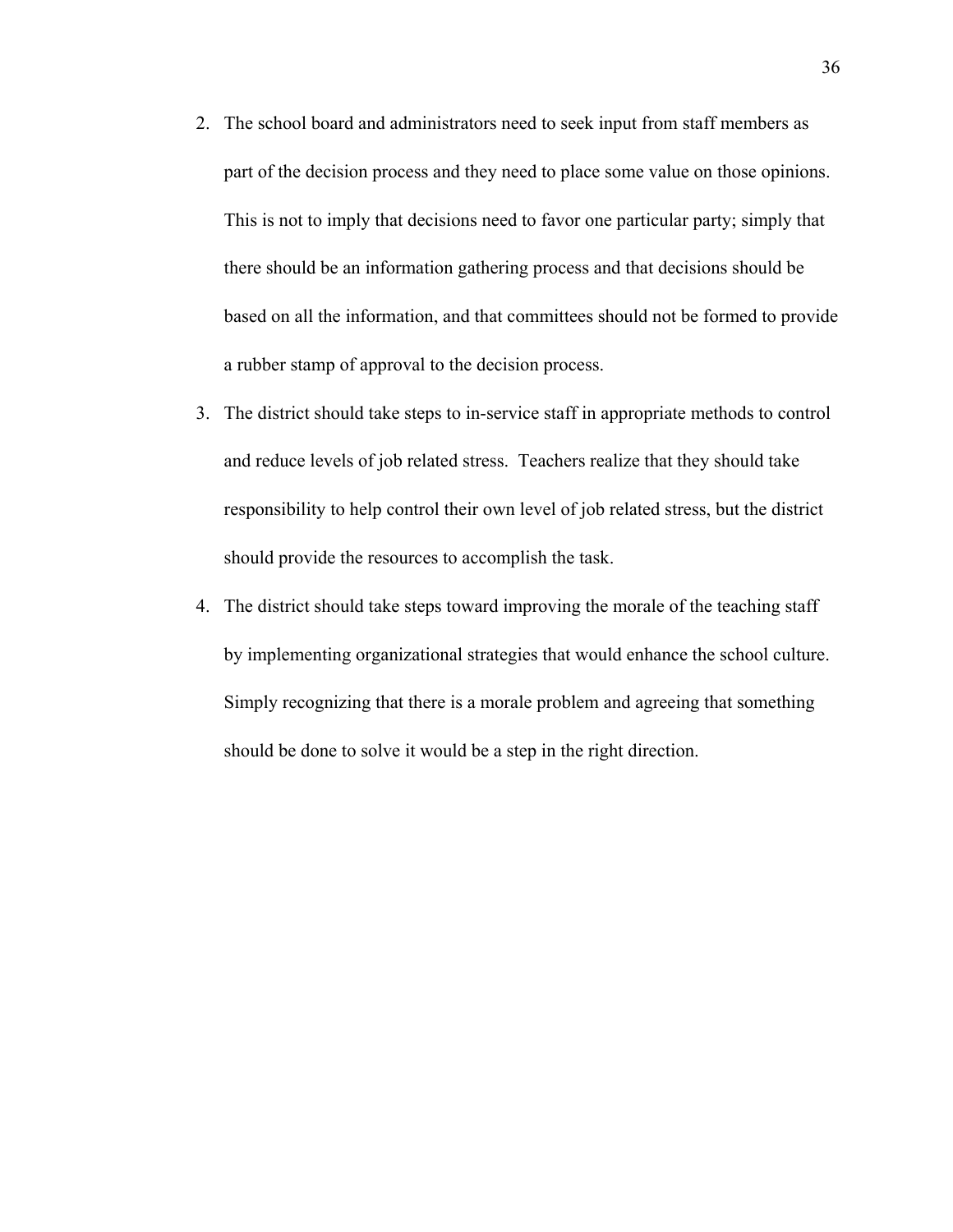#### **BIBLIOGRAPHY**

Ascher, C. (1988). Improving the school-home connection for low-income urban parents. ERIC/CUE Digest, 41. Retrieved November 12, 2000 from the World Wide Web: [http://www.ed.gov/databases/ERIC\\_Digests/ed293973.html](http://www.ed.gov/databases/ERIC_Digests/ed293973.html)

Baughman, K. S. (1996). Increasing teacher job satisfaction: A study of the changing role of the secondary principal. American Secondary Education [Online], 24(3),

19-22. Retrieved October 10, 2000 from the World Wide Web:

[http://libproxy.uwstout.edu:cgi/bin/webcl../A.GT.&SP.URL.P=I\(H9Z7\)J\(0000147993](http://libproxy.uwstout.edu:cgi/bin/webcl../A.GT.&SP.URL.P=I(H9Z7)J(0000147993))

Becher, R. (1986). Parents and schools. ERIC Digest, ED269137. Retrieved

November 12, 2000 from the World Wide Web:

[http://www.ed.gov/databases/ERIC\\_Digests/ed269137.html](http://www.ed.gov/databases/ERIC_Digests/ed269137.html)

Benjamin, L. (1987). Understanding and managing stress in the academic world.

ERIC Digest, ED291017. Retrieved March 1, 2001 from the World Wide Web:

[http://www.ed.gov/databases/ERIC\\_Digests/ed291017.html](http://www.ed.gov/databases/ERIC_Digests/ed291017.html)

Berry, L. R. (1999). Handle stress before it handles you. The Education Digest, 64(8), 66-68.

Birk, L. (1995). Intervention for ineffective teachers. The Education Digest,

 $60(8)$ , 48-51.

Blankstein, A. M. (1996). Why TCM can't work- and a school where it did. The Education Digest, 62(1), 27-30.

Boehlje, B.W. (1995). Share the decision-making. The Education Digest, 60(7), 12-14.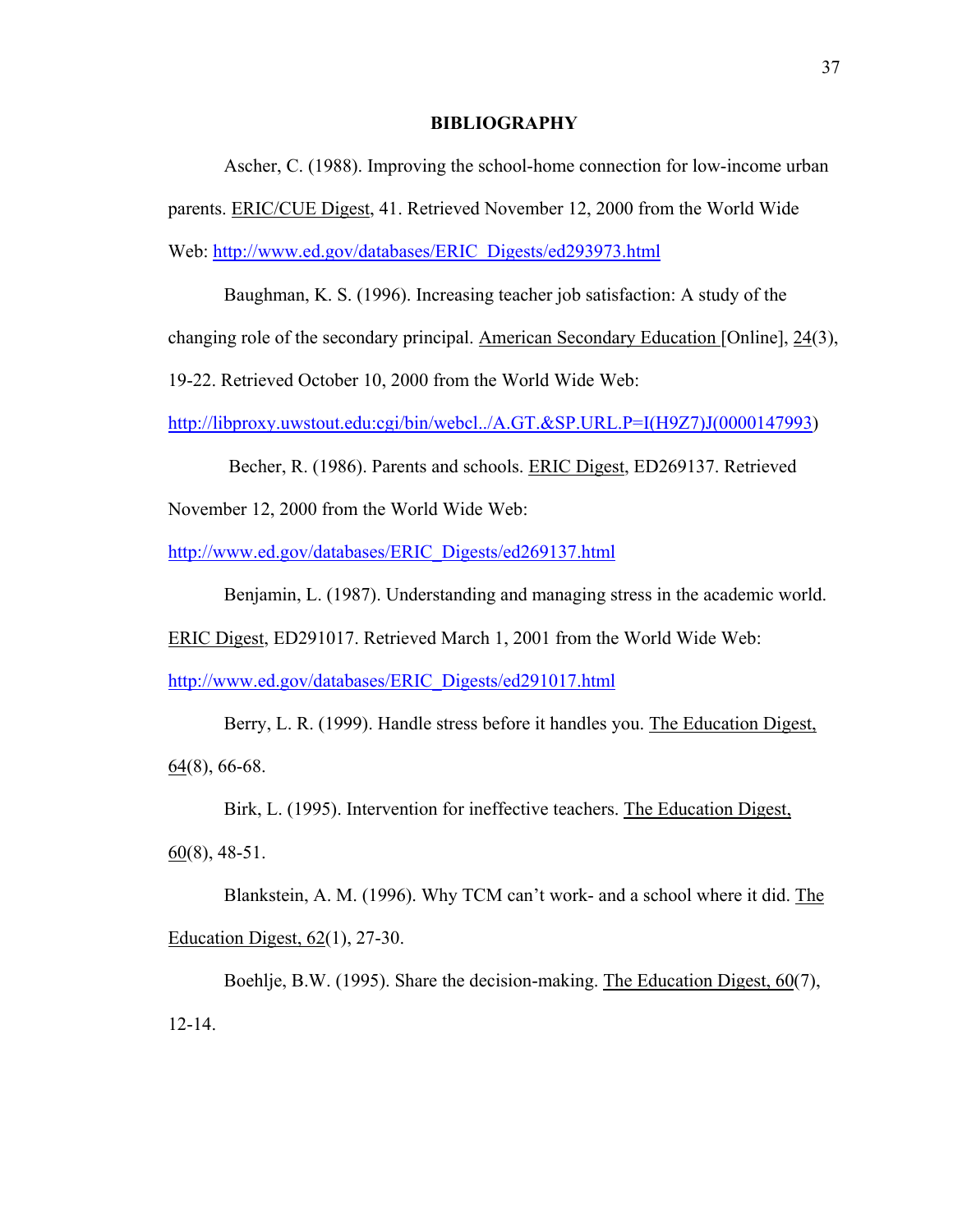Briggs, L.D. & Richardson W.D. (1992). Causes an effects of low morale among secondary teachers. Journal of Instructional Psychology [Online], 19(2), p87, 6p. EBSCOhost Academic Search FULLtext. Item Number 9607180015.

Byrne, J.J. (1998) Teacher as hunger artist: burnout: its causes, effects, and remedies. Contemporary Education [Online], 69(2), p86, 6p. EBSCOhost Academic Search FULLtext. Item Number 499578.

Caudron, S. (1998). Job stress is in job design. Workforce [Online], 77(9), 21-23. Retrieved March 1, 2001 from the World Wide Web:

[http://libproxy.uwstout.edu:2123/cgi-bin/../A.GT.&SP.URL.P=I\(F5ZP\)J\(0000091782](http://libproxy.uwstout.edu:2123/A.GT.&SP.URL.P=I(F5ZP)J(0000091782))

Chaney, S. (2000). Changing roles of teachers. The Delta Kappa Gamma Bulletin [Online], 66 (2), 25-29. Retrieved on November 7, 2000

from the World Wide Web:

[http://libproxy.uwstout.edu:2123/cgi-bin/../A.GT.&SP.URL.P=I\(F5Z7\)](http://libproxy.uwstout.edu:2123/A.GT.&SP.URL.P=I(F5Z7)J(0000034603)

Czubaj, C.A. (1996). Maintaining teacher motivation. Education[Online], 116, 372-378. Retrieved on February 24, 2001 from the World Wide Web:

[http://libproxy.uwstout.edu:2123/cgi-bin/../A.GT.&SP.URL.P=I\(H9Z7\)](http://libproxy.uwstout.edu:2123/A.GT.&SP.URL.P=I(H9Z7)J(0000000781)

Davis, J., & Wilson, S.M. (2000). Principals' efforts to empower teachers: Effects on teacher motivation and job satisfaction and stress. The Clearing House [Online],

73(6), 349-353. Retrieved on November 12, 2000 from the World Wide Web:

[http://libproxy.uwstout.edu:cgi/bin/webcl…/A.GT.&SP.URL.P=I\(F5Z7\)](http://libproxy.uwstout.edu:cgi/bin/webcl�/A.GT.&SP.URL.P=I(H9Z7)J(0000076433)

Eichinger, J. (2000). Job stress and satisfaction among special education teachers: effects of gender and social role orientation. International Journal of Disability,

Development, and Education, 47(4), 397-410.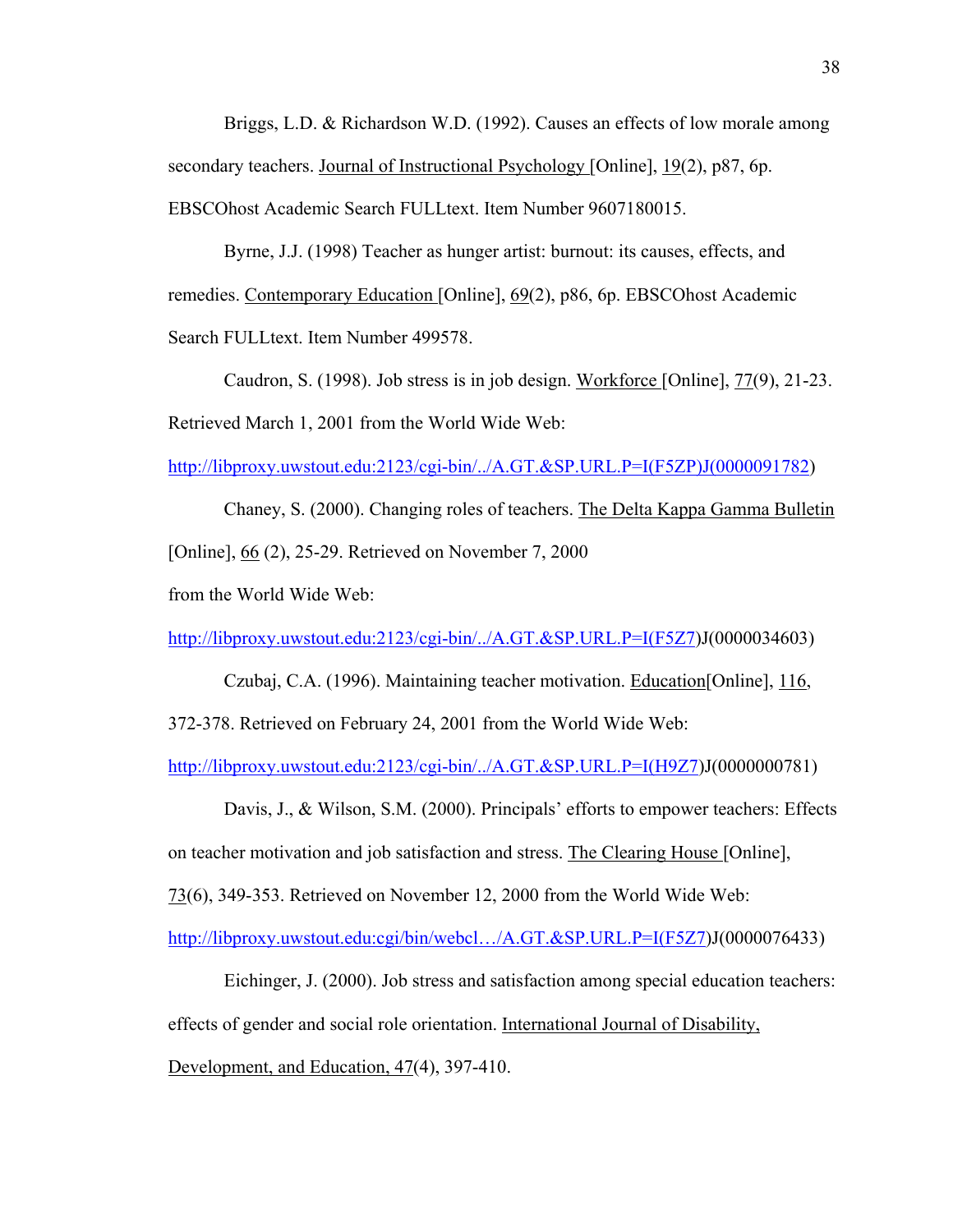Ellis, T.I. (1984). Motivating teachers for excellence. ERIC Digest, Number Six, ED291017. Retrieved September 9, 2000 from the World Wide Web:

http://ericae.net/db/edo/ED259449.htm

Ellsberry, J. (1999). Auditing a schools climate for learning and working, The Education Digest, 65(2), 11-17.

Evans, L. (1992) Teacher morale: an individual perspective. Educational Studies (Carfax Publishing)[Online], 18(2), p161, 11p. EBSCOhost Academic Search FULLtext. Item Number 9707171988.

Fields, C.D. (1996). A morale dilemma. Black Issues in Higher Education

[Online], 13, 22-27. Retrieved on October 10, 2000 from the World Wide Web:

[http://libproxy.uwstout.edu:2123/cgi-bin/../A.GT.&SP.URL.P=I\(F5Z7\)](http://libproxy.uwstout.edu:2123/A.GT.&SP.URL.P=I(F5Z7)J(0000034603)

Friedman I.A. (1993) Burnout in teachers: the concept and its unique core meaning. Educational & Psychological Measurement [Online], 53(4), p1035, 10p. EBSCOhost Academic Search FULLtext. Item Number 9406020073.

Gawel, J.E. (1997). Herzberg's theory of motivation and Maslow's hierarchy of needs. ERIC Digest, ED291017. Retrieved March 6, 2001 from the World Wide Web: [http://www.ed.gov/databases/ERIC\\_Digests/ed421486.html](http://www.ed.gov/databases/ERIC_Digests/ed421486.html)

Hart, P., Wearing, A. J., & Conn, M. (2000). Development of the school organizational health questionnaire: A measure for assessing teacher morale and organizational climate. The British Journal of Educational Psychology [Online], 70(2), 218-228. Retrieved on October 15, 2000 from the World Wide Web:

[http://libproxy.uwstout.edu:2123/cgibin/webspirs.cgi?sp.usernumber.p=972139](http://libproxy.uwstout.edu:2123/cgi-bin/webspirs.cgi?sp.usernumber.p=972139)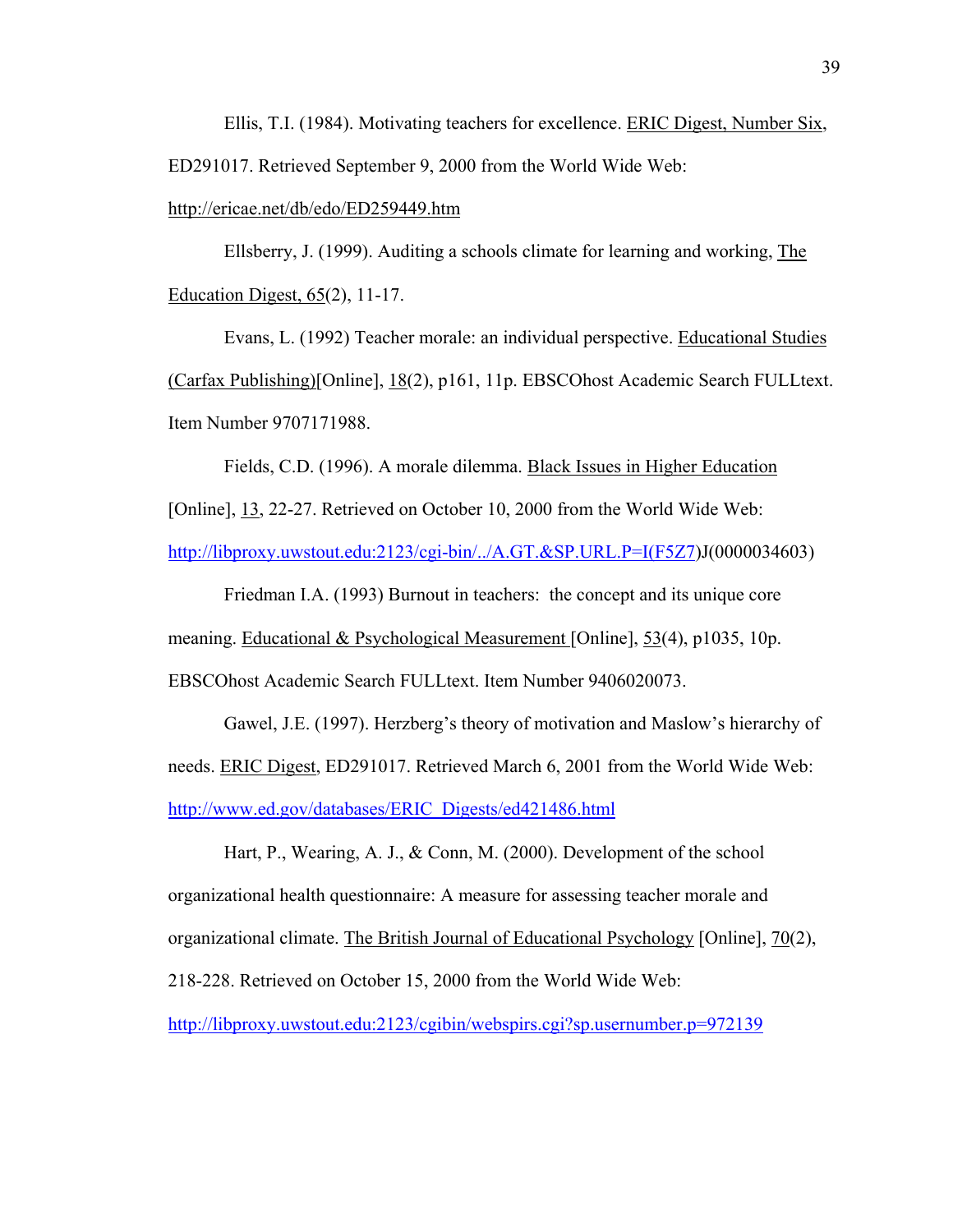Hughes M. (2000). Calm down, calm down. People Management [Online], 24 (6). Retrieved on March 1, 2001 from the World Wide Web:

[http://libproxy.uwstout.edu:2123/cgi-bin/../A.GT.&SP.URL.P=I\(F5Z7\)](http://libproxy.uwstout.edu:2123/A.GT.&SP.URL.P=I(F5Z7)J(0000034603)

Johnson, W. L., & Johnson, A. M. (1999). World class schools in the  $21<sup>st</sup>$  century NASSP Bulletin [Online],83(606), 26-32. Retrieved on November 12, 2000 from the World Wide Web:

[http://libproxy.uwstout.edu:cgi/bin/webcl…/A.GT.&SP.URL.P=I\(F5Z7\)](http://libproxy.uwstout.edu:cgi/bin/webcl�/A.GT.&SP.URL.P=I(H9Z7)J(0000472167)

Jones, G.M., Jones, B.D., Hardin, B., Chapman, L., Yarbrough, T., & Davis, M.

(1999). The impact of high stakes testing on teachers and students in North Carolina Phi Delta Kappan [Online], 81(3), 199-203. Retrieved on November 12, 2000 from the World Wide Web:

[http://libproxy.uwstout.edu:cgi/bin/webcl…/A.GT.&SP.URL.P=I\(F5Z7\)](http://libproxy.uwstout.edu:cgi/bin/webcl�/A.GT.&SP.URL.P=I(H9Z7)J(0000258584)

Jones, R.E. (1997) Teacher participation in decision-making-its relationship to staff morale and student achievement. Education[Online], 118(1), p76, 8p. EBSCOhost Academic Search FULLtext. Item Number 9711215345.

Langdon, C.A. (1999). The fifth Phi Delta Kappa poll of teachers' attitudes toward public schools, Phi Delta Kappan, 80(8), 611-618.

Langdon, C.A., & Vesper, N. (2000). The sixth Phi Delta Kappa poll of teachers' attitudes toward public schools. Phi Delta Kappan, 81(8), 607-611.

Lloyd, J. (2001, February 25). Behavior patterns link to absenteeism and complaints. The Central Wisconsin Post Crescent, p. D-3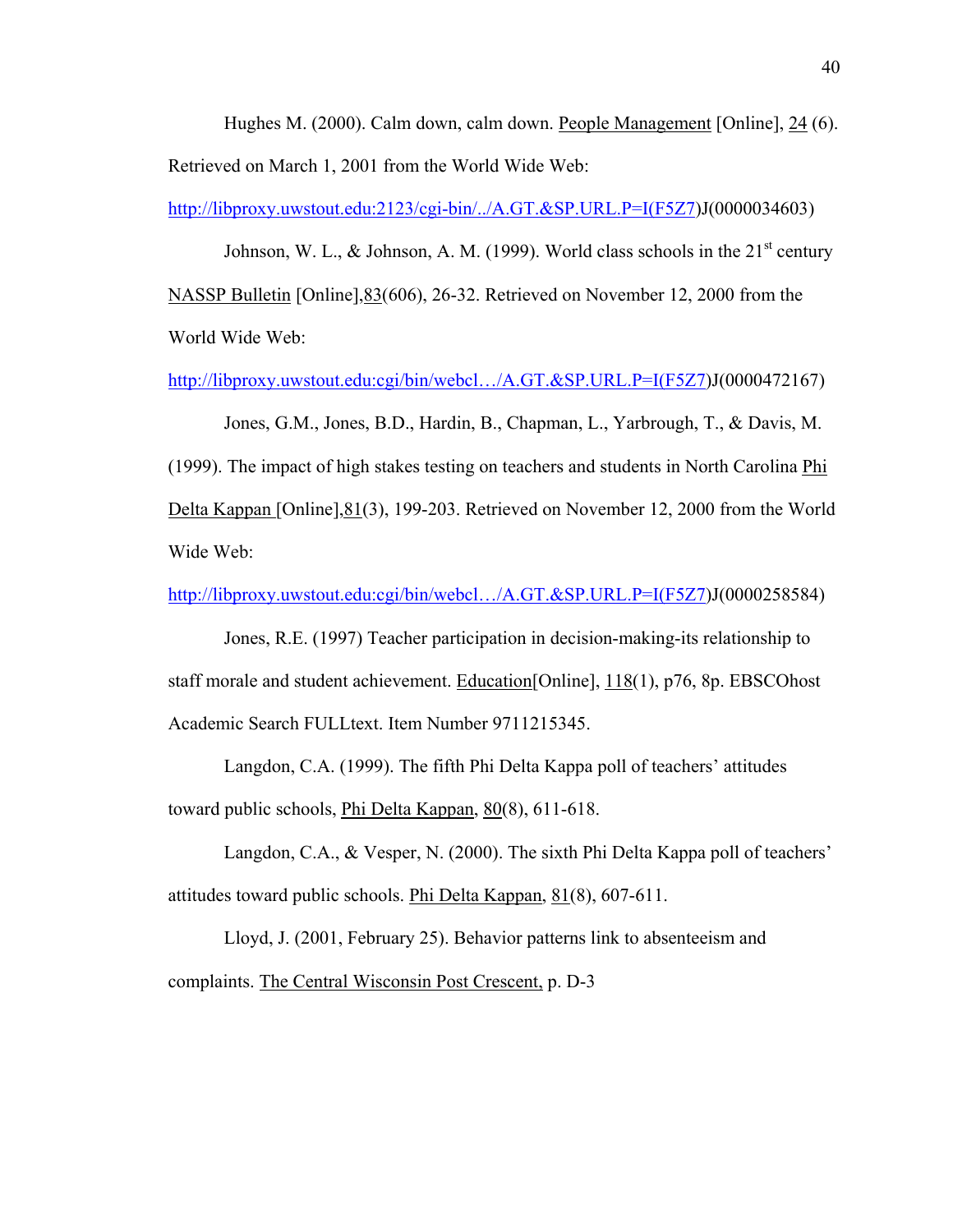Long, B. C. (1995). Stress in the workplace. ERIC Digest, ED414521. Retrieved February 22, 2001 from the World Wide Web:

[http://www.ed.gov/databases/ERIC\\_Digests/ed414521.html](http://www.ed.gov/databases/ERIC_Digests/ed414521.html)

Long, L. J. (1998). Less stress in school. The Education Digest, 63(9), 37-38.

Lumsden, L. (1998). Teacher morale. ERIC digest, 120. Retrieved

September 9, 2000 from ERIC database on the World Wide Web:

<http://eric.uoregon.edu/publications/digests/digest120.html>

Malone, B. (1998). Job stress-are you being controlled by it or is it controlling

you? Retrieved March 6, 2001 from the World Wide Web:

<http://www.canville.net/malone/jobstress.html>

Maslach, C., & Leiter, M.P. (1999). Take this job and love it! 6 ways to beat

burnout. Psychology Today [Online], 32(5), 50-53. Retrieved on March 1, 2001 from the World Wide Web:

[http://libproxy.uwstout.edu:2123/cgi-bin/../A.GT.&SP.URL.P=I\(F5Z7\)J\(0000433925](http://libproxy.uwstout.edu:2123/A.GT.&SP.URL.P=I(F5Z7)J(0000433925))

McGraw,C. (1998). Painful perceptions, hard remedies for American education.

The Education Digest, 63(9), 10-14.

Ngeow, K.Y.H. (1999). Online resources for parent/family involvement. ERIC

Digest. Retrieved November 12, 2000 from the World Wide Web:

[http://www.ed.gov/databases/ERIC\\_Digests/ed432775.html](http://www.ed.gov/databases/ERIC_Digests/ed432775.html)

 Perie, M., & Baker, D.P. (1997). Job satisfaction among America's teachers: effects of workplace conditions, background characteristics, and teacher compensation. National Center for Education Statistics. Item Number 97-471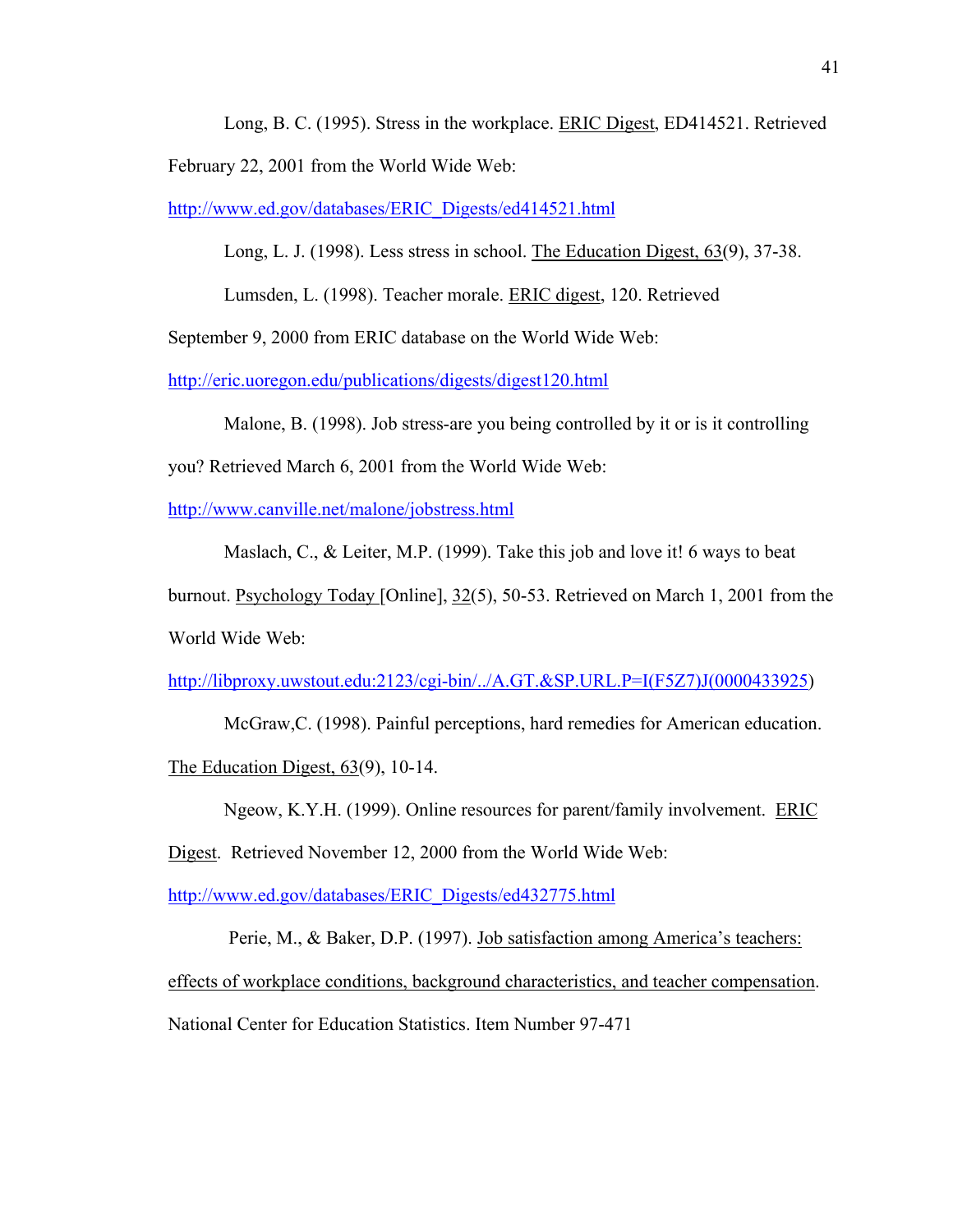Retrieved November 13, 2000 from the World Wide Web:

<http://nces.ed.gov/pubsearch/pubsinfo.asp?pubid=97471>

 Schrag, F. (1995). Teacher Accountability: a philosophical view. Phi Delta Kappan, 76 (8), 642-644.

Shann, M. H. (1998). Professional commitment and satisfaction among teachers in urban middle schools. The Journal of Educational Research [Online], 92 (2), 63-73. Retrieved on October 15, 2000 from the World Wide Web:

[http://libproxy.uwstout.edu:cgi/bin/webcl../A.GT.&SP.URL.P=I\(H9Z7\)J\(0000055649](http://libproxy.uwstout.edu:cgi/bin/webcl../A.GT.&SP.URL.P=I(H9Z7)J(0000055649))

Staff. (2000, December 29). Managing stress: a family affair. Education Forum

[Online], 4 (17), p. 1. Retrieved March 1, 2001 from the World Wide Web:

<http://www.dpi.state.wi.us.edforum/ef0417 1.html>

Spector, P.E. (1996) Organizational risk factors for job stress. Personal

Psychology [Online], 49, 502-504. Retrieved on March 1, 2001 from the

World Wide Web:

[http://libproxy.uwstout.edu:2123/cgi-bin/../A.GT.&SP.URL.P=I\(F5ZR\)J\(0000134783](http://libproxy.uwstout.edu:2123/A.GT.&SP.URL.P=I(F5ZR)J(0000134783))

Stolp, S. (1994). Leadership for school culture. ERIC digest, 91. Retrieved

September 9, 2000 from ERIC database on the World Wide Web:

<http://eric.uoregon.edu/publications/digests/digest091.html>

Traut, C.A., Larsen,R.,& Feimer,S.H. (2000). Hanging on or fading out? Job

satisfaction and the long term worker. Public Personnel Management[Online], 29 (3),

343-352. Retrieved on February 24, 2001 from the World Wide Web:

[http://libproxy.uwstout.edu:2123/cgi-bin/../A.GT.&SP.URL.P=I\(H7Z7\)](http://libproxy.uwstout.edu:2123/A.GT.&SP.URL.P=I(H7Z7)J(0000024701)